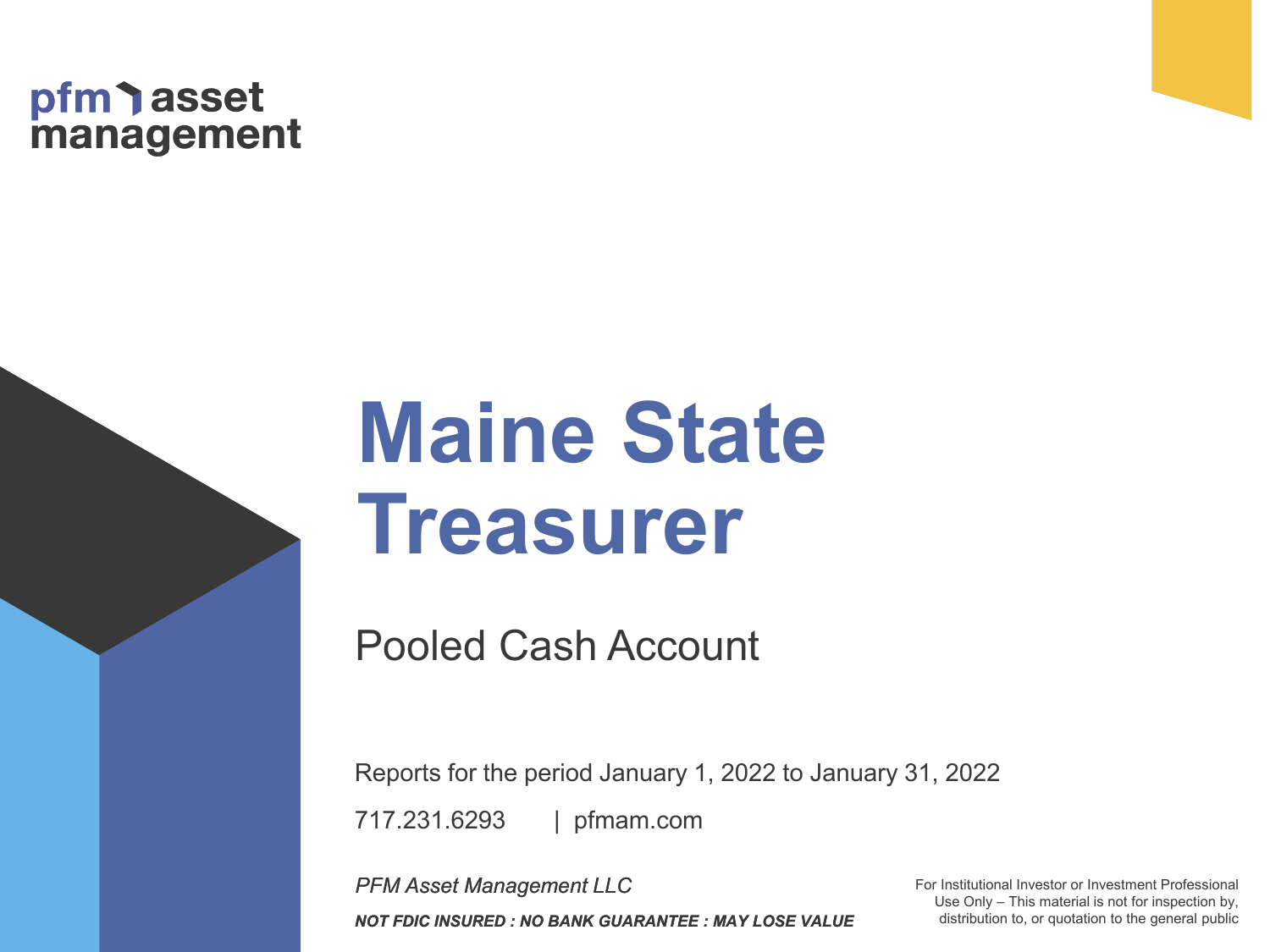#### **Maine State Treasurer Activity and Performance Summary For the Month Ending January 31, 2022**

| <b>Amortized Cost Basis Activity Summa</b> |  |
|--------------------------------------------|--|
|                                            |  |

| <b>Beginning Amortized Cost Value</b>   |                | 3,681,274,762.73  |                                | <b>Interest Earned</b> |
|-----------------------------------------|----------------|-------------------|--------------------------------|------------------------|
| Additions                               |                |                   |                                |                        |
| Contributions                           | 332,859,949.14 |                   | <b>Current Holdings</b>        |                        |
| <b>Interest Received</b>                | 3,468,677.56   |                   | Cash and Equivalents           | 44,136.80              |
| <b>Accrued Interest Sold</b>            | 0.00           |                   | Repurchase Agreement           | 0.00                   |
| Gain on Sales                           | 0.00           |                   | <b>Certificates of Deposit</b> | 27,125.01              |
| <b>Total Additions</b>                  |                | 336,328,626.70    | <b>Commercial Paper</b>        | 0.00                   |
| Deductions                              |                |                   | U.S. Treasuries                | 1,943,836.65           |
| Withdrawals                             | 0.00           |                   | <b>Federal Agency</b>          | 328,737.29             |
| <b>Accrued Interest Purchased</b>       | 634,681.38     |                   | Corporate                      | 31,674.37              |
| Loss on Sales                           | 0.00           |                   |                                |                        |
|                                         |                |                   | <b>Sales and Maturities</b>    |                        |
| <b>Total Deductions</b>                 |                | (634, 681.38)     | Repurchase Agreement           | 0.00                   |
| Accretion (Amortization) for the Period |                | (822, 910.96)     | <b>Commercial Paper</b>        | 0.00                   |
| <b>Ending Amortized Cost Value</b>      |                | 4,016,145,797.09  | <b>Certificates of Deposit</b> | 31,500.45              |
| <b>Ending Fair Value</b>                |                | 3,994,470,002.28  | U.S. Treasuries                | 0.00                   |
| Unrealized Gain (Loss)                  |                | (21, 675, 794.81) | Federal Agency                 | 21,562.50              |
|                                         |                |                   |                                | 0.0000                 |

| <b>Amortized Cost Basis Activity Summary</b> |                |                   |  |                                |                        | <b>Detail of Amortized Cost Basis Return</b> |                            |                     |
|----------------------------------------------|----------------|-------------------|--|--------------------------------|------------------------|----------------------------------------------|----------------------------|---------------------|
| <b>Beginning Amortized Cost Value</b>        |                | 3,681,274,762.73  |  |                                | <b>Interest Earned</b> | <b>Accretion</b><br>(Amortization)           | <b>Realized Gain(Loss)</b> | <b>Total Income</b> |
| Additions                                    |                |                   |  |                                |                        |                                              |                            |                     |
| Contributions                                | 332,859,949.14 |                   |  | <b>Current Holdings</b>        |                        |                                              |                            |                     |
| <b>Interest Received</b>                     | 3,468,677.56   |                   |  | Cash and Equivalents           | 44.136.80              | 0.00                                         | 0.00                       | 44,136.80           |
| <b>Accrued Interest Sold</b>                 | 0.00           |                   |  | Repurchase Agreement           | 0.00                   | 0.00                                         | 0.00                       | 0.00                |
| Gain on Sales                                | 0.00           |                   |  | <b>Certificates of Deposit</b> | 27,125.01              | 0.00                                         | 0.00                       | 27,125.01           |
| <b>Total Additions</b>                       |                | 336,328,626.70    |  | <b>Commercial Paper</b>        | 0.00                   | 31,413.32                                    | 0.00                       | 31,413.32           |
| Deductions                                   |                |                   |  | U.S. Treasuries                | 1,943,836.65           | (847, 640.43)                                | 0.00                       | 1,096,196.22        |
| Withdrawals                                  | 0.00           |                   |  | <b>Federal Agency</b>          | 328,737.29             | (10, 108.32)                                 | 0.00                       | 318,628.97          |
| <b>Accrued Interest Purchased</b>            | 634,681.38     |                   |  | Corporate                      | 31,674.37              | 6,024.04                                     | 0.00                       | 37,698.41           |
| Loss on Sales                                | 0.00           |                   |  |                                |                        |                                              |                            |                     |
|                                              |                |                   |  | <b>Sales and Maturities</b>    |                        |                                              |                            |                     |
| Total Deductions                             |                | (634, 681.38)     |  | Repurchase Agreement           | 0.00                   | 0.00                                         | 0.00                       | 0.00                |
| Accretion (Amortization) for the Period      |                | (822, 910.96)     |  | <b>Commercial Paper</b>        | 0.00                   | 3,159.72                                     | 0.00                       | 3,159.72            |
| <b>Ending Amortized Cost Value</b>           |                | 4,016,145,797.09  |  | <b>Certificates of Deposit</b> | 31,500.45              | 0.00                                         | 0.00                       | 31,500.45           |
| Ending Fair Value                            |                | 3,994,470,002.28  |  | U.S. Treasuries                | 0.00                   | 0.00                                         | 0.00                       | 0.00                |
| Unrealized Gain (Loss)                       |                | (21, 675, 794.81) |  | Federal Agency                 | 21,562.50              | (4,640.72)                                   | 0.00                       | 16,921.78           |
|                                              |                |                   |  | Corporate                      | 3,333.33               | (1, 118.57)                                  | 0.00                       | 2,214.76            |
|                                              |                |                   |  | <b>Total</b>                   | 2,431,906.40           | (822, 910.96)                                | 0.00                       | 1,608,995.44        |

#### **Summary of Amortized Cost Basis Return for the Period**

|                  | <b>Twelve</b>         | <b>Six</b>            |               |                                             | <b>Total Portfolio</b> |
|------------------|-----------------------|-----------------------|---------------|---------------------------------------------|------------------------|
|                  | <b>Month Trailing</b> | <b>Month Trailing</b> | For the Month | <b>Interest Earned</b>                      | 2,431,906.40           |
| <b>Fed Funds</b> | 0.25%                 | 0.25%                 | 0.25%         | Accretion (Amortization)                    | (822, 910.96)          |
| Overnight Repo   | 0.07%                 | 0.10%                 | 0.11%         | Realized Gain (Loss) on Sales               | 0.00                   |
| 3 Month T-Bill   | 0.04%                 | 0.05%                 | 0.05%         | Total Income on Portfolio                   | 1,608,995.44           |
| 6 Month T-Bill   | 0.06%                 | $0.07\%$              | 0.14%         | Average Daily Historical Cost               | 3,914,180,386.83       |
| 1 Year T-Note    | 0.14%                 | 0.18%                 | 0.33%         | Annualized Return                           | 0.48%                  |
| 2 Year T-Note    | 0.29%                 | 0.42%                 | 0.66%         | Annualized Return Fiscal Year to Date       | 0.48%                  |
| 5 Year T-Note    | 0.91%                 | 1.06%                 | 1.22%         | <b>Investment Advisory Fees</b>             | 14,583.34              |
|                  |                       |                       |               | Annualized Return (net of fees)             | 0.48%                  |
|                  |                       |                       |               | Weighted Average Effective Duration in Days | 317                    |

|  |  | <b>Annualized Comparative Rates of Retur</b> |
|--|--|----------------------------------------------|
|--|--|----------------------------------------------|

|                | <b>Twelve</b>         | Six                   |                      |
|----------------|-----------------------|-----------------------|----------------------|
|                | <b>Month Trailing</b> | <b>Month Trailing</b> | <b>For the Month</b> |
| Fed Funds      | 0.25%                 | 0.25%                 | 0.25%                |
| Overnight Repo | 0.07%                 | 0.10%                 | 0.11%                |
| 3 Month T-Bill | 0.04%                 | 0.05%                 | 0.05%                |
| 6 Month T-Bill | 0.06%                 | $0.07\%$              | 0.14%                |
| 1 Year T-Note  | 0.14%                 | 0.18%                 | 0.33%                |
| 2 Year T-Note  | 0.29%                 | 0.42%                 | 0.66%                |
| 5 Year T-Note  | 0.91%                 | 1.06%                 | 1.22%                |
|                |                       |                       |                      |
|                |                       |                       |                      |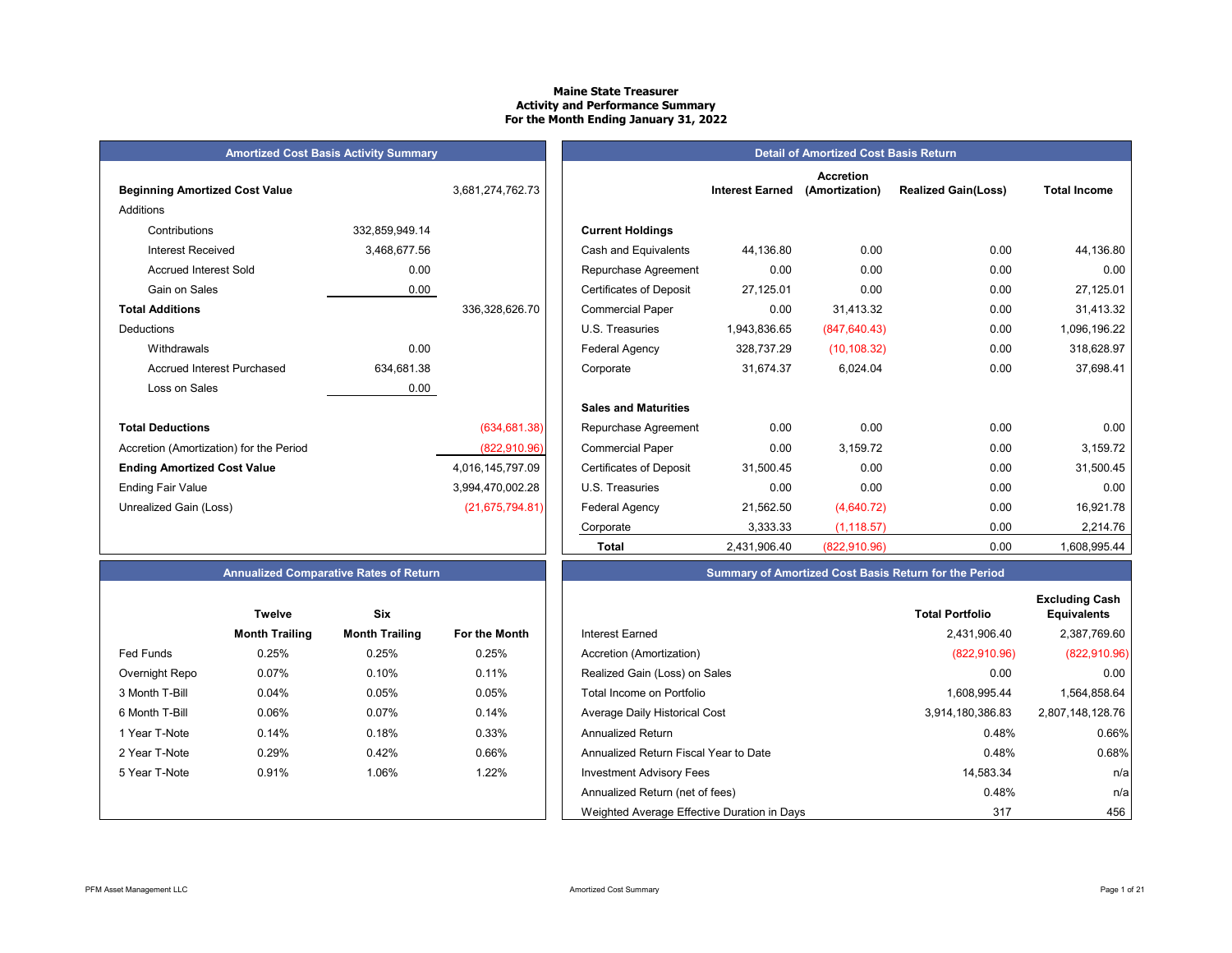#### **Maine State TreasurerActivity and Performance Summary For the Month Ending January 31, 2022**

### **Beginning Fair Value 1.2 <b>Interest Earned 1.6 <b>Interest Earned Earned Earned 3,673,490,860.35** Additions Contributions 332,859,949.14 **Current Holdings** Accrued Interest Sold 0.00 **Total Additions**DeductionsAccrued Interest Purchased 634,681.38 **Total Deductions** $(634,681.38)$ Change in Fair Value for the Period (14,714,803.39) **Ending Fair Value** 3,994,470,002.28

**Fair Value Basis Activity Summary**

| ning Fair Value                   |                | 3,673,490,860.35 |                                | <b>Interest Earned</b> | <b>Change in Fair Value</b> | <b>Total Income</b> |
|-----------------------------------|----------------|------------------|--------------------------------|------------------------|-----------------------------|---------------------|
| ons                               |                |                  |                                |                        |                             |                     |
| Contributions                     | 332,859,949.14 |                  | <b>Current Holdings</b>        |                        |                             |                     |
| Interest Received                 | 3,468,677.56   |                  | Cash and Equivalents           | 44,136.80              | 0.00                        | 44,136.80           |
| <b>Accrued Interest Sold</b>      | 0.00           |                  | Repurchase Agreement           | 0.00                   | 0.00                        | 0.00                |
| <b>Additions</b>                  |                | 336,328,626.70   | <b>Certificates of Deposit</b> | 27,125.01              | 0.00                        | 27,125.01           |
|                                   |                |                  | <b>Commercial Paper</b>        | 0.00                   | 57,091.00                   | 57,091.00           |
| ctions                            |                |                  | U.S. Treasuries                | 1,943,836.65           | (12,527,214.62)             | (10,583,377.97)     |
| Withdrawals                       | 0.00           |                  | <b>Federal Agency</b>          | 328,737.29             | (2,222,393.81)              | (1,893,656.52)      |
| <b>Accrued Interest Purchased</b> | 634,681.38     |                  | Corporate                      | 31,674.37              | (8,530.96)                  | 23,143.41           |
| <b>Deductions</b>                 |                | (634, 681.38)    | <b>Sales and Maturities</b>    |                        |                             |                     |
|                                   |                |                  | Repurchase Agreements          | 0.00                   | 0.00                        | 0.00                |
| ge in Fair Value for the Period   |                | (14,714,803.39)  | <b>Commercial Paper</b>        | 0.00                   | 2,900.00                    | 2,900.00            |
| g Fair Value                      |                | 3,994,470,002.28 | <b>Certificates of Deposit</b> | 31,500.45              | 0.00                        | 31,500.45           |
|                                   |                |                  | U.S. Treasuries                | 0.00                   | 0.00                        | 0.00                |
|                                   |                |                  | Federal Agency                 | 21,562.50              | (15,525.00)                 | 6,037.50            |
|                                   |                |                  | Corporate                      | 3,333.33               | (1, 130.00)                 | 2,203.33            |
|                                   |                |                  | Total                          | 2,431,906.40           | (14,714,803.39)             | (12, 282, 896.99)   |

**Detail of Fair Value Basis Return**

#### **Annualized Comparative Rates of Return**

|                | Twelve                | Six                   |                      |
|----------------|-----------------------|-----------------------|----------------------|
|                | <b>Month Trailing</b> | <b>Month Trailing</b> | <b>For the Month</b> |
| Fed Funds      | 0.25%                 | 0.25%                 | 0.25%                |
| Overnight Repo | 0.07%                 | 0.10%                 | 0.11%                |
| 3 Month T-Bill | 0.03%                 | 0.03%                 | $-0.05%$             |
| 6 Month T-Bill | 0.03%                 | $-0.05%$              | $-0.58%$             |
| 1 Year T-Note  | $-0.36%$              | $-0.91%$              | $-3.06%$             |
| 2 Year T-Note  | $-1.25%$              | $-2.63%$              | $-8.21%$             |
| 5 Year T-Note  | $-4.03%$              | $-7.07\%$             | $-16.95%$            |
|                |                       |                       |                      |
|                |                       |                       |                      |

|                  | <b>Twelve</b>         | Six                   |               |                                             | <b>Total Portfolio</b> | <b>Excluding Cash</b><br><b>Equivalents</b> |
|------------------|-----------------------|-----------------------|---------------|---------------------------------------------|------------------------|---------------------------------------------|
|                  | <b>Month Trailing</b> | <b>Month Trailing</b> | For the Month | Interest Earned                             | 2,431,906.40           | 2,387,769.60                                |
| <b>Fed Funds</b> | 0.25%                 | 0.25%                 | 0.25%         | Change in Fair Value                        | (14, 714, 803.39)      | (14,714,803.39)                             |
| Overnight Repo   | 0.07%                 | 0.10%                 | 0.11%         | Total Income on Portfolio                   | (12, 282, 896.99)      | (12,327,033.79)                             |
| 3 Month T-Bill   | 0.03%                 | 0.03%                 | $-0.05%$      | Average Daily Historical Cost               | 3,914,180,386.83       | 2,807,148,128.76                            |
| 6 Month T-Bill   | $0.03\%$              | $-0.05\%$             | $-0.58%$      | Annualized Return                           | $-3.69%$               | -5.17%                                      |
| 1 Year T-Note    | $-0.36%$              | $-0.91%$              | $-3.06\%$     | Annualized Return Fiscal Year to Date       | $-0.88\%$              | $-1.27%$                                    |
| 2 Year T-Note    | $-1.25%$              | $-2.63%$              | $-8.21%$      | Weighted Average Effective Duration in Days | 317                    | 456                                         |
| 5 Year T-Note    | $-4.03%$              | $-7.07\%$             | $-16.95%$     |                                             |                        |                                             |
|                  |                       |                       |               |                                             |                        |                                             |

**Summary of Fair Value Basis Return for the Period**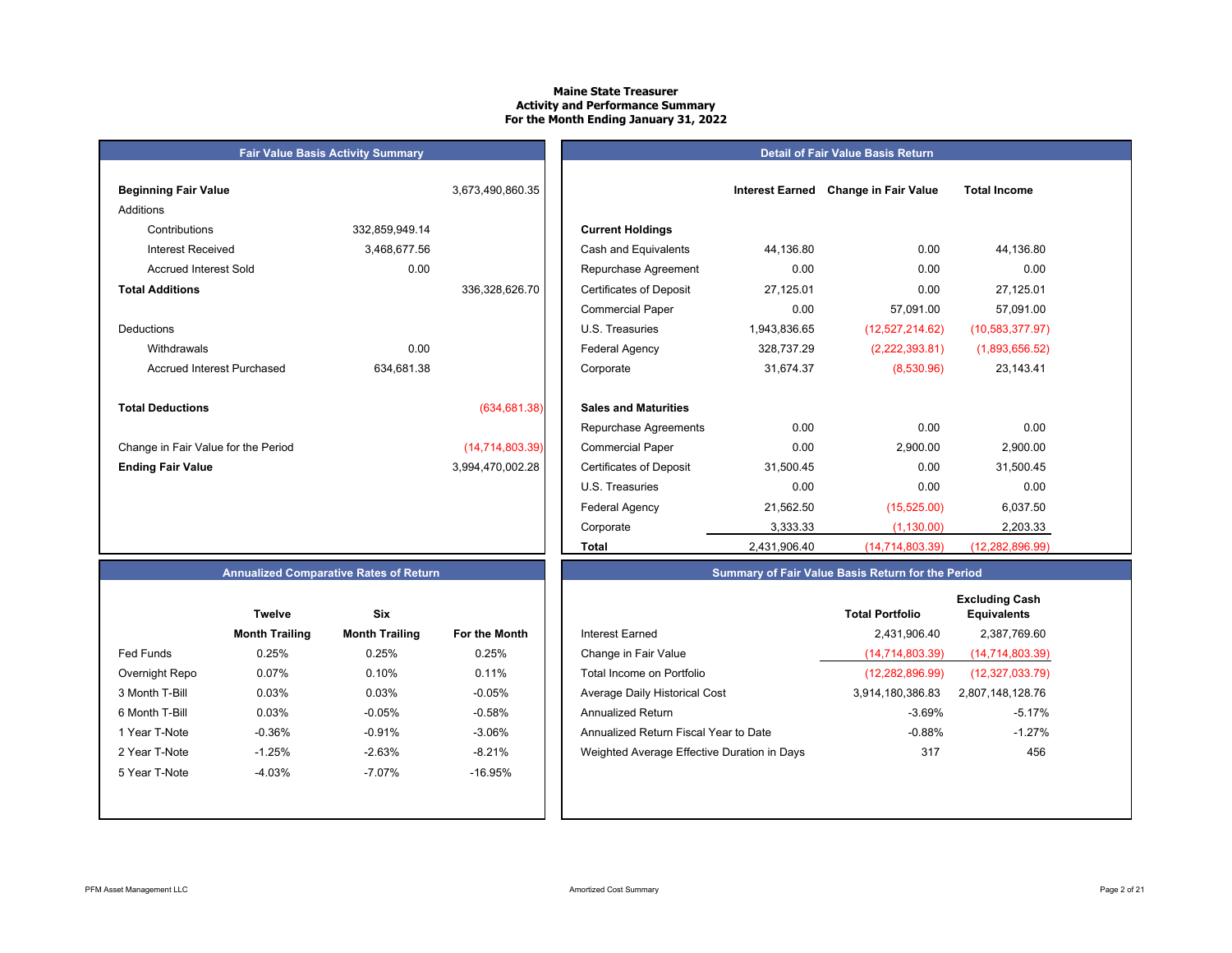#### **Maine State Treasurer Investments - By Security Type As of January 31, 2022**

| <b>Security Type</b>           | Original<br>Cost | Amortized<br>Cost | Fair<br>Value    | Accrued<br>Interest | <b>Unrealized</b><br>Gain (Loss) | Weighted<br>Average<br><b>Final Maturity</b><br>(Days) | Weighted<br>Average<br><b>Effective</b><br><b>Duration</b><br>(Years) | Asset<br><b>Allocation</b> | Weighted<br>Average<br>Yield |
|--------------------------------|------------------|-------------------|------------------|---------------------|----------------------------------|--------------------------------------------------------|-----------------------------------------------------------------------|----------------------------|------------------------------|
|                                |                  |                   |                  |                     |                                  |                                                        |                                                                       |                            |                              |
| Cash and Cash Equivalents      | 1,215,000,000.00 | 1,215,000,000.00  | 1,215,000,000.00 | 44,123.16           | 0.00                             |                                                        | 0.00                                                                  | 30.4%                      | 0.05%                        |
| Repurchase Agreements          | 0.00             | 0.00              | 0.00             | 0.00                | 0.00                             |                                                        |                                                                       | 0.0%                       |                              |
| <b>Commercial Paper</b>        | 174,802,548.89   | 174.912.911.37    | 174,903,714.00   | 0.00                | (9, 197.37)                      | 75                                                     | 0.21                                                                  | 4.4%                       | 0.21%                        |
| <b>Certificates of Deposit</b> | 125,000,000.00   | 125,000,000.00    | 125,000,000.00   | 284,611.12          | 0.00                             | 403                                                    | 1.12                                                                  | 3.1%                       | 0.25%                        |
| U.S. Treasuries                | 2,032,852,421.97 | 2,025,126,177.12  | 2,006,598,445.10 | 5,639,337.75        | (18,527,732.02)                  | 544                                                    | 1.48                                                                  | 50.2%                      | 0.65%                        |
| U.S. Instrumentality           | 459,222,576.25   | 459,219,538.31    | 456,052,223.45   | 1,213,102.37        | (3, 167, 314.86)                 | 431                                                    | 0.71                                                                  | 11.4%                      | 0.84%                        |
| Corporate                      | 16,680,992.85    | 16,887,170.29     | 16,915,619.73    | 156,260.25          | 28,449.44                        | 31                                                     | 0.01                                                                  | 0.4%                       | 2.69%                        |
| Total                          | 4,023,558,539.96 | 4,016,145,797.09  | 3,994,470,002.28 | 7,337,434.65        | (21,675,794.81)                  | 339                                                    | 0.87                                                                  | 100.0%                     | 0.47%                        |

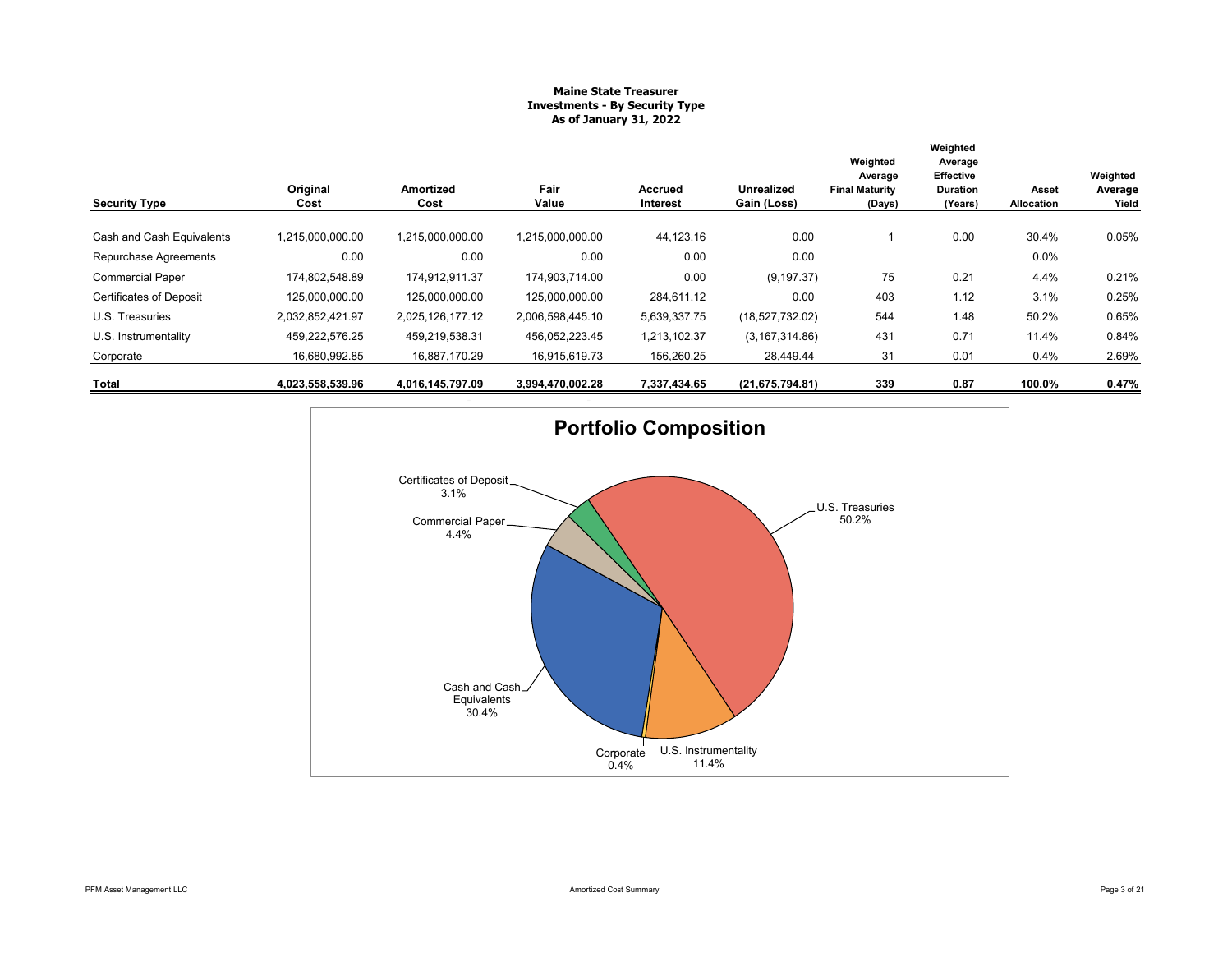#### **Maine State Treasurer Investments - By Maturity As of January 31, 2022**

| <b>Maturity Distribution</b>      | <b>Original Cost</b><br>January 31, 2022 | Percentage   | <b>Original Cost</b><br>December 31, 2021 |
|-----------------------------------|------------------------------------------|--------------|-------------------------------------------|
| Overnight                         | 1,215,000,000.00                         | 30.2%        | 880,000,000.00                            |
| Under 90 Days                     | 311,072,029.77                           | 7.7%         | 299,846,102.75                            |
| 90 to 180 Days                    | 334,518,590.10                           | 8.3%         | 334,458,728.23                            |
| 180 Days to 1 Year                | 460,976,815.65                           | 11.5%        | 461,758,651.58                            |
| 1 to 2 Years                      | 1,043,110,440.34                         | 25.9%        | 1,053,262,784.09                          |
| 2 to 3 Years                      | 658,880,664.10                           | 16.4%        | 658,880,664.10                            |
| Over 3 Years                      | $\blacksquare$                           | 0.0%         | $\sim$                                    |
| Totals <sub>\$</sub>              | 4,023,558,539.96                         | 100.0%       | \$<br>3,688,206,930.75                    |
| \$1,400,000,000                   |                                          |              | <b>January 31, 2022</b>                   |
| \$1,200,000,000                   |                                          |              | December 31, 2021                         |
| \$1,000,000,000<br>\$800,000,000  |                                          |              |                                           |
| \$600,000,000                     |                                          |              |                                           |
| \$400,000,000                     |                                          |              |                                           |
| \$200,000,000                     |                                          |              |                                           |
| \$-<br>Overnight<br>Under 90 Days | 90 to 180 Days<br>180 Days to 1 Year     | 1 to 2 Years | 2 to 3 Years<br>Over 3 Years              |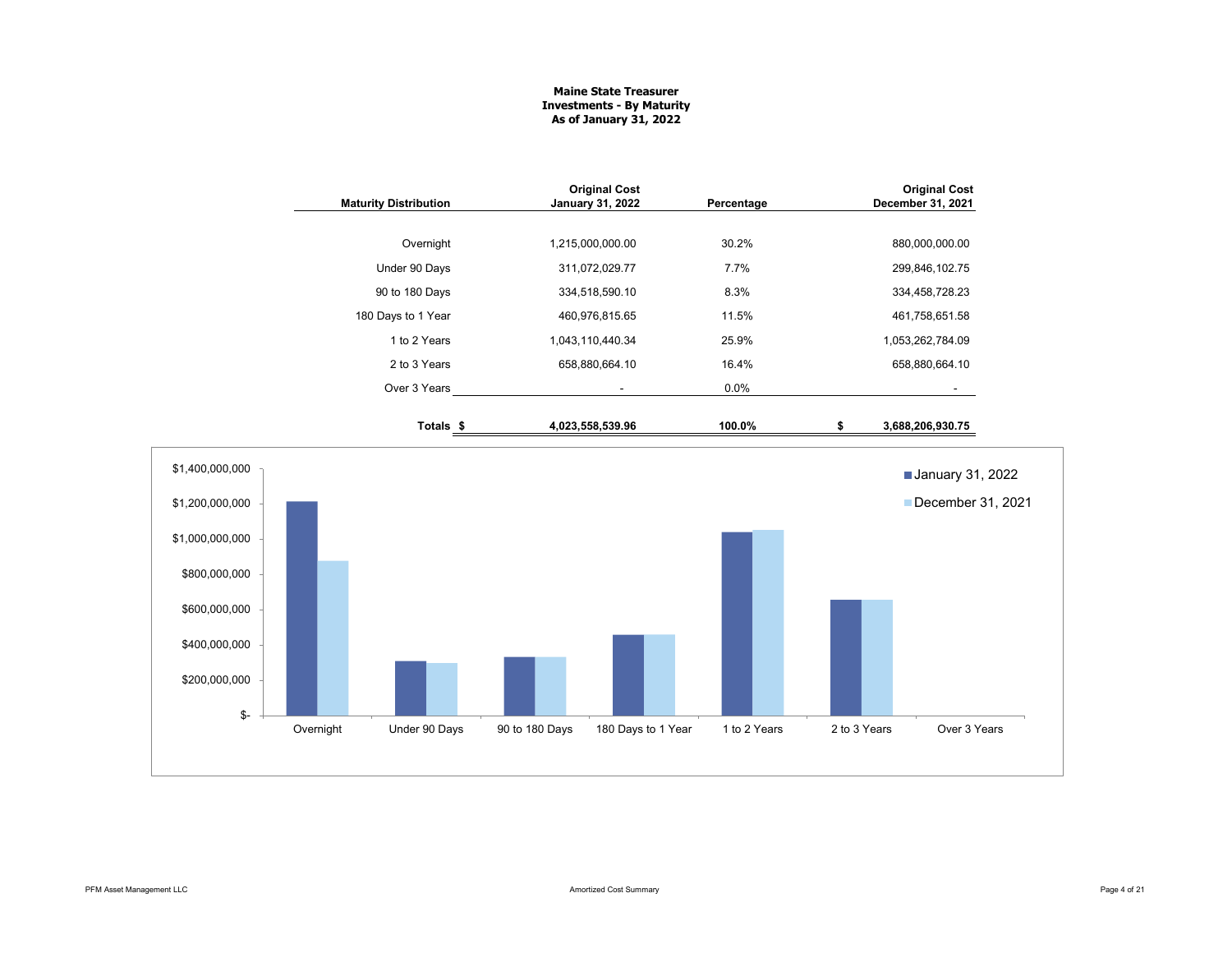| <b>DESCRIPTION</b>                            | <b>PURCHASE</b><br><b>DATE</b> | <b>COUPON DATE / CALL</b><br><b>RATE</b> | <b>MATURITY</b><br><b>DATE</b> | <b>ORIGINAL</b><br><b>COST/ACCRUED</b><br>PAR VALUE INTEREST PURCHASE | AMORTIZED COST/<br>(AMORTIZATION) | ACCRETION FAIR VALUE/CHANGE UNREALIZED GAIN<br>IN FAIR VALUE | (LOSS)   | AI PURCHASED | <b>INTEREST</b><br><b>RECEIVED</b> | <b>INTEREST</b><br>EARNED | <b>TOTAL</b><br><b>INTEREST</b> | %<br>ACCRUED ALLOCATIO<br>N | YIELD |
|-----------------------------------------------|--------------------------------|------------------------------------------|--------------------------------|-----------------------------------------------------------------------|-----------------------------------|--------------------------------------------------------------|----------|--------------|------------------------------------|---------------------------|---------------------------------|-----------------------------|-------|
| <b>CASH AND EQUIVALENTS</b>                   |                                |                                          |                                |                                                                       |                                   |                                                              |          |              |                                    |                           |                                 |                             |       |
| <b>BAR HARBOR BANK &amp; TRUST</b>            | 01/31/22                       | 0.030V                                   | 49.000.000.00                  | 49.000.000.00<br>0.00                                                 | 49.000.000.00<br>0.00             | 49.000.000.00<br>0.00                                        | 0.00     | 0.00         | 4,161.64                           | 1,731.81                  | 1.731.81                        | 1.23%                       | 0.030 |
| <b>CITIZENS BANK</b>                          | 01/31/22                       | 0.060V                                   | 100,000,000.00                 | 100,000,000.00<br>0.00                                                | 100,000,000.00<br>0.00            | 100,000,000.00<br>0.00                                       | 0.00     | 0.00         | 5,095.78                           | 5,095.80                  | 5,095.80                        | 2.50%                       | 0.060 |
| <b>TD BANK</b>                                | 01/31/22                       | 0.060V                                   | 250,000,000.00                 | 250,000,000.00<br>0.00                                                | 250,000,000.00<br>0.00            | 250,000,000.00<br>0.00                                       | 0.00     | 0.00         | 12,739.73                          | 12,739.77                 | 12,739.77                       | 6.26%                       | 0.060 |
| TD BANK #2                                    | 01/31/22                       | 0.100V                                   | 10,000,000.00                  | 10,000,000.00<br>0.00                                                 | 10,000,000.00<br>0.00             | 10,000,000.00<br>0.00                                        | 0.00     | 0.00         | 438.36                             | 849.32                    | 849.32                          | 0.25%                       | 0.100 |
| <b>BATH SAVINGS</b>                           | 01/31/22                       | 0.060V                                   | 14,000,000.00                  | 14.000.000.00<br>0.00                                                 | 14.000.000.00<br>0.00             | 14.000.000.00<br>0.00                                        | 0.00     | 0.00         | 713.42                             | 713.43                    | 713.43                          | 0.35%                       | 0.060 |
| <b>BIDDEFORD SAVINGS BANK</b>                 | 01/31/22                       | 0.060V                                   | 5,000,000.00                   | 5,000,000.00<br>0.00                                                  | 5,000,000.00<br>0.00              | 5,000,000.00<br>0.00                                         | 0.00     | 0.00         | 254.80                             | 254.80                    | 254.80                          | 0.13%                       | 0.060 |
| <b>MACHIAS SAVINGS BANK</b>                   | 01/31/22                       | 0.050V                                   | 50,000,000.00                  | 50,000,000.00<br>0.00                                                 | 50,000,000.00<br>0.00             | 50,000,000.00<br>0.00                                        | 0.00     | 0.00         | 0.00                               | 890.42                    | 890.42                          | 1.25%                       | 0.050 |
| NORTHEAST BANK                                | 01/31/22                       | 0.050V                                   | 97,000,000.00                  | 97,000,000.00<br>0.00                                                 | 97,000,000.00<br>0.00             | 97,000,000.00<br>0.00                                        | 0.00     | 0.00         | 3,516.44                           | 4,119.19                  | 4,119.19                        | 2.43%                       | 0.050 |
| FIDELITY GOVERNMENT PORTFOLIO                 | 01/31/22                       | 0.010V                                   | 2,000,000.00                   | 2,000,000.00<br>0.00                                                  | 2,000,000.00<br>0.00              | 2,000,000.00<br>0.00                                         | 0.00     | 0.00         | 36.99                              | 16.99                     | 16.99                           | 0.05%                       | 0.010 |
| <b>FIRST NATIONAL</b>                         | 01/31/22                       | 0.050V                                   | 50,000,000.00                  | 50,000,000.00<br>0.00                                                 | 50,000,000.00<br>0.00             | 50,000,000.00<br>0.00                                        | 0.00     | 0.00         | 2,123.29                           | 2,123.29                  | 2,123.29                        | 1.25%                       | 0.050 |
| FIRST AMERICAN FUNDS                          | 01/31/22                       | 0.020V                                   | 1,000,000.00                   | 1,000,000.00<br>0.00                                                  | 1,000,000.00<br>0.00              | 1,000,000.00<br>0.00                                         | 0.00     | 0.00         | 24.15                              | 0.00                      | 0.00                            | 0.03%                       | 0.020 |
| U.S. BANK MONEY MARKET FUND                   | 01/31/22                       | 0.030 V                                  | 277,000,000.00                 | 277,000,000.00<br>0.00                                                | 277,000,000.00<br>0.00            | 277,000,000.00<br>0.00                                       | 0.00     | 0.00         | 4,809.18                           | 4,817.39                  | 4,817.39                        | 6.93%                       | 0.030 |
| TD GOLDMAN SACHS MMF                          | 01/31/22                       | 0.030 V                                  | 250,000,000.00                 | 250,000,000.00<br>0.00                                                | 250,000,000.00<br>0.00            | 250,000,000.00<br>0.00                                       | 0.00     | 0.00         | 5,541.36                           | 5,541.36                  | 5,541.36                        | 6.26%                       | 0.030 |
| U.S. BANK DEMAND DEPOSIT ACCOUNT              | 01/31/22                       | 0.160V                                   | 60,000,000.00                  | 60,000,000.00<br>0.00                                                 | 60,000,000.00<br>0.00             | 60,000,000.00<br>0.00                                        | 0.00     | 0.00         | 0.00                               | 5,229.59                  | 5,229.59                        | 1.50%                       | 0.160 |
| MISCELLAENOUS INCOME                          | 01/31/22                       | 0.000V                                   | 0.00                           | 0.00<br>0.00                                                          | 0.00<br>0.00                      | 0.00<br>0.00                                                 | 0.00     | 0.00         | 13.64                              | 13.64                     | 0.00                            | 0.00%                       | 0.000 |
| <b>TOTAL</b>                                  |                                |                                          | 1,215,000,000.00               | 1,215,000,000.00<br>0.00                                              | 1,215,000,000.00<br>0.00          | 1,215,000,000.00<br>0.00                                     | 0.00     | 0.00         | 39,468.78                          | 44,136.80                 | 44,123.16                       | 30.42%                      | 0.049 |
| <b>COMMERCIAL PAPER</b>                       |                                |                                          |                                |                                                                       |                                   |                                                              |          |              |                                    |                           |                                 |                             |       |
| BNP PARIBAS NY BRANCH COMM PAPER<br>09659CBB3 | 05/18/21                       | 0.000                                    | 02/11/22<br>25,000,000.00      | 24,968,243.06<br>0.00                                                 | 24,998,819.44<br>3,659.72         | 24,999,200.00<br>5,175.00                                    | 380.56   | 0.00         | 0.00                               | 0.00                      | 0.00                            | 0.63%                       | 0.170 |
| MUFG BANK LTD/NY COMM PAPER<br>62479MBB8      | 05/18/21                       | 0.000                                    | 02/11/22<br>25,000,000.00      | 24.971.979.17<br>0.00                                                 | 24.998.958.33<br>3,229.16         | 24.998.950.00<br>3,925.00                                    | (8.33)   | 0.00         | 0.00                               | 0.00                      | 0.00                            | 0.63%                       | 0.150 |
| OLD LINE FUNDING LLC COMM PAPER<br>67983UCF8  | 11/15/21                       | 0.000                                    | 03/15/22<br>27,000,000.00      | 26,984,700.00<br>0.00                                                 | 26.994.645.00<br>3,952.50         | 26.994.222.00<br>9,396.00                                    | (423.00) | 0.00         | 0.00                               | 0.00                      | 0.00                            | 0.68%                       | 0.170 |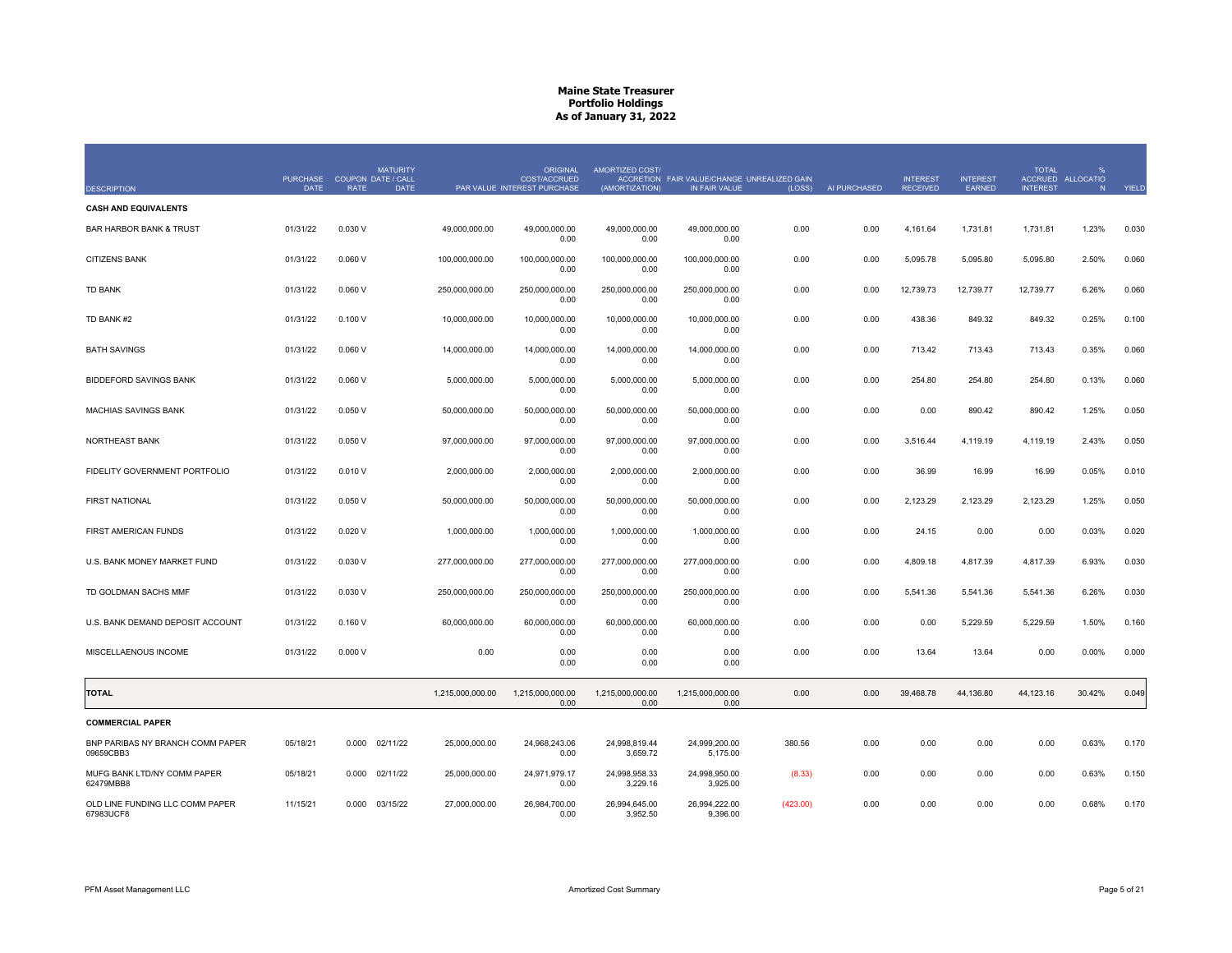| <b>DESCRIPTION</b>                             | <b>PURCHASE</b><br><b>DATE</b> | <b>COUPON DATE / CALL</b><br><b>RATE</b> | <b>MATURITY</b><br><b>DATE</b> |                | <b>ORIGINAL</b><br><b>COST/ACCRUED</b><br>PAR VALUE INTEREST PURCHASE | AMORTIZED COST/<br>(AMORTIZATION) | ACCRETION FAIR VALUE/CHANGE UNREALIZED GAIN<br>IN FAIR VALUE | (LOSS)      | AI PURCHASED | <b>INTEREST</b><br><b>RECEIVED</b> | <b>INTEREST</b><br>EARNED | <b>TOTAL</b><br><b>INTEREST</b> | %<br>ACCRUED ALLOCATIO<br>N | YIELD |
|------------------------------------------------|--------------------------------|------------------------------------------|--------------------------------|----------------|-----------------------------------------------------------------------|-----------------------------------|--------------------------------------------------------------|-------------|--------------|------------------------------------|---------------------------|---------------------------------|-----------------------------|-------|
| OLD LINE FUNDING LLC COMM PAPER<br>67983UDB6   | 11/16/21                       | 0.000                                    | 04/11/22                       | 23.000.000.00  | 22.983.210.00<br>0.00                                                 | 22.992.065.00<br>3,565.00         | 22.989.167.00<br>8,395.00                                    | (2,898.00)  | 0.00         | 0.00                               | 0.00                      | 0.00                            | 0.58%                       | 0.180 |
| NATIXIS NY BRANCH COMM PAPER<br>63873KF28      | 11/02/21                       | 0.000                                    | 06/02/22                       | 25.000.000.00  | 24.969.083.33<br>0.00                                                 | 24.982.354.16<br>4,520.83         | 24.975.200.00<br>11.750.00                                   | (7, 154.16) | 0.00         | 0.00                               | 0.00                      | 0.00                            | 0.63%                       | 0.210 |
| NATIXIS NY BRANCH COMM PAPER<br>63873KFE2      | 12/16/21                       | 0.000 06/14/22                           |                                | 25.000.000.00  | 24.960.000.00<br>0.00                                                 | 24.970.444.44<br>6.888.88         | 24.970.875.00<br>11.150.00                                   | 430.56      | 0.00         | 0.00                               | 0.00                      | 0.00                            | 0.63%                       | 0.321 |
| CREDIT AGRICOLE CIB NY COMM PAPER<br>22533UFG3 | 12/06/21                       | 0.000 06/16/22                           |                                | 25,000,000.00  | 24,965,333.33<br>0.00                                                 | 24,975,625.00<br>5,597.23         | 24,976,100.00<br>7.300.00                                    | 475.00      | 0.00         | 0.00                               | 0.00                      | 0.00                            | 0.63%                       | 0.260 |
| TOTAL                                          |                                |                                          |                                | 175,000,000.00 | 174,802,548.89<br>0.00                                                | 174,912,911.37<br>31,413.32       | 174,903,714.00<br>57,091.00                                  | (9, 197.37) | 0.00         | 0.00                               | 0.00                      | 0.00                            | 4.38%                       | 0.209 |
| <b>CERTIFICATES OF DEPOSIT</b>                 |                                |                                          |                                |                |                                                                       |                                   |                                                              |             |              |                                    |                           |                                 |                             |       |
| CAMDEN NATIONAL BANK CERT DEPOS                | 01/17/21                       | 0.200 01/17/23                           |                                | 50,000,000.00  | 50,000,000.00<br>0.00                                                 | 50,000,000.00<br>0.00             | 50,000,000.00<br>0.00                                        | 0.00        | 0.00         | 0.00                               | 8,611.12                  | 105,555.56                      | 1.25%                       | 0.200 |
| PEOPLES UNITED CERT DEPOS                      | 01/19/21                       | 0.350                                    | 01/19/23                       | 10,000,000.00  | 10,000,000.00<br>0.00                                                 | 10,000,000.00<br>0.00             | 10,000,000.00<br>0.00                                        | 0.00        | 0.00         | 0.00                               | 3,013.89                  | 36,750.00                       | 0.25%                       | 0.350 |
| BANGOR SAVINGS BANK CERT DEPOS                 | 04/08/21                       | 0.400                                    | 04/08/23                       | 15,000,000.00  | 15,000,000.00<br>0.00                                                 | 15,000,000.00<br>0.00             | 15,000,000.00<br>0.00                                        | 0.00        | 0.00         | 0.00                               | 5,166.66                  | 49,833.33                       | 0.38%                       | 0.400 |
| PEOPLES UNITED CERT DEPOS                      | 04/18/21                       | 0.250                                    | 04/18/23                       | 15,000,000.00  | 15,000,000.00<br>0.00                                                 | 15,000,000.00<br>0.00             | 15,000,000.00<br>0.00                                        | 0.00        | 0.00         | 0.00                               | 3,229.17                  | 30,104.17                       | 0.38%                       | 0.250 |
| PEOPLES UNITED CERT DEPOS                      | 04/22/21                       | 0.250                                    | 04/23/23                       | 25,000,000.00  | 25,000,000.00<br>0.00                                                 | 25,000,000.00<br>0.00             | 25,000,000.00<br>0.00                                        | 0.00        | 0.00         | 0.00                               | 5,381.95                  | 49,479.17                       | 0.63%                       | 0.250 |
| PEOPLES UNITED CERT DEPOS                      | 06/14/21                       | 0.200                                    | 06/14/23                       | 10,000,000.00  | 10,000,000.00<br>0.00                                                 | 10.000.000.00<br>0.00             | 10,000,000.00<br>0.00                                        | 0.00        | 0.00         | 0.00                               | 1,722.22                  | 12,888.89                       | 0.25%                       | 0.200 |
| <b>TOTAL</b>                                   |                                |                                          |                                | 125,000,000.00 | 125,000,000.00<br>0.00                                                | 125,000,000.00<br>0.00            | 125.000.000.00<br>0.00                                       | 0.00        | 0.00         | 0.00                               | 27,125.01                 | 284,611.12                      | 3.1%                        | 0.252 |
| <b>U.S. TREASURIES</b>                         |                                |                                          |                                |                |                                                                       |                                   |                                                              |             |              |                                    |                           |                                 |                             |       |
| <b>US TREASURY NOTES</b><br>9128286C9          | 09/30/19                       | 2.500                                    | 02/15/22                       | 25,000,000.00  | 25,493,164.06<br>0.00                                                 | 25,007,945.11<br>(17, 592.73)     | 25,019,530.00<br>(46, 875.00)                                | 11,584.89   | 0.00         | 0.00                               | 52,649.46                 | 288,722.83                      | 0.63%                       | 1.649 |
| <b>US TREASURY NOTES</b><br>912828W89          | 09/03/19                       | 1.875 03/31/22                           |                                | 40,000,000.00  | 40,404,687.50<br>0.00                                                 | 40,024,970.08<br>(13,346.08)      | 40,106,248.00<br>(62, 504.00)                                | 81,277.92   | 0.00         | 0.00                               | 63,873.63                 | 255,494.51                      | 1.00%                       | 1.473 |
| <b>US TREASURY NOTES</b>                       | 10/29/19                       | 2.250 04/15/22                           |                                | 23,000,000.00  | 23,321,640.63                                                         | 23,026,117.65                     | 23,093,437.50                                                | 67,319.85   | 0.00         | 0.00                               | 44,072.80                 | 154,965.66                      | 0.58%                       | 1.668 |

9128286M7 0.00 (11,091.05) (43,125.00) US TREASURY NOTES 11/14/19 2.250 04/15/22 30,000,000.00 30,426,562.50 30,035,265.08 30,121,875.00 86,609.92 0.00 0.00 57,486.27 202,129.12 0.75% 1.647 9128286M7 .. The contract of the contract of the contract of the contract of the contract of  $0.00$  (14,975.58) (56,250.00) US TREASURY NOTES 10/31/19 2.125 05/15/22 25,000,000.00 25,289,062.50 25,032,118.06 25,128,905.00 96,786.94 0.00 0.00 45,493.78 114,468.23 0.63% 1.658 US TREASURY NOTES<br>9128286U9 0.00 (9,666.59) (50,782.50) US TREASURY NOTES 10/31/19 2.125 05/15/22 25,000,000.00 25,289,062.50 25,032,118.06 25,128,905.00 96,786.94 0.00 0.00 45,493.78 114,468.23 0.63% 1.658 9128286U9 .(9,666.59) (50,782.50)

. The contract of the contract of the contract of the contract of the contract of the contract of the contract of the contract of the contract of the contract of the contract of the contract of the contract of the contrac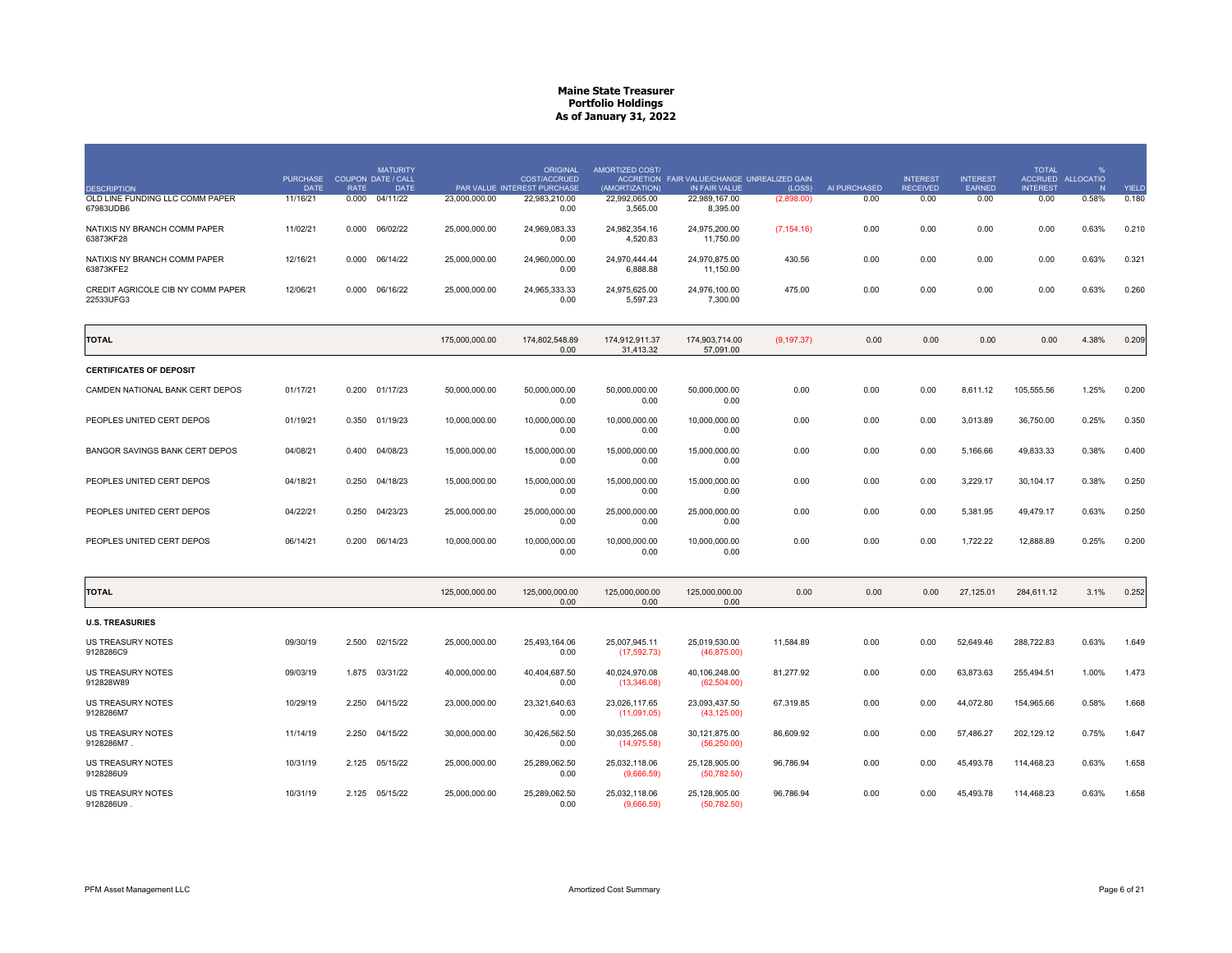|                                       | <b>PURCHASE</b> |             | <b>MATURITY</b><br>COUPON DATE / CALL |               | <b>ORIGINAL</b><br>COST/ACCRUED | AMORTIZED COST/                  | ACCRETION FAIR VALUE/CHANGE UNREALIZED GAIN |               |               | <b>INTEREST</b> | <b>INTEREST</b> | <b>TOTAL</b>    | $\frac{1}{2}$<br>ACCRUED ALLOCATIO |       |
|---------------------------------------|-----------------|-------------|---------------------------------------|---------------|---------------------------------|----------------------------------|---------------------------------------------|---------------|---------------|-----------------|-----------------|-----------------|------------------------------------|-------|
| <b>DESCRIPTION</b>                    | <b>DATE</b>     | <b>RATE</b> | <b>DATE</b>                           |               | PAR VALUE INTEREST PURCHASE     | (AMORTIZATION)                   | IN FAIR VALUE                               | (LOSS)        | AI PURCHASED  | <b>RECEIVED</b> | EARNED          | <b>INTEREST</b> | N                                  | YIELD |
| US TREASURY NOTES<br>912828XG0        | 07/08/19        | 2.125       | 06/30/22                              | 27,000,000.00 | 27,241,523.44<br>0.00           | 27,033,076.28<br>(6,881.64)      | 27,189,842.40<br>(59,065.20)                | 156,766.12    | 0.00          | 0.00            | 49,133.29       | 50,718.23       | 0.68%                              | 1.815 |
| <b>US TREASURY NOTES</b><br>9128287C8 | 07/19/19        | 1.750       | 07/15/22                              | 25,000,000.00 | 24,945,312.50<br>0.00           | 24,991,786.86<br>1,552.49        | 25,144,530.00<br>(54,690.00)                | 152,743.14    | 0.00          | 218,750.00      | 37,189.60       | 20,545.58       | 0.63%                              | 1.826 |
| US TREASURY NOTES<br>9128287C8        | 08/01/19        | 1.750       | 07/15/22                              | 25,000,000.00 | 24,967,773.44<br>0.00           | 24,995,101.80<br>925.88          | 25,144,530.00<br>(54,690.00)                | 149,428.20    | 0.00          | 218,750.00      | 37,189.60       | 20,545.58       | 0.63%                              | 1.795 |
| US TREASURY NOTES<br>9128287C8.       | 08/05/19        | 1.750       | 07/15/22                              | 26,000,000.00 | 26, 142, 187.50<br>0.00         | 26,021,691.86<br>(4, 100.29)     | 26,150,311.20<br>(56, 877.60)               | 128,619.34    | 0.00          | 227,500.00      | 38,677.18       | 21,367.40       | 0.65%                              | 1.559 |
| US TREASURY NOTES<br>9128287C8        | 08/23/19        |             | 1.750 07/15/22                        | 35,000,000.00 | 35,211,914.06<br>0.00           | 35,032,879.76<br>(6,215.08)      | 35,202,342.00<br>(76, 566.00)               | 169,462.24    | 0.00          | 306,250.00      | 52,065.44       | 28,763.81       | 0.88%                              | 1.535 |
| US TREASURY NOTES<br>912828XQ8        | 01/18/22        | 2.000       | 07/31/22                              | 40,000,000.00 | 40,360,937.50<br>0.00           | 40,334,890.46<br>(26,047.04)     | 40,300,000.00<br>(60, 937.50)               | (34,890.46)   | (371, 739.13) | 400,000.00      | 30,470.81       | 2,209.94        | 1.01%                              | 0.312 |
| <b>US TREASURY NOTES</b><br>9128282S8 | 09/30/19        | 1.625       | 08/31/22                              | 25,000,000.00 | 25,008,789.06<br>0.00           | 25,001,739.67<br>(255.60)        | 25,156,250.00<br>(66, 405.00)               | 154,510.33    | 0.00          | 0.00            | 34,789.37       | 172,824.59      | 0.63%                              | 1.612 |
| <b>US TREASURY NOTES</b><br>912828YF1 | 01/11/22        | 1.500       | 09/15/22                              | 25,000,000.00 | 25, 198, 242. 19<br>122,237.57  | 25, 181, 387.59<br>(16, 854.60)  | 25,144,530.00<br>(53, 712.19)               | (36, 857.59)  | (122, 237.57) | 0.00            | 21,754.14       | 143,991.71      | 0.63%                              | 0.321 |
| <b>US TREASURY NOTES</b><br>9128282W9 | 01/06/22        | 1.875       | 09/30/22                              | 25.000.000.00 | 25.287.109.38<br>126,201.92     | 25.259.151.16<br>(27, 958.22)    | 25.214.845.00<br>(72, 264.38)               | (44,306.16)   | (126, 201.92) | 0.00            | 33,482.15       | 159.684.07      | 0.63%                              | 0.300 |
| <b>US TREASURY NOTES</b><br>912828YK0 | 10/21/19        | 1.375       | 10/15/22                              | 30,000,000.00 | 29.844.140.63<br>0.00           | 29.963.394.50<br>4,432.70        | 30,159,375.00<br>(84, 375.00)               | 195,980.50    | 0.00          | 0.00            | 35.130.49       | 123,523.35      | 0.76%                              | 1.554 |
| US TREASURY NOTES<br>9128283C2        | 11/14/19        | 2.000       | 10/31/22                              | 30,000,000.00 | 30.307.031.25<br>0.00           | 30,077,183.46<br>(8,796.64)      | 30,300,000.00<br>(103, 125.00)              | 222,816.54    | 0.00          | 0.00            | 51,381.22       | 154,143.65      | 0.76%                              | 1.644 |
| <b>US TREASURY NOTES</b><br>912828M49 | 12/01/21        | 1.875       | 10/31/22                              | 50,000,000.00 | 50,757,812.50<br>80,283.15      | 50.617.140.72<br>(70, 335.89)    | 50.460.940.00<br>(164,060.00)               | (156, 200.72) | 0.00          | 0.00            | 80.283.15       | 240,849.45      | 1.26%                              | 0.215 |
| US TREASURY NOTES<br>912828YW4        | 12/31/19        | 1.625       | 12/15/22                              | 30,000,000.00 | 30,008,203.13<br>0.00           | 30,002,407.77<br>(235.46)        | 30,234,375.00<br>(117, 189.00)              | 231,967.23    | 0.00          | 0.00            | 41,517.85       | 64,285.71       | 0.76%                              | 1.615 |
| <b>US TREASURY NOTES</b><br>91282CBD2 | 10/25/21        | 0.125       | 12/31/22                              | 50.000.000.00 | 49.955.078.13<br>0.00           | 49.965.372.73<br>3,223.56        | 49,710,940.00<br>(132,810.00)               | (254, 432.73) | 0.00          | 0.00            | 5,352.21        | 5.524.86        | 1.24%                              | 0.201 |
| US TREASURY NOTES<br>91282CBD2.       | 10/29/21        | 0.125       | 12/31/22                              | 50,000,000.00 | 49.949.218.75<br>0.00           | 49,960,490.29<br>3,678.08        | 49,710,940.00<br>(132,810.00)               | (249, 550.29) | 0.00          | 0.00            | 5.352.21        | 5.524.86        | 1.24%                              | 0.212 |
| <b>US TREASURY NOTES</b><br>91282CBD2 | 11/23/21        | 0.125       | 12/31/22                              | 50,000,000.00 | 49,931,640.63<br>0.00           | 49.943.514.47<br>5,258.42        | 49.710.940.00<br>(132,810.00)               | (232, 574.47) | 0.00          | 0.00            | 5,352.21        | 5,524.86        | 1.24%                              | 0.249 |
| US TREASURY NOTES<br>91282CBN0        | 10/13/21        | 0.125       | 02/28/23                              | 30,000,000.00 | 29,963,671.88<br>4,454.42       | 29,971,688.62<br>2,238.91        | 29,770,314.00<br>(107, 811.00)              | (201, 374.62) | 0.00          | 0.00            | 3,211.33        | 15,953.04       | 0.75%                              | 0.213 |
| US TREASURY NOTES<br>9128284S6        | 05/19/21        | 2.750       | 05/31/23                              | 50.000.000.00 | 52.638.671.88<br>0.00           | 51.721.182.20<br>(110, 241.01)   | 51.187.500.00<br>(351,560.00)               | (533,682.20)  | 0.00          | 0.00            | 117.101.65      | 237.980.77      | 1.28%                              | 0.149 |
| US TREASURY N/B NOTES<br>91282CCD1    | 11/23/21        | 0.125       | 05/31/23                              | 50,000,000.00 | 49,753,906.25<br>0.00           | 49,785,001.13<br>13,770.59       | 49,445,310.00<br>(242, 190.00)              | (339, 691.13) | 0.00          | 0.00            | 5,322.80        | 10,817.31       | 1.24%                              | 0.450 |
| <b>US TREASURY NOTES</b><br>9128284X5 | 05/19/21        | 2.750       | 08/31/23                              | 50.000.000.00 | 52.919.921.88<br>0.00           | 52.016.636.69<br>(108, 534.27)   | 51.312.500.00<br>(406, 250.00)              | (704, 136.69) | 0.00          | 0.00            | 117,748.62      | 584.944.75      | 1.28%                              | 0.185 |
| <b>US TREASURY NOTES</b><br>9128285D8 | 07/19/21        | 2.875       | 09/30/23                              | 50,000,000.00 | 52,859,375.00<br>0.00           | 52, 157, 884.50<br>(110, 386.83) | 51,468,750.00<br>(437,500.00)               | (689, 134.50) | 0.00          | 0.00            | 122,424.45      | 489,697.80      | 1.29%                              | 0.265 |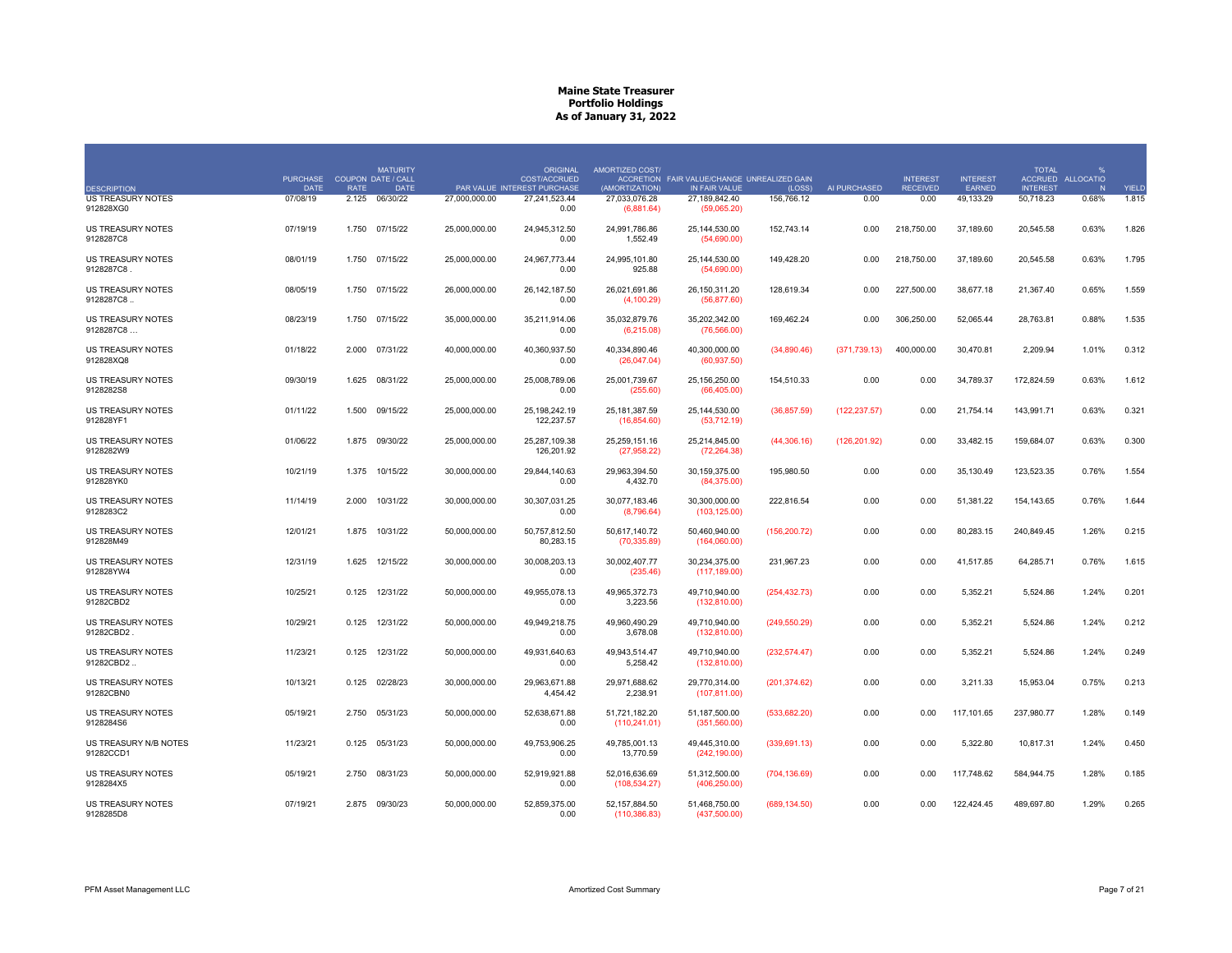|                                           | <b>PURCHASE</b> |             | <b>MATURITY</b><br><b>COUPON DATE / CALL</b> |               | <b>ORIGINAL</b><br>COST/ACCRUED | AMORTIZED COST/                | ACCRETION FAIR VALUE/CHANGE UNREALIZED GAIN |                |              | <b>INTEREST</b> | <b>INTEREST</b> | <b>TOTAL</b>    | ACCRUED ALLOCATIO |       |
|-------------------------------------------|-----------------|-------------|----------------------------------------------|---------------|---------------------------------|--------------------------------|---------------------------------------------|----------------|--------------|-----------------|-----------------|-----------------|-------------------|-------|
| <b>DESCRIPTION</b>                        | <b>DATE</b>     | <b>RATE</b> | <b>DATE</b>                                  |               | PAR VALUE INTEREST PURCHASE     | (AMORTIZATION)                 | IN FAIR VALUE                               | (LOSS)         | AI PURCHASED | <b>RECEIVED</b> | EARNED          | <b>INTEREST</b> | N                 | YIELD |
| <b>US TREASURY NOTES</b><br>91282CDA6     | 09/30/21        | 0.250       | 09/30/23                                     | 35,000,000.00 | 34,960,351.56<br>0.00           | 34,967,086.36<br>1,683.70      | 34,524,217.00<br>(229, 691.00)              | (442, 869.36)  | 0.00         | 0.00            | 7,451.92        | 29,807.69       | 0.86%             | 0.307 |
| <b>US TREASURY NOTES</b><br>91282CAP6     | 06/30/21        | 0.125       | 10/15/23                                     | 35,000,000.00 | 34,852,343.75<br>0.00           | 34,890,448.59<br>5,468.75      | 34,420,312.50<br>(229, 687.50)              | (470, 136.09)  | 0.00         | 0.00            | 3,725.96        | 13,100.96       | 0.86%             | 0.310 |
| <b>US TREASURY NOTES</b><br>91282CAW1     | 11/23/21        | 0.250       | 11/15/23                                     | 50,000,000.00 | 49,638,671.88<br>2,762.43       | 49,673,703.69<br>15,514.09     | 49,226,560.00<br>(359, 380.00)              | (447, 143.69)  | 0.00         | 0.00            | 10,704.42       | 26,933.70       | 1.23%             | 0.618 |
| <b>US TREASURY NOTES</b><br>9128285P1     | 05/19/21        | 2.875       | 11/30/23                                     | 50,000,000.00 | 53,347,656.25<br>0.00           | 52,413,931.59<br>(112, 191.72) | 51,562,500.00<br>(476, 560.00)              | (851, 431.59)  | 0.00         | 0.00            | 122,424.45      | 248,798.08      | 1.29%             | 0.223 |
| <b>US TREASURY NOTES</b><br>91282CBA8     | 07/20/21        | 0.125       | 12/15/23                                     | 20,000,000.00 | 19.910.937.50<br>0.00           | 19.930.819.33<br>3,144.57      | 19.621.876.00<br>(146, 874.00)              | (308, 943.33)  | 0.00         | 0.00            | 2,129.12        | 3.296.70        | 0.49%             | 0.311 |
| US TREASURY NOTES<br>91282CBA8            | 07/20/21        | 0.125       | 12/15/23                                     | 50.000.000.00 | 49.777.343.75<br>0.00           | 49.827.048.33<br>7,861.44      | 49.054.690.00<br>(367, 185.00)              | (772, 358.33)  | 0.00         | 0.00            | 5.322.81        | 8.241.76        | 1.23%             | 0.311 |
| US TREASURY NOTES<br>91282CBA8            | 08/16/21        | 0.125       | 12/15/23                                     | 50,000,000.00 | 49,808,593.75<br>0.00           | 49,846,605.10<br>6,972.50      | 49,054,690.00<br>(367, 185.00)              | (791, 915.10)  | 0.00         | 0.00            | 5,322.81        | 8,241.76        | 1.23%             | 0.290 |
| <b>US TREASURY NOTES</b><br>9128285U0     | 12/20/21        | 2.625       | 12/31/23                                     | 25,000,000.00 | 25,986,328.13<br>0.00           | 25,929,091.81<br>(41, 263.39)  | 25,683,595.00<br>(246,092.50)               | (245, 496.81)  | 0.00         | 0.00            | 56,198.20       | 58,011.05       | 0.64%             | 0.665 |
| <b>US TREASURY NOTES</b><br>912828V23     | 06/21/21        | 2.250       | 12/31/23                                     | 50,000,000.00 | 52,365,234.38<br>0.00           | 51,788,660.45<br>(79, 439.08)  | 51,023,440.00<br>(476, 560.00)              | (765, 220.45)  | 0.00         | 0.00            | 96,339.78       | 99,447.51       | 1.28%             | 0.366 |
| US TREASURY N/B NOTES<br>91282CDR9        | 01/14/22        | 0.750       | 12/31/23                                     | 50,000,000.00 | 49,847,656.25<br>14,502.76      | 49,851,486.12<br>3,829.87      | 49,617,190.00<br>(230, 466.25)              | (234, 296.12)  | (14,502.76)  | 0.00            | 18,646.41       | 33, 149. 17     | 1.24%             | 0.907 |
| <b>US TREASURY NOTES</b><br>91282CBM2     | 03/01/21        | 0.125       | 02/15/24                                     | 25,000,000,00 | 24.854.492.19<br>0.00           | 24.899.854.01<br>4,172.75      | 24.468.750.00<br>(207,030.00)               | (431, 104.01)  | 0.00         | 0.00            | 2.632.47        | 14.436.14       | 0.61%             | 0.323 |
| US TREASURY NOTES<br>9128286G0            | 05/19/21        | 2.375       | 02/29/24                                     | 50.000.000.00 | 52.896.484.38<br>0.00           | 52.160.959.80<br>(88, 376.99)  | 51.203.125.00<br>(500,000.00)               | (957, 834.80)  | 0.00         | 0.00            | 101.691.99      | 505.179.56      | 1.28%             | 0.283 |
| <b>US TREASURY NOTES</b><br>91282CBR1     | 07/28/21        | 0.250       | 03/15/24                                     | 30,000,000.00 | 29,962,500.00<br>0.00           | 29,969,836.11<br>1,209.68      | 29,390,625.00<br>(253, 125.00)              | (579, 211.11)  | 0.00         | 0.00            | 6,422.65        | 28,798.34       | 0.74%             | 0.298 |
| <b>US TREASURY NOTES</b><br>91282CBR1.    | 09/29/21        | 0.250       | 03/15/24                                     | 35,000,000.00 | 34,857,812.50<br>3,383.98       | 34,877,604.75<br>4,908.48      | 34,289,062.50<br>(295, 312.50)              | (588, 542.25)  | 0.00         | 0.00            | 7,493.10        | 33,598.07       | 0.86%             | 0.416 |
| <b>US TREASURY NOTES</b><br>912828W71     | 07/19/21        | 2.125       | 03/31/24                                     | 25,000,000.00 | 26, 182, 617. 19<br>0.00        | 25,946,333.63<br>(37, 181.68)  | 25,472,655.00<br>(253,907.50)               | (473, 678.63)  | 0.00         | 0.00            | 45,243.81       | 180,975.27      | 0.64%             | 0.362 |
| <b>US TREASURY NOTES</b><br>912828W71.    | 07/19/21        | 2.125       | 03/31/24                                     | 50,000,000.00 | 52,365,234.38<br>0.00           | 51,892,667.27<br>(74, 363.35)  | 50,945,310.00<br>(507, 815.00)              | (947, 357.27)  | 0.00         | 0.00            | 90,487.64       | 361,950.55      | 1.28%             | 0.362 |
| <b>US TREASURY N/B NOTES</b><br>91282CBV2 | 10/13/21        | 0.375       | 04/15/24                                     | 30.000.000.00 | 29.896.875.00<br>0.00           | 29.909.385.25<br>3,493.86      | 29.446.875.00<br>(248, 439.00)              | (462, 510.25)  | 0.00         | 0.00            | 9.581.05        | 33.688.19       | 0.74%             | 0.513 |
| US TREASURY N/B NOTES<br>91282CCC3        | 05/19/21        | 0.250       | 05/15/24                                     | 50.000.000.00 | 49.873.046.88<br>0.00           | 49.903.041.30<br>3,603.98      | 48.875.000.00<br>(445,310.00)               | (1,028,041.30) | 0.00         | 0.00            | 10.704.42       | 26,933.70       | 1.22%             | 0.335 |
| US TREASURY N/B NOTES<br>91282CCC3        | 05/19/21        | 0.250       | 05/15/24                                     | 50,000,000.00 | 49,896,484.38<br>0.00           | 49,920,941.37<br>2,938.63      | 48,875,000.00<br>(445, 310.00)              | (1,045,941.37) | 0.00         | 0.00            | 10,704.42       | 26,933.70       | 1.22%             | 0.320 |
| US TREASURY N/B NOTES<br>91282CCC3        | 11/23/21        | 0.250       | 05/15/24                                     | 50,000,000.00 | 49,328,125.00<br>2,762.43       | 49,380,150.72<br>23,039.96     | 48,875,000.00<br>(445,310.00)               | (505, 150.72)  | 0.00         | 0.00            | 10,704.42       | 26,933.70       | 1.22%             | 0.799 |
| US TREASURY N/B NOTES<br>91282CCG4        | 06/21/21        | 0.250       | 06/15/24                                     | 50,000,000.00 | 49,654,296.88<br>0.00           | 49,725,657.62<br>9,831.93      | 48,804,690.00<br>(460, 935.00)              | (920, 967.62)  | 0.00         | 0.00            | 10,645.61       | 16,483.52       | 1.22%             | 0.484 |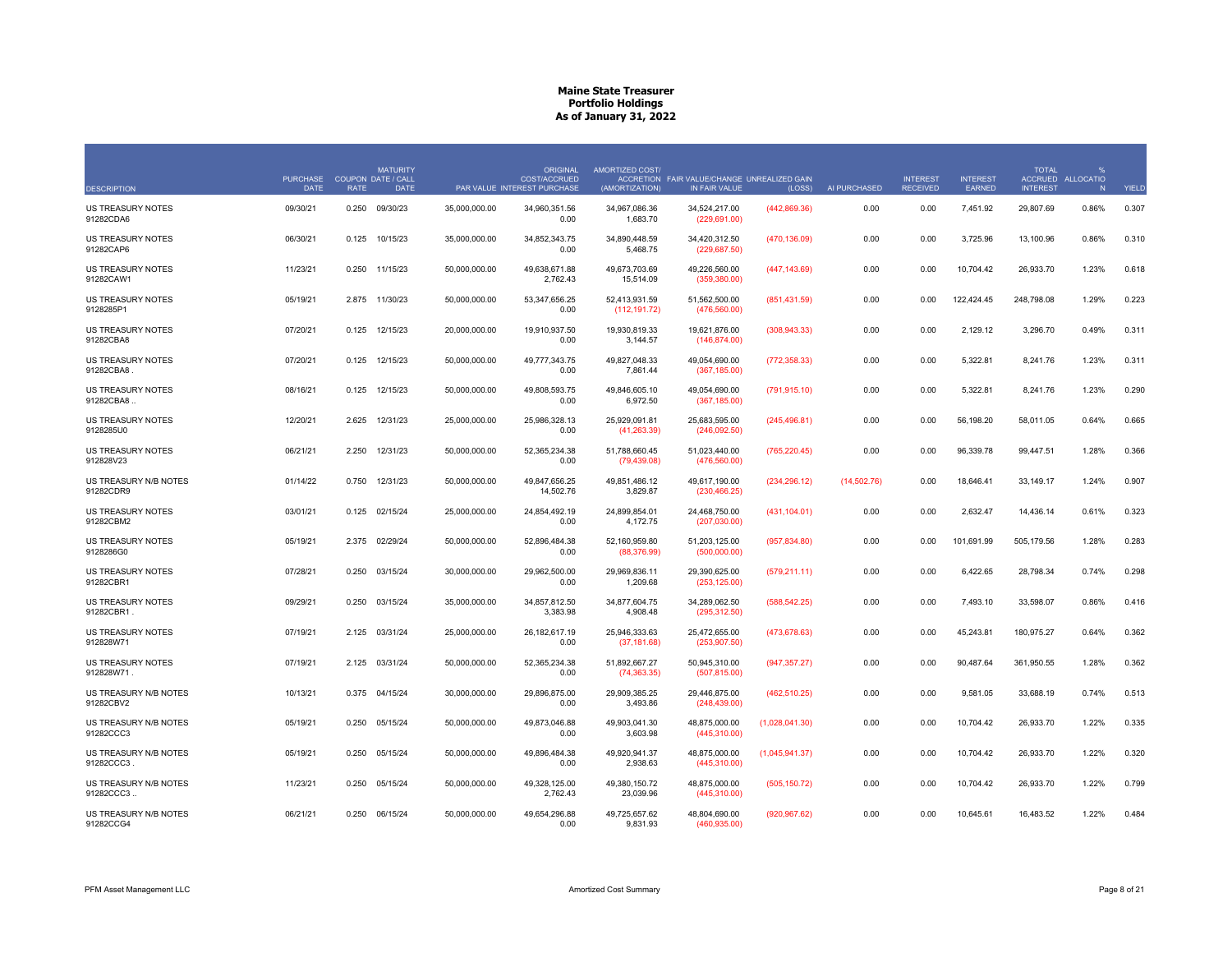|                                            | <b>PURCHASE</b> |             | <b>MATURITY</b><br>COUPON DATE / CALL |                  | <b>ORIGINAL</b><br>COST/ACCRUED | AMORTIZED COST/                   | ACCRETION FAIR VALUE/CHANGE UNREALIZED GAIN |                 |              | <b>INTEREST</b>              | <b>INTEREST</b> | <b>TOTAL</b><br><b>ACCRUED</b> | <b>ALLOCATIO</b> |       |
|--------------------------------------------|-----------------|-------------|---------------------------------------|------------------|---------------------------------|-----------------------------------|---------------------------------------------|-----------------|--------------|------------------------------|-----------------|--------------------------------|------------------|-------|
| <b>DESCRIPTION</b>                         | <b>DATE</b>     | <b>RATE</b> | <b>DATE</b>                           |                  | PAR VALUE INTEREST PURCHASE     | (AMORTIZATION)                    | IN FAIR VALUE                               | (LOSS)          | AI PURCHASED | <b>RECEIVED</b>              | <b>EARNED</b>   | <b>INTEREST</b>                | N                | YIELD |
| US TREASURY N/B NOTES<br>91282CCG4.        | 07/19/21        | 0.250       | 06/15/24                              | 25,000,000.00    | 24,879,882.81<br>0.00           | 24,902,164.44<br>3,506.25         | 24,402,345.00<br>(230, 467.50)              | (499, 819, 44)  | 0.00         | 0.00                         | 5,322.80        | 8,241.76                       | 0.61%            | 0.416 |
| US TREASURY N/B NOTES<br>91282CCG4         | 07/19/21        | 0.250       | 06/15/24                              | 50,000,000.00    | 49,759,765.63<br>0.00           | 49,804,328.88<br>7,012.49         | 48,804,690.00<br>(460, 935.00)              | (999, 638.88)   | 0.00         | 0.00                         | 10,645.61       | 16,483.52                      | 1.22%            | 0.416 |
| US TREASURY N/B NOTES<br>91282CCL3         | 08/16/21        | 0.375       | 07/15/24                              | 50,000,000.00    | 49,937,500.00<br>0.00           | 49,947,427.16<br>1,820.96         | 48,906,250.00<br>(468,750.00)               | (1,041,177.16)  | 0.00         | 93,750.00                    | 15,938.40       | 8,805.25                       | 1.22%            | 0.418 |
| US TREASURY N/B NOTES<br>91282CCX7         | 09/29/21        | 0.375       | 09/15/24                              | 35,000,000.00    | 34,816,796.88<br>5,075.97       | 34,837,961.75<br>5,248.89         | 34, 152, 342.00<br>(350,000.00)             | (685, 619.75)   | 0.00         | 0.00                         | 11,239.64       | 50,397.10                      | 0.85%            | 0.553 |
| US TREASURY N/B NOTES<br>91282CDH1         | 11/23/21        | 0.750       | 11/15/24                              | 50,000,000.00    | 49,718,750.00<br>8,287.29       | 49,736,845.13<br>8,013.56         | 49,179,690.00<br>(546, 870.00)              | (557, 155.13)   | 0.00         | 0.00                         | 32,113.25       | 80,801.10                      | 1.23%            | 0.942 |
| <b>TOTAL</b>                               |                 |             |                                       | 2,011,000,000.00 | 2,032,852,421.97<br>369,951.92  | 2,025,126,177.12<br>(847, 640.43) | 2,006,598,445.10<br>(12,527,214.62)         | (18,527,732.02) |              | $(634, 681.38)$ 1,465,000.00 | 1,943,836.65    | 5,639,337.75                   | 50.23%           | 0.649 |
| <b>FEDERAL AGENCY SECURITIES</b>           |                 |             |                                       |                  |                                 |                                   |                                             |                 |              |                              |                 |                                |                  |       |
| <b>FANNIE MAE NOTES</b><br>3135G0T45       | 07/19/19        |             | 1.875 04/05/22                        | 15,000,000.00    | 14,994,450.00<br>0.00           | 14,999,647.17<br>173.61           | 15,045,180.00<br>(22,080.00)                | 45,532.83       | 0.00         | 0.00                         | 23,437.50       | 90,625.00                      | 0.38%            | 1.889 |
| <b>FANNIE MAE NOTES</b><br>3135G0V59       | 05/15/19        | 2.250       | 04/12/22                              | 20,000,000.00    | 20,021,600.00<br>0.00           | 20,001,422.39<br>(629.91)         | 20,081,620.00<br>(35,500.00)                | 80,197.61       | 0.00         | 0.00                         | 37,500.00       | 136,250.00                     | 0.50%            | 2.211 |
| <b>FANNIE MAE NOTES</b><br>3135G0V59       | 04/16/19        | 2.250       | 04/12/22                              | 40,000,000.00    | 39.820.800.00<br>0.00           | 39.988.512.82<br>5,087.18         | 40,163,240.00<br>(71,000.00)                | 174,727.18      | 0.00         | 0.00                         | 75,000.00       | 272.500.00                     | 1.01%            | 2.406 |
| FEDERAL HOME LOAN BANK<br>313379Q69        | 07/15/19        | 2.125       | 06/10/22                              | 30,000,000.00    | 30,176,400.00<br>0.00           | 30,021,447.31<br>(5, 154.01)      | 30,193,290.00<br>(61, 110.00)               | 171,842.69      | 0.00         | 0.00                         | 53,125.00       | 90,312.50                      | 0.76%            | 1.916 |
| <b>FANNIE MAE NOTES</b><br>3135G0W33       | 10/24/19        |             | 1.375 09/06/22                        | 25,000,000.00    | 24,816,750.00<br>0.00           | 24,962,056.06<br>5,420.56         | 25,125,425.00<br>(61,900.00)                | 163,368.94      | 0.00         | 0.00                         | 28,645.83       | 138,454.86                     | 0.63%            | 1.638 |
| <b>FANNIE MAE NOTES</b><br>3135G0W33       | 10/29/19        | 1.375       | 09/06/22                              | 10,000,000.00    | 9,912,800.00<br>0.00            | 9,981,857.72<br>2,591.76          | 10,050,170.00<br>(24,760.00)                | 68,312.28       | 0.00         | 0.00                         | 11,458.34       | 55,381.95                      | 0.25%            | 1.689 |
| FEDERAL HOME LOAN BANKS NOTES<br>3130AJ7E3 | 12/04/20        | 1.375       | 02/17/23                              | 25,000,000.00    | 25,660,750.00<br>0.00           | 25,312,727.64<br>(25, 445.03)     | 25,151,200.00<br>(106, 450.00)              | (161, 527.64)   | 0.00         | 0.00                         | 28,645.83       | 156,597.22                     | 0.63%            | 0.172 |
| <b>FREDDIE MAC NOTES</b><br>3137EAEQ8      | 04/29/20        |             | 0.375 04/20/23                        | 13,750,000.00    | 13,720,437.50<br>0.00           | 13,737,940.90<br>843.87           | 13,661,862.50<br>(63, 428.75)               | (76,078.40)     | 0.00         | 0.00                         | 4,296.88        | 14,466.15                      | 0.34%            | 0.448 |
| <b>FANNIE MAE NOTES</b><br>3135G05G4       | 07/28/20        | 0.250       | 07/10/23                              | 35,000,000.00    | 34,949,250.00<br>0.00           | 34,975,308.26<br>1,460.77         | 34,612,970.00<br>(194, 565.00)              | (362, 338.26)   | 0.00         | 43,750.00                    | 7,291.67        | 5,104.17                       | 0.87%            | 0.299 |
| FANNIE MAE NOTES (CALLABLE)<br>3135G05R0   | 08/12/20        | 0.300       | 08/10/23<br>08/10/22                  | 50,000,000.00    | 49,906,000.00<br>0.00           | 49,952,268.98<br>2,666.05         | 49,398,050.00<br>(296, 150.00)              | (554, 218.98)   | 0.00         | 0.00                         | 12,500.00       | 71,250.00                      | 1.24%            | 0.363 |
| FANNIE MAE NOTES (CALLABLE)<br>3135G05V1   | 08/21/20        | 0.360       | 08/18/23<br>02/18/22                  | 10,000,000.00    | 10,000,000.00<br>0.00           | 10,000,000.00<br>0.00             | 9,885,740.00<br>(60, 510.00)                | (114, 260.00)   | 0.00         | 0.00                         | 3,000.00        | 16,300.00                      | 0.25%            | 0.360 |
| FANNIE MAE NOTES (CALLABLE)<br>3135G05V1.  | 08/21/20        | 0.360       | 08/18/23<br>02/18/22                  | 50.000.000.00    | 50.000.000.00<br>0.00           | 50.000.000.00<br>0.00             | 49,428,700.00<br>(302, 550.00)              | (571,300.00)    | 0.00         | 0.00                         | 15,000.00       | 81.500.00                      | 1.24%            | 0.360 |
| FREDDIE MAC NOTES<br>3137EAEV7             | 10/30/20        | 0.250       | 08/24/23                              | 17,500,000.00    | 17,506,300.00<br>0.00           | 17,503,487.06<br>(189.98)         | 17,279,465.00<br>(108,062.50)               | (224, 022.06)   | 0.00         | 0.00                         | 3,645.83        | 19,079.86                      | 0.43%            | 0.237 |
| <b>FREDDIE MAC NOTES</b><br>3137EAEY1      | 10/19/20        | 0.125       | 10/16/23                              | 25,000,000.00    | 24,910,750.00<br>0.00           | 24,949,163.46<br>2,533.65         | 24,582,475.00<br>(156, 575.00)              | (366, 688.46)   | 0.00         | 0.00                         | 2,604.16        | 9,114.58                       | 0.62%            | 0.245 |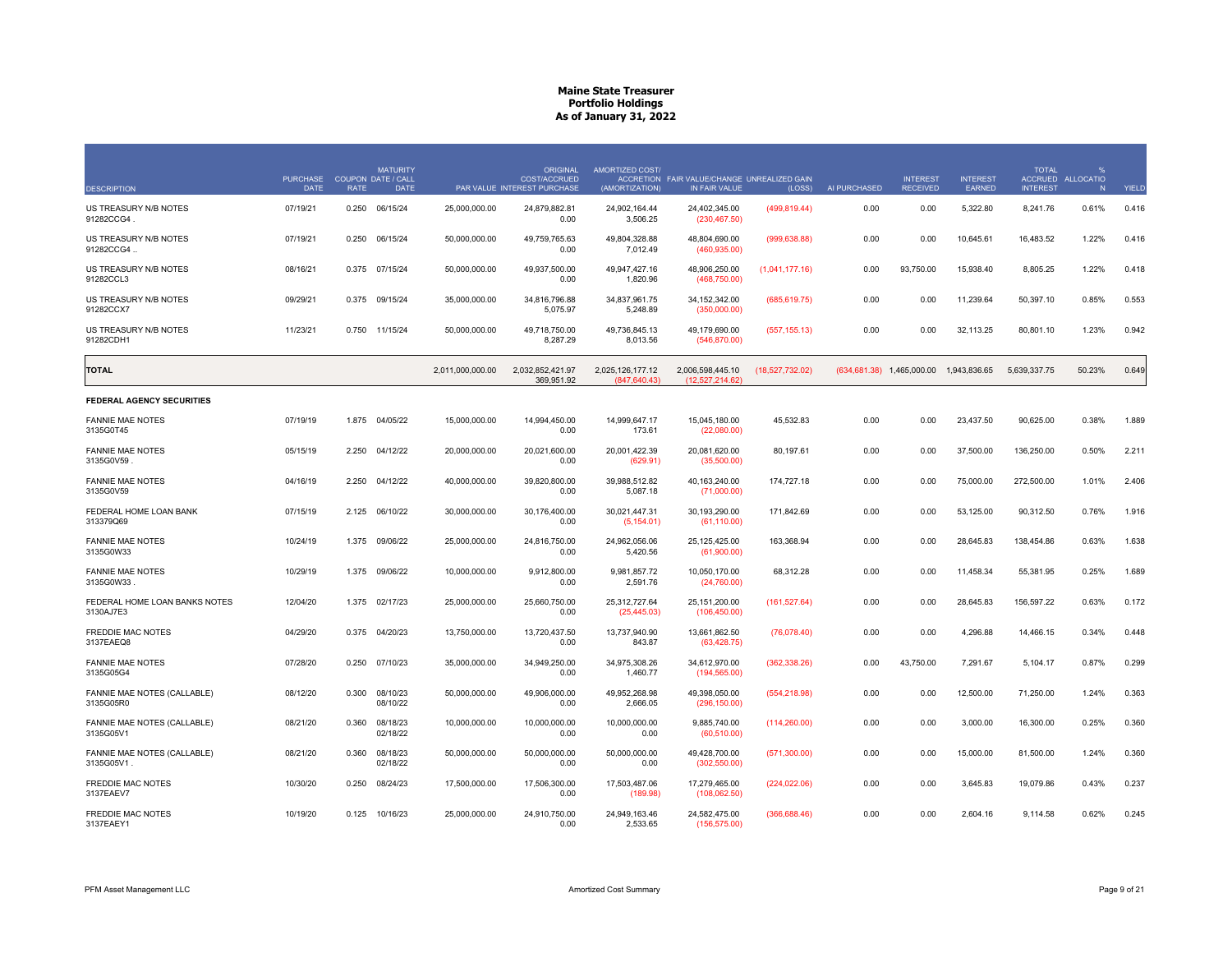| <b>DESCRIPTION</b>                                            | <b>PURCHASE</b><br><b>DATE</b> | <b>RATE</b> | <b>MATURITY</b><br><b>COUPON DATE / CALL</b><br><b>DATE</b> |                  | <b>ORIGINAL</b><br><b>COST/ACCRUED</b><br>PAR VALUE INTEREST PURCHASE | <b>AMORTIZED COST/</b><br>(AMORTIZATION) | ACCRETION FAIR VALUE/CHANGE UNREALIZED GAIN<br>IN FAIR VALUE | (LOSS)            | AI PURCHASED | <b>INTEREST</b><br><b>RECEIVED</b> | <b>INTEREST</b><br>EARNED | <b>TOTAL</b><br><b>INTEREST</b> | %<br>ACCRUED ALLOCATIO | YIELD |
|---------------------------------------------------------------|--------------------------------|-------------|-------------------------------------------------------------|------------------|-----------------------------------------------------------------------|------------------------------------------|--------------------------------------------------------------|-------------------|--------------|------------------------------------|---------------------------|---------------------------------|------------------------|-------|
| FANNIE MAE NOTES (CALLABLE)<br>3136G46A6                      | 10/30/20                       | 0.300       | 10/27/23<br>10/27/21                                        | 17,845,000.00    | 17.840.538.75<br>0.00                                                 | 17.842.413.95<br>126.65                  | 17.576.985.95<br>(122, 202.56)                               | (265, 428.00)     | 0.00         | 0.00                               | 4,461.25                  | 13,978.58                       | 0.44%                  | 0.308 |
| FANNIE MAE NOTES (CALLABLE)<br>3135G06F5                      | 12/04/20                       | 0.310       | 11/16/23<br>11/16/22                                        | 50,000,000.00    | 49,995,000.00<br>0.00                                                 | 49.996.968.43<br>143.92                  | 49.235.800.00<br>(355, 350.00)                               | (761, 168.43)     | 0.00         | 0.00                               | 12,916.67                 | 32,291.67                       | 1.23%                  | 0.313 |
| <b>FREDDIE MAC NOTES</b><br>3137EAFA2                         | 12/07/20                       | 0.250       | 12/04/23                                                    | 25,000,000.00    | 24.990.750.00<br>0.00                                                 | 24.994.316.16<br>262.59                  | 24.580.050.00<br>(180, 200.00)                               | (414, 266, 16)    | 0.00         | 0.00                               | 5.208.33                  | 9.895.83                        | 0.62%                  | 0.262 |
| <b>TOTAL</b>                                                  |                                |             |                                                             | 459,095,000.00   | 459,222,576.25<br>0.00                                                | 459,219,538.31<br>(10.108.32)            | 456,052,223.45<br>(2,222,393.81)                             | (3, 167, 314.86)  | 0.00         | 43.750.00                          | 328,737.29                | 1,213,102.37                    | 11.42%                 | 0.840 |
| <b>CORPORATE NOTES</b>                                        |                                |             |                                                             |                  |                                                                       |                                          |                                                              |                   |              |                                    |                           |                                 |                        |       |
| JOHNSON & JOHNSON CORP NOTES (CALLABLE) 03/08/19<br>478160CD4 |                                | 2.250       | 03/03/22<br>02/01/22                                        | 16,893,000.00    | 16.680.992.85<br>0.00                                                 | 16.887.170.29<br>6.024.04                | 16.915.619.73<br>(8,530.96)                                  | 28.449.44         | 0.00         | 0.00                               | 31.674.37                 | 156,260.25                      | 0.42%                  | 2.690 |
| <b>TOTAL</b>                                                  |                                |             |                                                             | 16,893,000.00    | 16,680,992.85<br>0.00                                                 | 16.887.170.29<br>6.024.04                | 16,915,619.73<br>(8.530.96)                                  | 28,449,44         | 0.00         | 0.00                               | 31.674.37                 | 156.260.25                      | 0.42%                  | 2.690 |
| <b>GRAND TOTAL</b>                                            |                                |             |                                                             | 4,001,988,000.00 | 4,023,558,539.96<br>369,951.92                                        | 4,016,145,797.09<br>(820, 311.39)        | 3,994,470,002.28<br>(14,701,048.39)                          | (21, 675, 794.81) |              | $(634,681.38)$ 1,548,218.78        | 2,375,510.12              | 7,337,434.65                    | 100.00%                | 0.465 |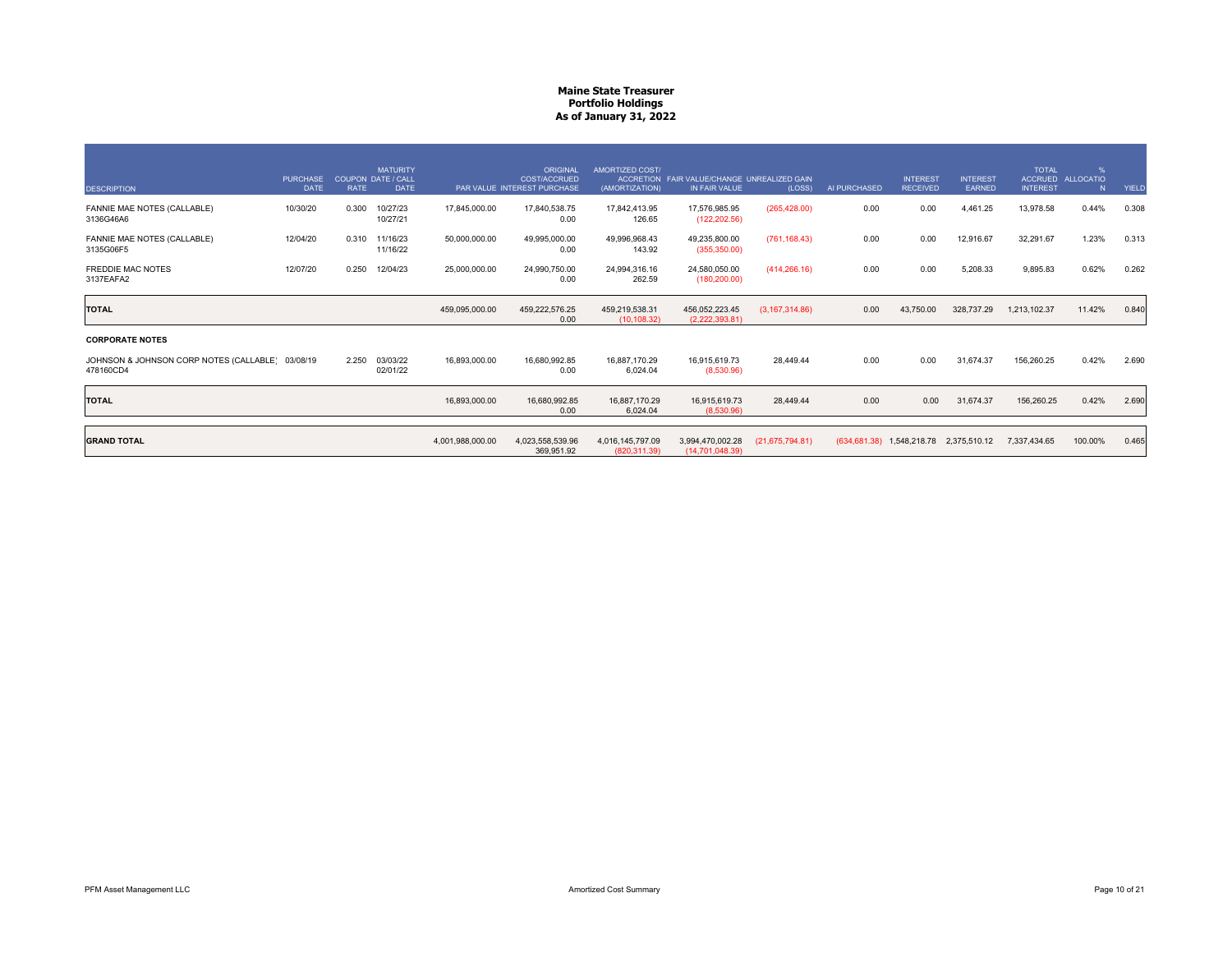|                        |                                              |             |                              |                                |                  |                 |                          |                                    |                                |                                            |                                |                                          | <b>WEIGHTED</b><br><b>AVERAGE</b><br><b>EFFECTIVE</b> |
|------------------------|----------------------------------------------|-------------|------------------------------|--------------------------------|------------------|-----------------|--------------------------|------------------------------------|--------------------------------|--------------------------------------------|--------------------------------|------------------------------------------|-------------------------------------------------------|
| <b>CUSIP</b>           |                                              | <b>TYPE</b> | <b>COUPON</b><br><b>RATE</b> | <b>MATURITY</b><br><b>DATE</b> | <b>NEXT CALL</b> | DATE S&P RATING | MOODYS'<br><b>RATING</b> | <b>PAR VALUE/</b><br><b>SHARES</b> |                                | ORIGINAL % PORTFOLIO<br>COST ORIGINAL COST |                                | % PORTFOLIO<br>MARKET VALUE MARKET VALUE | <b>DURATION</b><br>(YEARS                             |
| <b>US TREASURY</b>     |                                              |             |                              |                                |                  |                 |                          |                                    |                                |                                            |                                |                                          |                                                       |
| 9128286C9              | <b>U.S. TREASURY</b>                         |             | 2.500                        | 2/15/2022                      |                  | AA+             | Aaa                      | 25,000,000.00                      | 25,493,164.06                  | 0.63%                                      | 25,019,530.00                  | 0.63%                                    | 0.04                                                  |
| 912828W89              | <b>U.S. TREASURY</b>                         |             | 1.875                        | 3/31/2022                      |                  | AA+             | Aaa                      | 40,000,000.00                      | 40,404,687.50                  | 1.00%                                      | 40,106,248.00                  | 1.00%                                    | 0.16                                                  |
| 9128286M7              | <b>U.S. TREASURY</b>                         |             | 2.250                        | 4/15/2022                      |                  | AA+             | Aaa                      | 23,000,000.00                      | 23,321,640.63                  | 0.58%                                      | 23,093,437.50                  | 0.58%                                    | 0.20                                                  |
| 9128286M7.             | <b>U.S. TREASURY</b>                         |             | 2.250                        | 4/15/2022                      |                  | AA+             | Aaa                      | 30,000,000.00                      | 30,426,562.50                  | 0.76%                                      | 30,121,875.00                  | 0.75%                                    | 0.20                                                  |
| 9128286U9              | <b>U.S. TREASURY</b>                         |             | 2.125                        | 5/15/2022                      |                  | AA+             | Aaa                      | 25,000,000.00                      | 25,289,062.50                  | 0.63%                                      | 25,128,905.00                  | 0.63%                                    | 0.29                                                  |
| 9128286U9              | <b>U.S. TREASURY</b>                         |             | 2.125                        | 5/15/2022                      |                  | AA+             | Aaa                      | 25,000,000.00                      | 25,289,062.50                  | 0.63%                                      | 25,128,905.00                  | 0.63%                                    | 0.29                                                  |
| 912828XG0              | <b>U.S. TREASURY</b>                         |             | 2.125                        | 6/30/2022                      |                  | AA+             | Aaa                      | 27,000,000.00                      | 27,241,523.44                  | 0.68%                                      | 27,189,842.40                  | 0.68%                                    | 0.41                                                  |
| 9128287C8              | <b>U.S. TREASURY</b>                         |             | 1.750                        | 7/15/2022                      |                  | AA+             | Aaa                      | 25,000,000.00                      | 24,945,312.50                  | 0.62%                                      | 25,144,530.00                  | 0.63%                                    | 0.46                                                  |
| 9128287C8.             | <b>U.S. TREASURY</b>                         |             | 1.750                        | 7/15/2022                      |                  | AA+             | Aaa                      | 25,000,000.00                      | 24,967,773.44                  | 0.62%                                      | 25,144,530.00                  | 0.63%                                    | 0.46                                                  |
| 9128287C8              | <b>U.S. TREASURY</b>                         |             | 1.750                        | 7/15/2022                      |                  | AA+             | Aaa                      | 26,000,000.00                      | 26, 142, 187.50                | 0.65%                                      | 26,150,311.20                  | 0.65%                                    | 0.46                                                  |
| 9128287C8              | <b>U.S. TREASURY</b>                         |             | 1.750                        | 7/15/2022                      |                  | AA+             | Aaa                      | 35,000,000.00                      | 35,211,914.06                  | 0.88%                                      | 35,202,342.00                  | 0.88%                                    | 0.46                                                  |
| 912828XQ8              | <b>U.S. TREASURY</b>                         |             | 2.000                        | 7/31/2022                      |                  | AA+             | Aaa                      | 40,000,000.00                      | 40,360,937.50                  | 1.00%                                      | 40,300,000.00                  | 1.01%                                    | 0.50                                                  |
| 9128282S8              | <b>U.S. TREASURY</b>                         |             | 1.625                        | 8/31/2022                      |                  | AA+             | Aaa                      | 25,000,000.00                      | 25,008,789.06                  | 0.62%                                      | 25,156,250.00                  | 0.63%                                    | 0.57                                                  |
| 912828YF1              | <b>U.S. TREASURY</b>                         |             | 1.500                        | 9/15/2022                      |                  | AA+             | Aaa                      | 25,000,000.00                      | 25,198,242.19                  | 0.63%                                      | 25,144,530.00                  | 0.63%                                    | 0.61                                                  |
| 9128282W9              | <b>U.S. TREASURY</b>                         |             | 1.875                        | 9/30/2022                      |                  | AA+             | Aaa                      | 25,000,000.00                      | 25,287,109.38                  | 0.63%                                      | 25,214,845.00                  | 0.63%                                    | 0.66                                                  |
| 912828YK0<br>9128283C2 | <b>U.S. TREASURY</b><br><b>U.S. TREASURY</b> |             | 1.375<br>2.000               | 10/15/2022<br>10/31/2022       |                  | AA+<br>AA+      | Aaa<br>Aaa               | 30,000,000.00<br>30,000,000.00     | 29,844,140.63<br>30,307,031.25 | 0.74%<br>0.75%                             | 30,159,375.00<br>30,300,000.00 | 0.76%<br>0.76%                           | 0.70<br>0.74                                          |
| 912828M49              | <b>U.S. TREASURY</b>                         |             | 1.875                        | 10/31/2022                     |                  | AA+             | Aaa                      | 50,000,000.00                      | 50,757,812.50                  | 1.26%                                      | 50,460,940.00                  | 1.26%                                    | 0.74                                                  |
| 912828YW4              | <b>U.S. TREASURY</b>                         |             | 1.625                        | 12/15/2022                     |                  | AA+             | Aaa                      | 30,000,000.00                      | 30,008,203.13                  | 0.75%                                      | 30,234,375.00                  | 0.76%                                    | 0.87                                                  |
| 91282CBD2              | <b>U.S. TREASURY</b>                         |             | 0.125                        | 12/31/2022                     |                  | AA+             | Aaa                      | 50,000,000.00                      | 49,955,078.13                  | 1.24%                                      | 49,710,940.00                  | 1.24%                                    | 0.91                                                  |
| 91282CBD2              | <b>U.S. TREASURY</b>                         |             | 0.125                        | 12/31/2022                     |                  | AA+             | Aaa                      | 50,000,000.00                      | 49,949,218.75                  | 1.24%                                      | 49,710,940.00                  | 1.24%                                    | 0.91                                                  |
| 91282CBD2.             | <b>U.S. TREASURY</b>                         |             | 0.125                        | 12/31/2022                     |                  | AA+             | Aaa                      | 50,000,000.00                      | 49,931,640.63                  | 1.24%                                      | 49,710,940.00                  | 1.24%                                    | 0.91                                                  |
| 91282CBN0              | <b>U.S. TREASURY</b>                         |             | 0.125                        | 2/28/2023                      |                  | AA+             | Aaa                      | 30,000,000.00                      | 29,963,671.88                  | 0.74%                                      | 29,770,314.00                  | 0.75%                                    | 1.08                                                  |
| 9128284S6              | <b>U.S. TREASURY</b>                         |             | 2.750                        | 5/31/2023                      |                  | AA+             | Aaa                      | 50,000,000.00                      | 52,638,671.88                  | 1.31%                                      | 51,187,500.00                  | 1.28%                                    | 1.31                                                  |
| 91282CCD1              | <b>U.S. TREASURY</b>                         |             | 0.125                        | 5/31/2023                      |                  | AA+             | Aaa                      | 50,000,000.00                      | 49,753,906.25                  | 1.24%                                      | 49,445,310.00                  | 1.24%                                    | 1.33                                                  |
| 9128284X5              | <b>U.S. TREASURY</b>                         |             | 2.750                        | 8/31/2023                      |                  | AA+             | Aaa                      | 50,000,000.00                      | 52,919,921.88                  | 1.32%                                      | 51,312,500.00                  | 1.28%                                    | 1.54                                                  |
| 9128285D8              | <b>U.S. TREASURY</b>                         |             | 2.875                        | 9/30/2023                      |                  | AA+             | Aaa                      | 50,000,000.00                      | 52,859,375.00                  | 1.31%                                      | 51,468,750.00                  | 1.29%                                    | 1.62                                                  |
| 91282CDA6              | <b>U.S. TREASURY</b>                         |             | 0.250                        | 9/30/2023                      |                  | AA+             | Aaa                      | 35,000,000.00                      | 34,960,351.56                  | 0.87%                                      | 34,524,217.00                  | 0.86%                                    | 1.66                                                  |
| 91282CAP6              | <b>U.S. TREASURY</b>                         |             | 0.125                        | 10/15/2023                     |                  | AA+             | Aaa                      | 35,000,000.00                      | 34,852,343.75                  | 0.87%                                      | 34,420,312.50                  | 0.86%                                    | 1.70                                                  |
| 91282CAW1              | <b>U.S. TREASURY</b>                         |             | 0.250                        | 11/15/2023                     |                  | AA+             | Aaa                      | 50,000,000.00                      | 49,638,671.88                  | 1.23%                                      | 49,226,560.00                  | 1.23%                                    | 1.78                                                  |
| 9128285P1              | <b>U.S. TREASURY</b>                         |             | 2.875                        | 11/30/2023                     |                  | $AA+$           | Aaa                      | 50,000,000.00                      | 53,347,656.25                  | 1.33%                                      | 51,562,500.00                  | 1.29%                                    | 1.79                                                  |
| 91282CBA8              | <b>U.S. TREASURY</b>                         |             | 0.125                        | 12/15/2023                     |                  | AA+             | Aaa                      | 20,000,000.00                      | 19,910,937.50                  | 0.49%                                      | 19,621,876.00                  | 0.49%                                    | 1.87                                                  |
| 91282CBA8              | <b>U.S. TREASURY</b>                         |             | 0.125                        | 12/15/2023                     |                  | AA+             | Aaa                      | 50,000,000.00                      | 49,777,343.75                  | 1.24%                                      | 49,054,690.00                  | 1.23%                                    | 1.87                                                  |
| 91282CBA8.             | <b>U.S. TREASURY</b>                         |             | 0.125                        | 12/15/2023                     |                  | AA+             | Aaa                      | 50,000,000.00                      | 49,808,593.75                  | 1.24%                                      | 49,054,690.00                  | 1.23%                                    | 1.87                                                  |
| 9128285U0              | <b>U.S. TREASURY</b>                         |             | 2.625                        | 12/31/2023                     |                  | AA+             | Aaa                      | 25,000,000.00                      | 25,986,328.13                  | 0.65%                                      | 25,683,595.00                  | 0.64%                                    | 1.88                                                  |
| 912828V23              | <b>U.S. TREASURY</b>                         |             | 2.250                        | 12/31/2023                     |                  | AA+             | Aaa                      | 50,000,000.00                      | 52.365.234.38                  | 1.30%                                      | 51,023,440.00                  | 1.28%                                    | 1.88                                                  |
| 91282CDR9              | <b>U.S. TREASURY</b>                         |             | 0.750                        | 12/31/2023                     |                  | AA+             | Aaa                      | 50,000,000.00                      | 49,847,656.25                  | 1.24%                                      | 49,617,190.00                  | 1.24%                                    | 1.90                                                  |
| 91282CBM2              | <b>U.S. TREASURY</b>                         |             | 0.125                        | 2/15/2024                      |                  | AA+             | Aaa                      | 25,000,000.00                      | 24,854,492.19                  | 0.62%                                      | 24,468,750.00                  | 0.61%                                    | 2.04                                                  |
| 9128286G0              | <b>U.S. TREASURY</b>                         |             | 2.375                        | 2/29/2024                      |                  | AA+             | Aaa                      | 50,000,000.00                      | 52,896,484.38                  | 1.31%                                      | 51,203,125.00                  | 1.28%                                    | 2.02                                                  |
| 91282CBR1              | <b>U.S. TREASURY</b>                         |             | 0.250                        | 3/15/2024                      |                  | AA+             | Aaa                      | 30,000,000.00                      | 29,962,500.00                  | 0.74%                                      | 29,390,625.00                  | 0.74%                                    | 2.11                                                  |
| 91282CBR1              | <b>U.S. TREASURY</b>                         |             | 0.250                        | 3/15/2024                      |                  | AA+             | Aaa                      | 35,000,000.00                      | 34,857,812.50                  | 0.87%                                      | 34,289,062.50                  | 0.86%                                    | 2.11                                                  |
| 912828W71              | <b>U.S. TREASURY</b>                         |             | 2.125                        | 3/31/2024                      |                  | AA+             | Aaa                      | 25,000,000.00                      | 26, 182, 617. 19               | 0.65%                                      | 25,472,655.00                  | 0.64%                                    | 2.11                                                  |
| 912828W71              | <b>U.S. TREASURY</b>                         |             | 2.125                        | 3/31/2024                      |                  | AA+             | Ааа                      | 50,000,000.00                      | 52,365,234.38                  | 1.30%                                      | 50,945,310.00                  | 1.28%                                    | 2.11                                                  |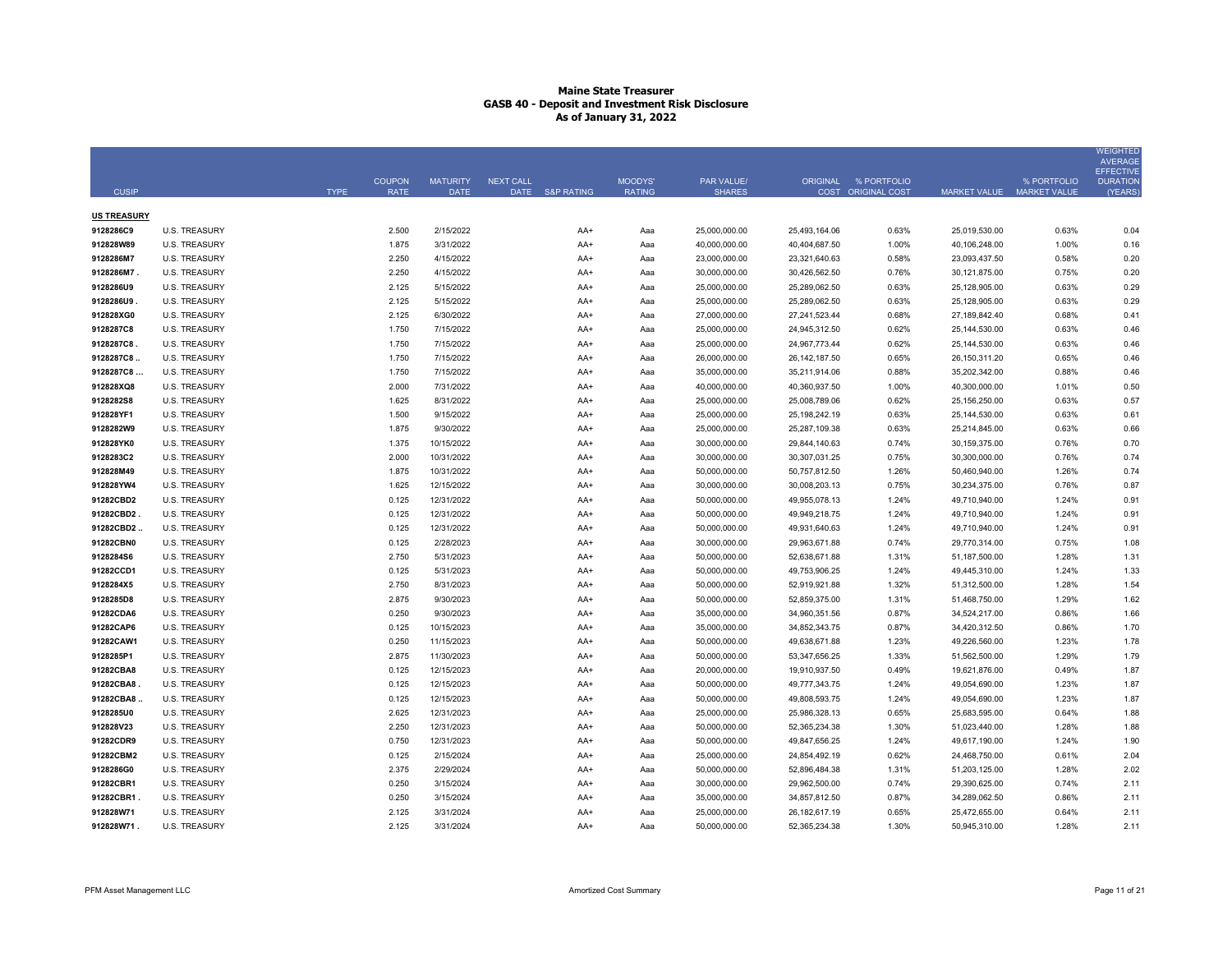| <b>CUSIP</b>         |                             | <b>TYPE</b> | <b>COUPON</b><br><b>RATE</b> | <b>MATURITY</b><br><b>DATE</b> | <b>NEXT CALL</b> | DATE S&P RATING | MOODYS'<br><b>RATING</b> | <b>PAR VALUE/</b><br><b>SHARES</b> | ORIGINAL          | % PORTFOLIO<br>COST ORIGINAL COST |                  | % PORTFOLIO<br>MARKET VALUE MARKET VALUE | <b>WEIGHTED</b><br><b>AVERAGE</b><br><b>EFFECTIVE</b><br><b>DURATION</b><br>(YEARS) |
|----------------------|-----------------------------|-------------|------------------------------|--------------------------------|------------------|-----------------|--------------------------|------------------------------------|-------------------|-----------------------------------|------------------|------------------------------------------|-------------------------------------------------------------------------------------|
| 91282CBV2            | <b>U.S. TREASURY</b>        |             | 0.375                        | 4/15/2024                      |                  | AA+             | Aaa                      | 30,000,000.00                      | 29,896,875.00     | 0.74%                             | 29,446,875.00    | 0.74%                                    | 2.19                                                                                |
| 91282CCC3            | <b>U.S. TREASURY</b>        |             | 0.250                        | 5/15/2024                      |                  | AA+             | Aaa                      | 50,000,000.00                      | 49,873,046.88     | 1.24%                             | 48,875,000.00    | 1.22%                                    | 2.28                                                                                |
| 91282CCC3.           | <b>U.S. TREASURY</b>        |             | 0.250                        | 5/15/2024                      |                  | AA+             | Aaa                      | 50,000,000.00                      | 49,896,484.38     | 1.24%                             | 48,875,000.00    | 1.22%                                    | 2.28                                                                                |
| 91282CCC3.           | <b>U.S. TREASURY</b>        |             | 0.250                        | 5/15/2024                      |                  | AA+             | Aaa                      | 50,000,000.00                      | 49,328,125.00     | 1.23%                             | 48,875,000.00    | 1.22%                                    | 2.28                                                                                |
| 91282CCG4            | <b>U.S. TREASURY</b>        |             | 0.250                        | 6/15/2024                      |                  | AA+             | Aaa                      | 50,000,000.00                      | 49,654,296.88     | 1.23%                             | 48,804,690.00    | 1.22%                                    | 2.37                                                                                |
| 91282CCG4            | <b>U.S. TREASURY</b>        |             | 0.250                        | 6/15/2024                      |                  | AA+             | Aaa                      | 25,000,000.00                      | 24,879,882.81     | 0.62%                             | 24,402,345.00    | 0.61%                                    | 2.37                                                                                |
| 91282CCL3            | <b>U.S. TREASURY</b>        |             | 0.375                        | 7/15/2024                      |                  | AA+             | Aaa                      | 50,000,000.00                      | 49,937,500.00     | 1.24%                             | 48,906,250.00    | 1.22%                                    | 2.45                                                                                |
| 91282CCX7            | <b>U.S. TREASURY</b>        |             | 0.375                        | 9/15/2024                      |                  | AA+             | Aaa                      | 35,000,000.00                      | 34,816,796.88     | 0.87%                             | 34, 152, 342.00  | 0.85%                                    | 2.60                                                                                |
| 91282CDH1            | <b>U.S. TREASURY</b>        |             | 0.750                        | 11/15/2024                     |                  | AA+             | Aaa                      | 50,000,000.00                      | 49,718,750.00     | 1.24%                             | 49,179,690.00    | 1.23%                                    | 2.76                                                                                |
|                      |                             |             |                              |                                |                  |                 |                          |                                    |                   |                                   |                  |                                          |                                                                                     |
| <b>ISSUER TOTAL</b>  |                             |             |                              |                                |                  |                 |                          | 2,011,000,000.00                   | 2,032,852,421.97  | 50.52%                            | 2,006,598,445.10 | 50.23%                                   | 1.48                                                                                |
| <b>FNMA</b>          |                             |             |                              |                                |                  |                 |                          |                                    |                   |                                   |                  |                                          |                                                                                     |
| 3135G0T45            | U.S. INSTRUMENTALITY        |             | 1.875                        | 4/5/2022                       |                  | AA+             | Aaa                      | 15,000,000.00                      | 14,994,450.00     | 0.37%                             | 15,045,180.00    | 0.38%                                    | 0.18                                                                                |
| 3135G0V59            | U.S. INSTRUMENTALITY        |             | 2.250                        | 4/12/2022                      |                  | AA+             | Aaa                      | 20,000,000.00                      | 20,021,600.00     | 0.50%                             | 20,081,620.00    | 0.50%                                    | 0.20                                                                                |
| 3135G0V59            | U.S. INSTRUMENTALITY        |             | 2.250                        | 4/12/2022                      |                  | AA+             | Aaa                      | 40,000,000.00                      | 39,820,800.00     | 0.99%                             | 40,163,240.00    | 1.01%                                    | 0.20                                                                                |
| 3135G0W33            | U.S. INSTRUMENTALITY        |             | 1.375                        | 9/6/2022                       |                  | AA+             | Aaa                      | 25,000,000.00                      | 24,816,750.00     | 0.62%                             | 25,125,425.00    | 0.63%                                    | 0.60                                                                                |
| 3135G0W33            | <b>U.S. INSTRUMENTALITY</b> |             | 1.375                        | 9/6/2022                       |                  | $AA+$           | Aaa                      | 10,000,000.00                      | 9,912,800.00      | 0.25%                             | 10,050,170.00    | 0.25%                                    | 0.60                                                                                |
| 3135G05G4            | U.S. INSTRUMENTALITY        |             | 0.250                        | 7/10/2023                      |                  | AA+             | Aaa                      | 35,000,000.00                      | 34,949,250.00     | 0.87%                             | 34,612,970.00    | 0.87%                                    | 1.44                                                                                |
| 3135G05R0            | <b>U.S. INSTRUMENTALITY</b> |             | 0.300                        | 8/10/2023                      | 8/10/2022        | $AA+$           | Aaa                      | 50,000,000.00                      | 49,906,000.00     | 1.24%                             | 49,398,050.00    | 1.24%                                    | 0.53                                                                                |
| 3135G05V1            | U.S. INSTRUMENTALITY        |             | 0.360                        | 8/18/2023                      | 2/18/2022        | AA+             | Aaa                      | 10,000,000.00                      | 10,000,000.00     | 0.25%                             | 9,885,740.00     | 0.25%                                    | 0.05                                                                                |
| 3135G05V1.           | U.S. INSTRUMENTALITY        |             | 0.360                        | 8/18/2023                      | 2/18/2022        | AA+             | Aaa                      | 50,000,000.00                      | 50,000,000.00     | 1.24%                             | 49,428,700.00    | 1.24%                                    | 0.05                                                                                |
| 3136G46A6            | U.S. INSTRUMENTALITY        |             | 0.300                        | 10/27/2023                     | 10/27/2021       | AA+             | Aaa                      | 17,845,000.00                      | 17,840,538.75     | 0.44%                             | 17,576,985.95    | 0.44%                                    | 0.25                                                                                |
| 3135G06F5            | U.S. INSTRUMENTALITY        |             | 0.310                        | 11/16/2023                     | 11/16/2022       | AA+             | Aaa                      | 50,000,000.00                      | 49,995,000.00     | 1.24%                             | 49,235,800.00    | 1.23%                                    | 0.79                                                                                |
| <b>ISSUER TOTAL</b>  |                             |             |                              |                                |                  |                 |                          | 322,845,000.00                     | 322, 257, 188. 75 | 8.01%                             | 320,603,880.95   | 8.03%                                    | 0.49                                                                                |
| <b>U.S. BANK MMF</b> |                             |             |                              |                                |                  |                 |                          |                                    |                   |                                   |                  |                                          |                                                                                     |
|                      | CASH AND CASH EQUIVALENTS   |             |                              | 2/1/2022                       |                  |                 |                          | 277,000,000.00                     | 277,000,000.00    | 6.88%                             | 277,000,000.00   | 6.93%                                    | 0.00                                                                                |
| <b>ISSUER TOTAL</b>  |                             |             |                              |                                |                  |                 |                          | 277,000,000.00                     | 277.000.000.00    | 6.88%                             | 277,000,000.00   | 6.93%                                    | 0.00                                                                                |
| <b>TD BANK DDA</b>   |                             |             |                              |                                |                  |                 |                          |                                    |                   |                                   |                  |                                          |                                                                                     |
|                      | CASH AND CASH EQUIVALENTS   |             |                              | 2/1/2022                       |                  |                 |                          | 260,000,000.00                     | 260,000,000.00    | 6.46%                             | 260,000,000.00   | 6.51%                                    | 0.00                                                                                |
| <b>ISSUER TOTAL</b>  |                             |             |                              |                                |                  |                 |                          | 260,000,000.00                     | 260,000,000.00    | 6.46%                             | 260,000,000.00   | 6.51%                                    | 0.00                                                                                |
|                      | TD BANK GOLDMAN SACHS MMF   |             |                              |                                |                  |                 |                          |                                    |                   |                                   |                  |                                          |                                                                                     |
|                      | CASH AND CASH EQUIVALENTS   |             |                              | 2/1/2022                       |                  |                 |                          | 250,000,000.00                     | 250,000,000.00    | 6.21%                             | 250,000,000.00   | 6.26%                                    | 0.00                                                                                |
| <b>ISSUER TOTAL</b>  |                             |             |                              |                                |                  |                 |                          | 250,000,000.00                     | 250,000,000.00    | 6.21%                             | 250,000,000.00   | 6.26%                                    | 0.00                                                                                |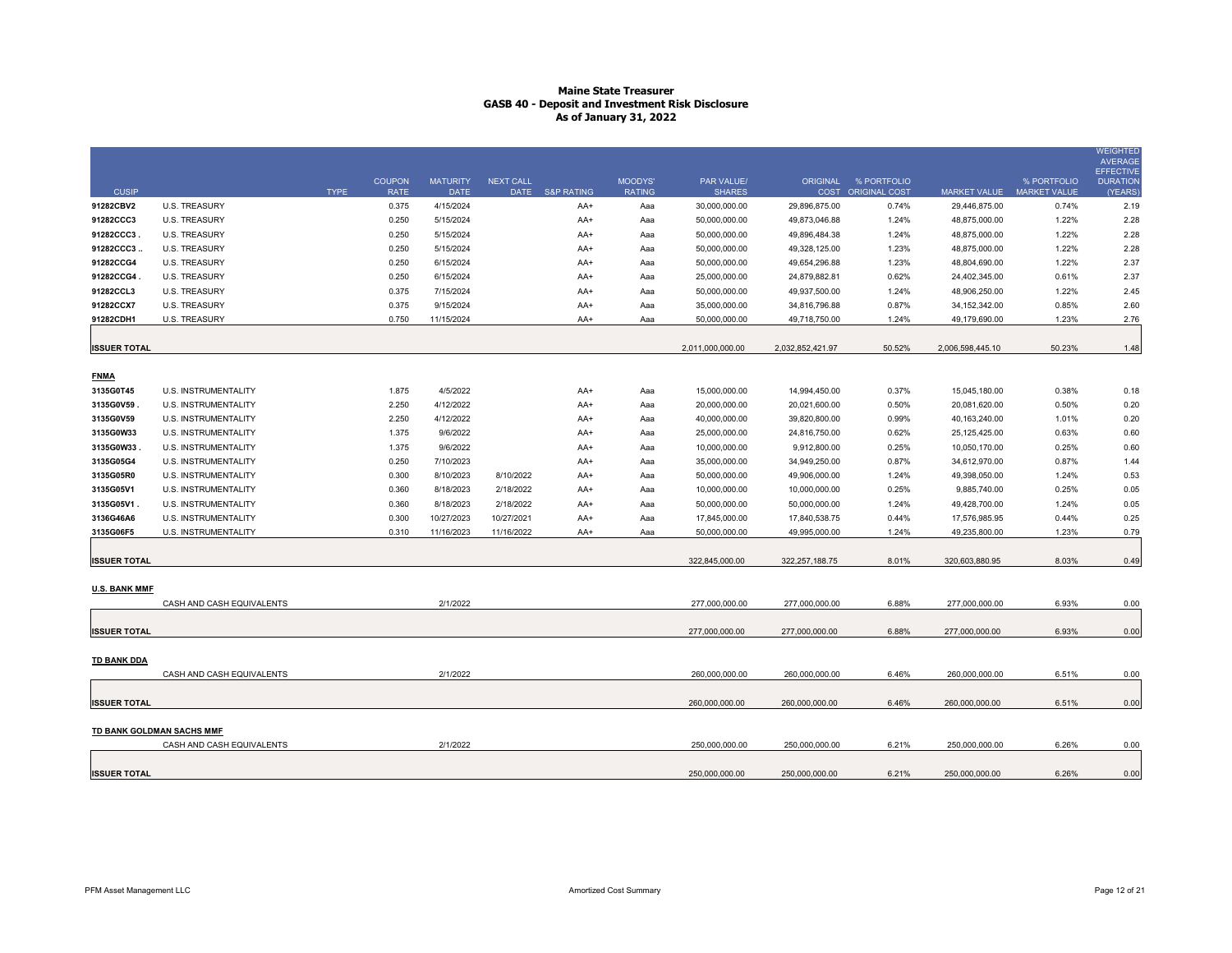|                           |                                                           |             |                |                        |                  |                        |                 |                                |                                |                      |                                  |                           | <b>WEIGHTED</b><br><b>AVERAGE</b>   |
|---------------------------|-----------------------------------------------------------|-------------|----------------|------------------------|------------------|------------------------|-----------------|--------------------------------|--------------------------------|----------------------|----------------------------------|---------------------------|-------------------------------------|
|                           |                                                           |             | <b>COUPON</b>  | <b>MATURITY</b>        | <b>NEXT CALL</b> |                        | MOODYS'         | PAR VALUE/                     |                                | ORIGINAL % PORTFOLIO |                                  | % PORTFOLIO               | <b>EFFECTIVE</b><br><b>DURATION</b> |
| <b>CUSIP</b>              |                                                           | <b>TYPE</b> | <b>RATE</b>    | <b>DATE</b>            |                  | DATE S&P RATING        | <b>RATING</b>   | <b>SHARES</b>                  |                                | COST ORIGINAL COST   |                                  | MARKET VALUE MARKET VALUE | (YEARS)                             |
|                           |                                                           |             |                |                        |                  |                        |                 |                                |                                |                      |                                  |                           |                                     |
| <b>CITIZENS BANK</b>      | CASH AND CASH EQUIVALENTS                                 |             |                | 2/1/2022               |                  |                        |                 | 100,000,000.00                 | 100,000,000.00                 | 2.49%                | 100,000,000.00                   | 2.50%                     | 0.00                                |
|                           |                                                           |             |                |                        |                  |                        |                 |                                |                                |                      |                                  |                           |                                     |
| <b>ISSUER TOTAL</b>       |                                                           |             |                |                        |                  |                        |                 | 100,000,000.00                 | 100,000,000.00                 | 2.49%                | 100,000,000.00                   | 2.50%                     | 0.00                                |
| <b>NORTHEAST BANK</b>     |                                                           |             |                |                        |                  |                        |                 |                                |                                |                      |                                  |                           |                                     |
|                           | CASH AND CASH EQUIVALENTS                                 |             |                | 2/1/2022               |                  |                        |                 | 97,000,000.00                  | 97,000,000.00                  | 2.41%                | 97,000,000.00                    | 2.43%                     | 0.00                                |
|                           |                                                           |             |                |                        |                  |                        |                 |                                |                                |                      |                                  |                           |                                     |
| <b>ISSUER TOTAL</b>       |                                                           |             |                |                        |                  |                        |                 | 97,000,000.00                  | 97,000,000.00                  | 2.41%                | 97,000,000.00                    | 2.43%                     | 0.00                                |
|                           |                                                           |             |                |                        |                  |                        |                 |                                |                                |                      |                                  |                           |                                     |
| <b>FHLMC</b><br>3137EAEQ8 | U.S. INSTRUMENTALITY                                      |             | 0.375          | 4/20/2023              |                  | AA+                    | Aaa             | 13,750,000.00                  | 13,720,437.50                  | 0.34%                | 13,661,862.50                    | 0.34%                     | 1.22                                |
| 3137EAEV7                 | U.S. INSTRUMENTALITY                                      |             | 0.250          | 8/24/2023              |                  | AA+                    | Aaa             | 17,500,000.00                  | 17,506,300.00                  | 0.44%                | 17,279,465.00                    | 0.43%                     | 1.56                                |
| 3137EAEY1                 | <b>U.S. INSTRUMENTALITY</b>                               |             | 0.125          | 10/16/2023             |                  | AA+                    | Aaa             | 25,000,000.00                  | 24,910,750.00                  | 0.62%                | 24,582,475.00                    | 0.62%                     | 1.71                                |
| 3137EAFA2                 | U.S. INSTRUMENTALITY                                      |             | 0.250          | 12/4/2023              |                  | AA+                    | Aaa             | 25,000,000.00                  | 24,990,750.00                  | 0.62%                | 24,580,050.00                    | 0.62%                     | 1.84                                |
|                           |                                                           |             |                |                        |                  |                        |                 |                                |                                |                      |                                  |                           |                                     |
| <b>ISSUER TOTAL</b>       |                                                           |             |                |                        |                  |                        |                 | 81,250,000.00                  | 81,128,237.50                  | 2.02%                | 80,103,852.50                    | 2.01%                     | 1.63                                |
|                           |                                                           |             |                |                        |                  |                        |                 |                                |                                |                      |                                  |                           |                                     |
| PEOPLE'S UNITED BANK      |                                                           |             |                |                        |                  |                        |                 |                                |                                |                      |                                  |                           |                                     |
|                           | CERTIFICATES OF DEPOSIT                                   |             | 0.350          | 1/19/2023              |                  | <b>NR</b>              | <b>NR</b>       | 10,000,000.00                  | 10,000,000.00                  | 0.25%                | 10,000,000.00                    | 0.25%                     | 0.98                                |
|                           | CERTIFICATES OF DEPOSIT                                   |             | 0.250          | 4/18/2023              |                  | <b>NR</b>              | <b>NR</b>       | 15,000,000.00                  | 15,000,000.00                  | 0.37%                | 15,000,000.00                    | 0.38%                     | 1.23                                |
|                           | <b>CERTIFICATES OF DEPOSIT</b><br>CERTIFICATES OF DEPOSIT |             | 0.250<br>0.200 | 4/23/2023<br>6/14/2023 |                  | <b>NR</b><br><b>NR</b> | NR<br><b>NR</b> | 25,000,000.00<br>10,000,000.00 | 25,000,000.00<br>10,000,000.00 | 0.62%<br>0.25%       | 25,000,000.00<br>10,000,000.00   | 0.63%<br>0.25%            | 1.24<br>1.38                        |
|                           |                                                           |             |                |                        |                  |                        |                 |                                |                                |                      |                                  |                           |                                     |
| <b>ISSUER TOTAL</b>       |                                                           |             |                |                        |                  |                        |                 | 60,000,000.00                  | 60,000,000.00                  | 1.49%                | 60,000,000.00                    | 1.50%                     | 1.22                                |
| <b>U.S. BANK MMF</b>      |                                                           |             |                |                        |                  |                        |                 |                                |                                |                      |                                  |                           |                                     |
|                           | CASH AND CASH EQUIVALENTS                                 |             |                | 2/1/2022               |                  |                        |                 | 60,000,000.00                  | 60,000,000.00                  | 1.49%                | 60,000,000.00                    | 1.50%                     | 0.00                                |
|                           |                                                           |             |                |                        |                  |                        |                 |                                |                                |                      |                                  |                           |                                     |
| <b>ISSUER TOTAL</b>       |                                                           |             |                |                        |                  |                        |                 | 60,000,000.00                  | 60,000,000.00                  | 1.49%                | 60,000,000.00                    | 1.50%                     | 0.00                                |
|                           |                                                           |             |                |                        |                  |                        |                 |                                |                                |                      |                                  |                           |                                     |
| <b>FHLB</b>               |                                                           |             |                |                        |                  |                        |                 |                                |                                |                      |                                  |                           |                                     |
| 313379Q69<br>3130AJ7E3    | <b>U.S. INSTRUMENTALITY</b><br>U.S. INSTRUMENTALITY       |             | 2.125<br>1.375 | 6/10/2022<br>2/17/2023 |                  | AA+<br>AA+             | Aaa<br>Aaa      | 30,000,000.00<br>25,000,000.00 | 30,176,400.00<br>25,660,750.00 | 0.75%<br>0.64%       | 30,193,290.00<br>25, 151, 200.00 | 0.76%<br>0.63%            | 0.36<br>1.04                        |
|                           |                                                           |             |                |                        |                  |                        |                 |                                |                                |                      |                                  |                           |                                     |
| <b>ISSUER TOTAL</b>       |                                                           |             |                |                        |                  |                        |                 | 55,000,000.00                  | 55,837,150.00                  | 1.39%                | 55,344,490.00                    | 1.39%                     | 0.67                                |
|                           |                                                           |             |                |                        |                  |                        |                 |                                |                                |                      |                                  |                           |                                     |
| <b>MACHIAS SAVINGS</b>    |                                                           |             |                |                        |                  |                        |                 |                                |                                |                      |                                  |                           |                                     |
|                           | CASH AND CASH EQUIVALENTS                                 |             |                | 2/1/2022               |                  |                        |                 | 50,000,000.00                  | 50,000,000.00                  | 1.24%                | 50,000,000.00                    | 1.25%                     | 0.00                                |
|                           |                                                           |             |                |                        |                  |                        |                 |                                |                                |                      |                                  |                           |                                     |
| <b>ISSUER TOTAL</b>       |                                                           |             |                |                        |                  |                        |                 | 50,000,000.00                  | 50,000,000.00                  | 1.24%                | 50,000,000.00                    | 1.25%                     | 0.00                                |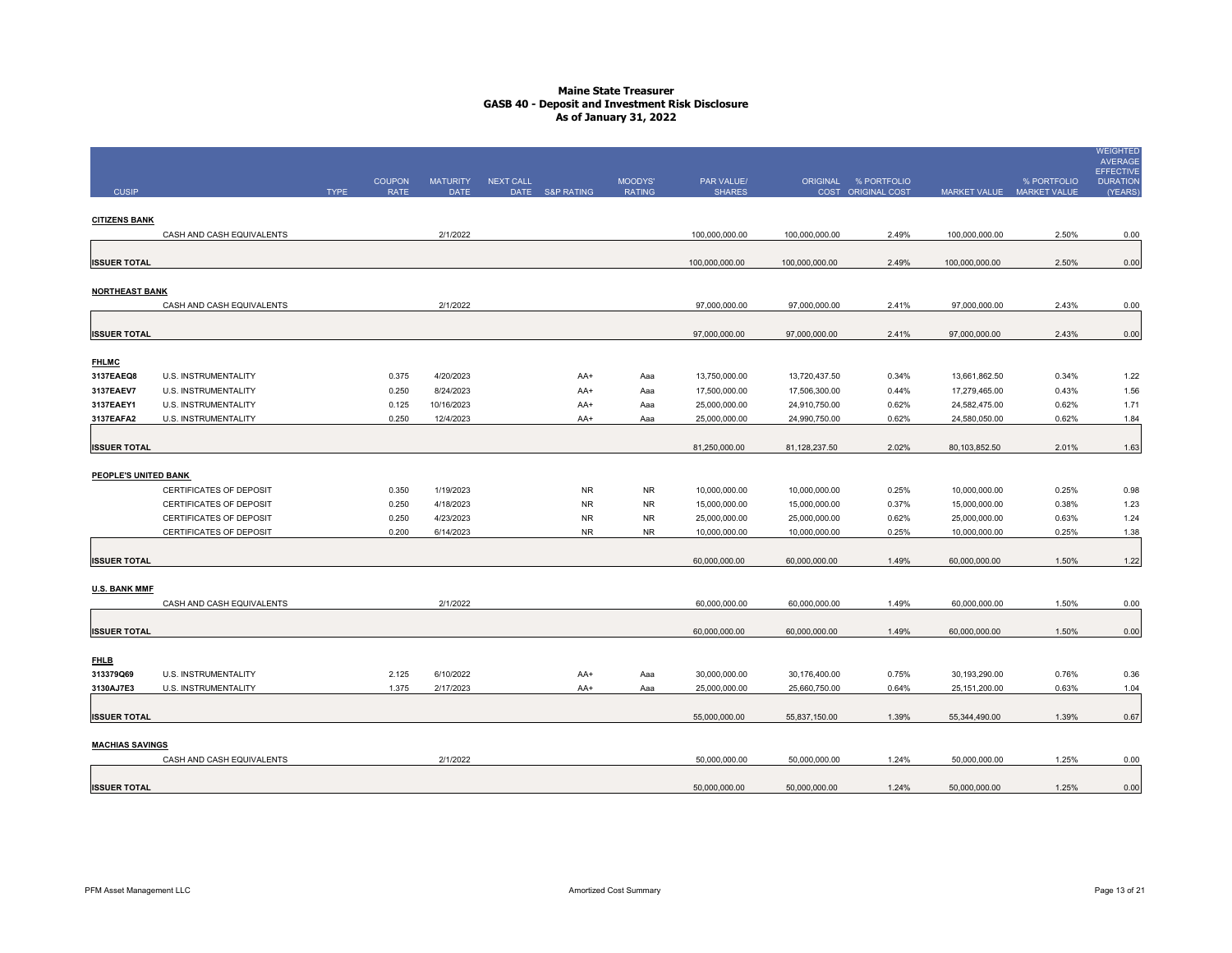|                                            |                           |             |               |                 |                  |                 |               |               |               |                      |                           |             | <b>WEIGHTED</b><br><b>AVERAGE</b>   |
|--------------------------------------------|---------------------------|-------------|---------------|-----------------|------------------|-----------------|---------------|---------------|---------------|----------------------|---------------------------|-------------|-------------------------------------|
|                                            |                           |             | <b>COUPON</b> | <b>MATURITY</b> | <b>NEXT CALL</b> |                 | MOODYS'       | PAR VALUE/    |               | ORIGINAL % PORTFOLIO |                           | % PORTFOLIO | <b>EFFECTIVE</b><br><b>DURATION</b> |
| <b>CUSIP</b>                               |                           | <b>TYPE</b> | <b>RATE</b>   | <b>DATE</b>     |                  | DATE S&P RATING | <b>RATING</b> | <b>SHARES</b> |               | COST ORIGINAL COST   | MARKET VALUE MARKET VALUE |             | (YEARS)                             |
| <b>CAMDEN NATIONAL</b>                     |                           |             |               |                 |                  |                 |               |               |               |                      |                           |             |                                     |
|                                            | CERTIFICATES OF DEPOSIT   |             | 0.200         | 1/17/2023       |                  | <b>NR</b>       | <b>NR</b>     | 50,000,000.00 | 50,000,000.00 | 1.24%                | 50,000,000.00             | 1.25%       | 0.97                                |
|                                            |                           |             |               |                 |                  |                 |               |               |               |                      |                           |             |                                     |
| <b>ISSUER TOTAL</b>                        |                           |             |               |                 |                  |                 |               | 50,000,000.00 | 50,000,000.00 | 1.24%                | 50,000,000.00             | 1.25%       | 0.97                                |
| <b>FIRST NATIONAL</b>                      |                           |             |               |                 |                  |                 |               |               |               |                      |                           |             |                                     |
|                                            | CASH AND CASH EQUIVALENTS |             |               | 2/1/2022        |                  |                 |               | 50,000,000.00 | 50,000,000.00 | 1.24%                | 50,000,000.00             | 1.25%       | 0.00                                |
|                                            |                           |             |               |                 |                  |                 |               |               |               |                      |                           |             |                                     |
| <b>ISSUER TOTAL</b>                        |                           |             |               |                 |                  |                 |               | 50,000,000.00 | 50,000,000.00 | 1.24%                | 50,000,000.00             | 1.25%       | 0.00                                |
| <b>OLD LINE FUNDING LLC</b>                |                           |             |               |                 |                  |                 |               |               |               |                      |                           |             |                                     |
| 67983UCF8                                  | <b>COMMERCIAL PAPER</b>   |             |               | 3/15/2022       |                  | $A-1+$          | $P-1$         | 27,000,000.00 | 26,984,700.00 | 0.67%                | 26,994,222.00             | 0.68%       | 0.12                                |
| 67983UDB6                                  | <b>COMMERCIAL PAPER</b>   |             |               | 4/11/2022       |                  | $A-1+$          | $P-1$         | 23,000,000.00 | 22,983,210.00 | 0.57%                | 22,989,167.00             | 0.58%       | 0.19                                |
|                                            |                           |             |               |                 |                  |                 |               |               |               |                      |                           |             |                                     |
| <b>ISSUER TOTAL</b>                        |                           |             |               |                 |                  |                 |               | 50,000,000.00 | 49,967,910.00 | 1.24%                | 49,983,389.00             | 1.25%       | 0.15                                |
| <b>NATIXIS NY BRANCH</b>                   |                           |             |               |                 |                  |                 |               |               |               |                      |                           |             |                                     |
| 63873KF28                                  | <b>COMMERCIAL PAPER</b>   |             |               | 6/2/2022        |                  | $A-1$           | $P-1$         | 25,000,000.00 | 24,969,083.33 | 0.62%                | 24,975,200.00             | 0.63%       | 0.34                                |
| 63873KFE2                                  | <b>COMMERCIAL PAPER</b>   |             |               | 6/14/2022       |                  | $A-1$           | $P-1$         | 25,000,000.00 | 24,960,000.00 | 0.62%                | 24,970,875.00             | 0.63%       | 0.37                                |
|                                            |                           |             |               |                 |                  |                 |               |               |               |                      |                           |             |                                     |
| <b>ISSUER TOTAL</b>                        |                           |             |               |                 |                  |                 |               | 50,000,000.00 | 49,929,083.33 | 1.24%                | 49,946,075.00             | 1.25%       | 0.36                                |
| <b>BAR HARBOR</b>                          |                           |             |               |                 |                  |                 |               |               |               |                      |                           |             |                                     |
|                                            | CASH AND CASH EQUIVALENTS |             |               | 2/1/2022        |                  |                 |               | 49,000,000.00 | 49,000,000.00 | 1.22%                | 49,000,000.00             | 1.23%       | 0.00                                |
|                                            |                           |             |               |                 |                  |                 |               |               |               |                      |                           |             |                                     |
| <b>ISSUER TOTAL</b>                        |                           |             |               |                 |                  |                 |               | 49,000,000.00 | 49,000,000.00 | 1.22%                | 49,000,000.00             | 1.23%       | 0.00                                |
| <b>BNP PARIBAS</b>                         |                           |             |               |                 |                  |                 |               |               |               |                      |                           |             |                                     |
|                                            | <b>COMMERCIAL PAPER</b>   |             |               | 2/11/2022       |                  | A-1             | $P-1$         | 25,000,000.00 | 24,968,243.06 | 0.62%                | 24,999,200.00             | 0.63%       | 0.03                                |
|                                            |                           |             |               |                 |                  |                 |               |               |               |                      |                           |             |                                     |
| <b>ISSUER TOTAL</b>                        |                           |             |               |                 |                  |                 |               | 25,000,000.00 | 24,968,243.06 | 0.62%                | 24,999,200.00             | 0.63%       | 0.03                                |
|                                            |                           |             |               |                 |                  |                 |               |               |               |                      |                           |             |                                     |
| <b>MUFG BANK LTD/NY</b><br>62479MBB8       | <b>COMMERCIAL PAPER</b>   |             |               | 2/11/2022       |                  | A-1             | $P-1$         | 25,000,000.00 | 24,971,979.17 | 0.62%                | 24,998,950.00             | 0.63%       | 0.03                                |
|                                            |                           |             |               |                 |                  |                 |               |               |               |                      |                           |             |                                     |
| <b>ISSUER TOTAL</b>                        |                           |             |               |                 |                  |                 |               | 25,000,000.00 | 24,971,979.17 | 0.62%                | 24,998,950.00             | 0.63%       | 0.03                                |
|                                            |                           |             |               |                 |                  |                 |               |               |               |                      |                           |             |                                     |
| <b>CREDIT AGRICOLE CIB NY</b><br>22533UFG3 | <b>COMMERCIAL PAPER</b>   |             |               | 6/16/2022       |                  | A-1             | $P-1$         | 25,000,000.00 | 24,965,333.33 | 0.62%                | 24,976,100.00             | 0.63%       | 0.38                                |
|                                            |                           |             |               |                 |                  |                 |               |               |               |                      |                           |             |                                     |
| <b>ISSUER TOTAL</b>                        |                           |             |               |                 |                  |                 |               | 25,000,000.00 | 24,965,333.33 | 0.62%                | 24,976,100.00             | 0.63%       | 0.38                                |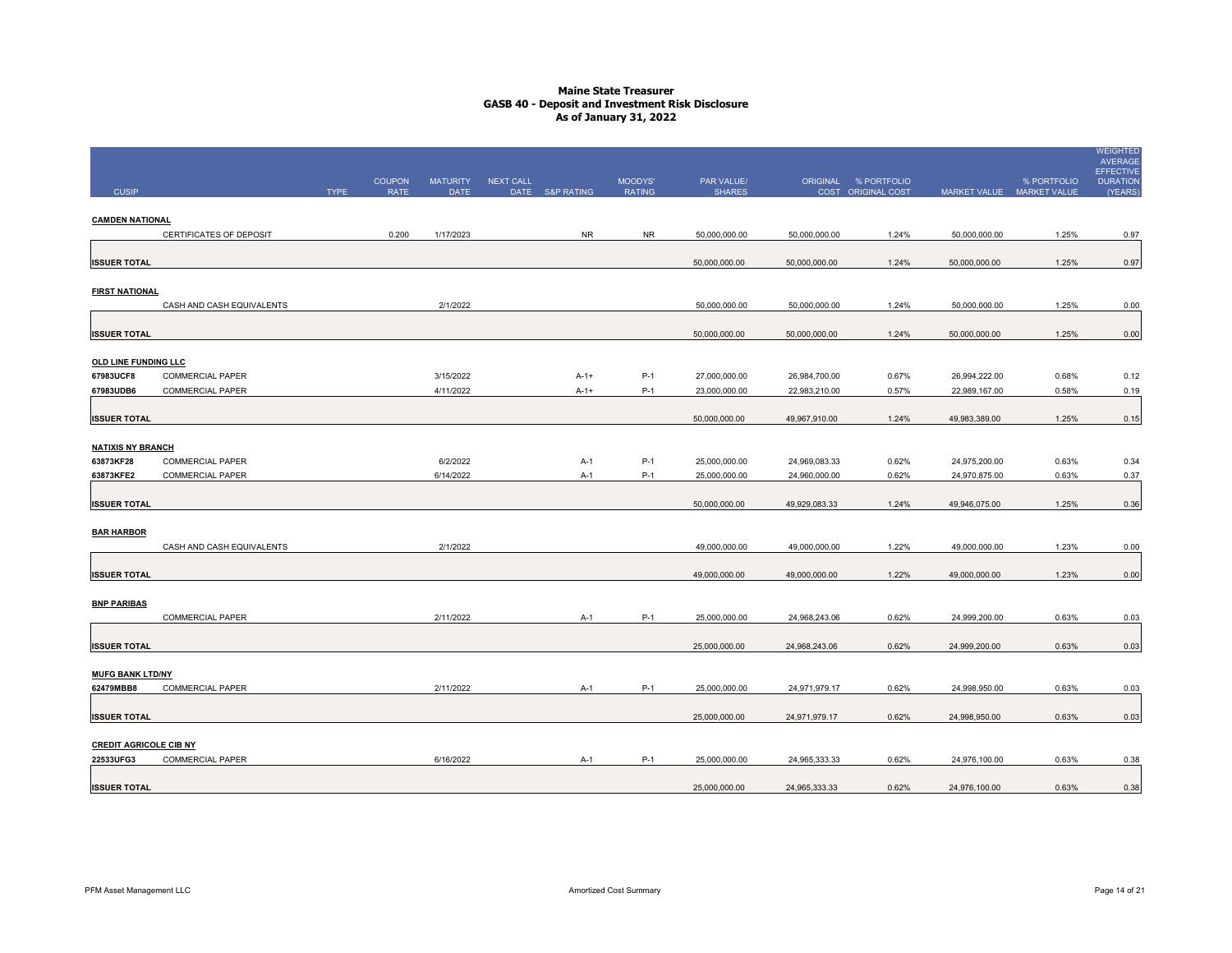|                                |                           |             | <b>COUPON</b> | <b>MATURITY</b> | NEXT CALL |                 | MOODYS'       | PAR VALUE/       |                  | ORIGINAL % PORTFOLIO |                           | % PORTFOLIO | <b>WEIGHTED</b><br>AVERAGE<br><b>EFFECTIVE</b><br><b>DURATION</b> |
|--------------------------------|---------------------------|-------------|---------------|-----------------|-----------|-----------------|---------------|------------------|------------------|----------------------|---------------------------|-------------|-------------------------------------------------------------------|
| <b>CUSIP</b>                   |                           | <b>TYPE</b> | <b>RATE</b>   | <b>DATE</b>     |           | DATE S&P RATING | <b>RATING</b> | <b>SHARES</b>    |                  | COST ORIGINAL COST   | MARKET VALUE MARKET VALUE |             | (YEARS)                                                           |
| JOHNSON & JOHNSON              |                           |             |               |                 |           |                 |               |                  |                  |                      |                           |             |                                                                   |
| 478160CD4                      | CORPORATE                 |             | 2.250         | 3/3/2022        | 2/1/2022  | AAA             | Aaa           | 16,893,000.00    | 16,680,992.85    | 0.41%                | 16,915,619.73             | 0.42%       | 0.01                                                              |
| <b>ISSUER TOTAL</b>            |                           |             |               |                 |           |                 |               | 16,893,000.00    | 16,680,992.85    | 0.41%                | 16,915,619.73             | 0.42%       | 0.01                                                              |
| <b>BANGOR SAVINGS</b>          |                           |             |               |                 |           |                 |               |                  |                  |                      |                           |             |                                                                   |
|                                | CERTIFICATES OF DEPOSIT   |             | 0.400         | 4/8/2023        |           | <b>NR</b>       | <b>NR</b>     | 15,000,000.00    | 15,000,000.00    | 0.37%                | 15,000,000.00             | 0.38%       | 1.20                                                              |
| <b>ISSUER TOTAL</b>            |                           |             |               |                 |           |                 |               | 15,000,000.00    | 15,000,000.00    | 0.37%                | 15,000,000.00             | 0.38%       | 1.20                                                              |
| <b>BATH SAVINGS</b>            |                           |             |               |                 |           |                 |               |                  |                  |                      |                           |             |                                                                   |
|                                | CASH AND CASH EQUIVALENTS |             |               | 2/1/2022        |           |                 |               | 14,000,000.00    | 14,000,000.00    | 0.35%                | 14,000,000.00             | 0.35%       | 0.00                                                              |
| <b>ISSUER TOTAL</b>            |                           |             |               |                 |           |                 |               | 14,000,000.00    | 14,000,000.00    | 0.35%                | 14,000,000.00             | 0.35%       | 0.00                                                              |
| <b>BIDDEFORD SAVINGS BANK</b>  |                           |             |               |                 |           |                 |               |                  |                  |                      |                           |             |                                                                   |
|                                | CASH AND CASH EQUIVALENTS |             |               | 2/1/2022        |           |                 |               | 5.000.000.00     | 5,000,000.00     | 0.12%                | 5,000,000.00              | 0.13%       | 0.00                                                              |
| <b>ISSUER TOTAL</b>            |                           |             |               |                 |           |                 |               | 5,000,000.00     | 5,000,000.00     | 0.12%                | 5,000,000.00              | 0.13%       | 0.00                                                              |
| <b>FIDELITY GOVERNMENT MMF</b> |                           |             |               |                 |           |                 |               |                  |                  |                      |                           |             |                                                                   |
|                                | CASH AND CASH EQUIVALENTS |             |               | 2/1/2022        |           | AAA             | AAA           | 2,000,000.00     | 2,000,000.00     | 0.05%                | 2,000,000.00              | 0.05%       | 0.00                                                              |
| <b>ISSUER TOTAL</b>            |                           |             |               |                 |           |                 |               | 2,000,000.00     | 2,000,000.00     | 0.05%                | 2,000,000.00              | 0.05%       | 0.00                                                              |
| <b>FIRST AMERICAN FUNDS</b>    |                           |             |               |                 |           |                 |               |                  |                  |                      |                           |             |                                                                   |
|                                | CASH AND CASH EQUIVALENTS |             |               | 2/1/2022        |           |                 |               | 1,000,000.00     | 1,000,000.00     | 0.02%                | 1,000,000.00              | 0.03%       | 0.00                                                              |
| <b>GRAND TOTAL</b>             |                           |             |               |                 |           |                 |               | 4,001,988,000.00 | 4,023,558,539.96 | 100.00%              | 3,994,470,002.28          | 100.00%     |                                                                   |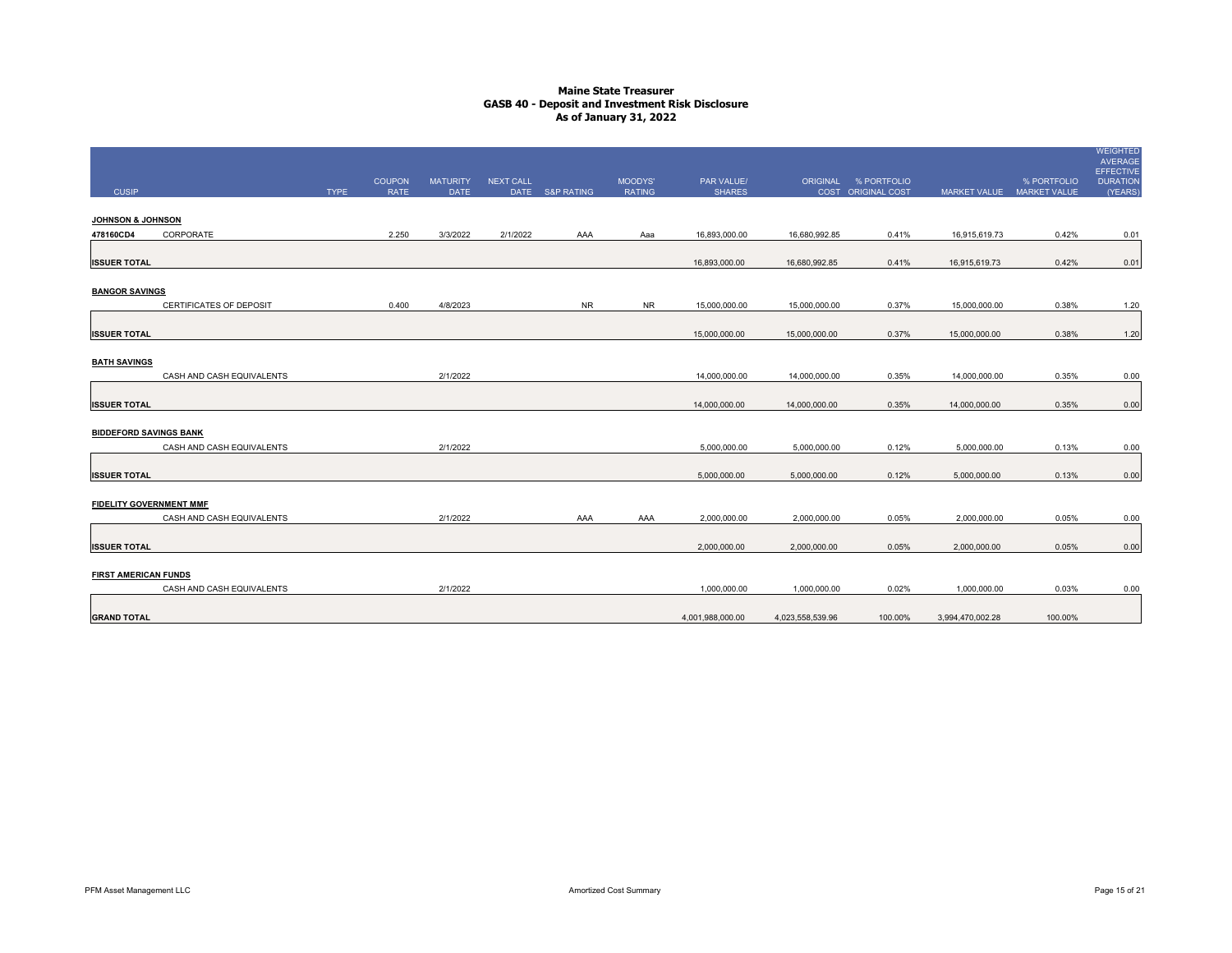#### **Maine State Treasurer Securities PurchasedDuring the Month Ended January 31, 2022**

|                             |                        |             |               |                 |           |                  |                  |                  | <b>ACCRUED</b>                      |              |
|-----------------------------|------------------------|-------------|---------------|-----------------|-----------|------------------|------------------|------------------|-------------------------------------|--------------|
| <b>CUSIP</b>                | <b>ISSUER</b>          | <b>DATE</b> | <b>COUPON</b> | <b>MATURITY</b> | CALL DATE | PAR VALUE/SHARES | <b>UNIT COST</b> | <b>PRINCIPAL</b> | <b>INTEREST</b><br><b>PURCHASED</b> | <b>YIELD</b> |
| <b>CASH AND EQUIVALENTS</b> |                        |             |               |                 |           |                  |                  |                  |                                     |              |
|                             | U.S. BANK MMF          | 1/3/2022    | 0.030V        |                 |           | 45,000,000.00    | 100.00           | 45,000,000.00    | 0.00                                | 0.030 V      |
|                             | U.S. BANK MMF          | 1/5/2022    | 0.030V        |                 |           | 116,000,000.00   | 100.00           | 116,000,000.00   | 0.00                                | 0.030 V      |
|                             | U.S. BANK MMF          | 1/7/2022    | 0.030V        |                 |           | 60,000,000.00    | 100.00           | 60,000,000.00    | 0.00                                | 0.030 V      |
|                             | U.S. BANK MMF          | 1/10/2022   | 0.160V        |                 |           | 4,000,000.00     | 100.00           | 4,000,000.00     | 0.00                                | 0.160V       |
|                             | U.S. BANK MMF          | 1/11/2022   | 0.160V        |                 |           | 46,000,000.00    | 100.00           | 46,000,000.00    | 0.00                                | 0.160V       |
|                             | U.S. BANK MMF          | 1/14/2022   | 0.030V        |                 |           | 110,000,000.00   | 100.00           | 110,000,000.00   | 0.00                                | 0.030 V      |
|                             | U.S. BANK MMF          | 1/14/2022   | 0.160V        |                 |           | 10,000,000.00    | 100.00           | 10,000,000.00    | 0.00                                | 0.160V       |
|                             | U.S. BANK MMF          | 1/18/2022   | 0.030V        |                 |           | 70,000,000.00    | 100.00           | 70,000,000.00    | 0.00                                | 0.030 V      |
|                             | <b>MACHIAS SAVINGS</b> | 1/19/2022   | 0.050V        |                 |           | 50,000,000.00    | 100.00           | 50,000,000.00    | 0.00                                | 0.050 V      |
|                             | U.S. BANK MMF          | 1/19/2022   | 0.030V        |                 |           | 66,000,000.00    | 100.00           | 66,000,000.00    | 0.00                                | 0.030 V      |
|                             | U.S. BANK MMF          | 1/21/2022   | 0.030V        |                 |           | 51,000,000.00    | 100.00           | 51,000,000.00    | 0.00                                | 0.030 V      |
|                             | U.S. BANK MMF          | 1/26/2022   | 0.030V        |                 |           | 2,000,000.00     | 100.00           | 2,000,000.00     | 0.00                                | 0.030 V      |
|                             | U.S. BANK MMF          | 1/28/2022   | 0.030V        |                 |           | 58,000,000.00    | 100.00           | 58,000,000.00    | 0.00                                | 0.030V       |
|                             | U.S. BANK MMF          | 1/31/2022   | 0.030V        |                 |           | 12,000,000.00    | 100.00           | 12,000,000.00    | 0.00                                | 0.030 V      |
|                             |                        |             |               |                 |           |                  |                  |                  |                                     |              |
| <b>TOTAL:</b>               |                        |             |               |                 |           | 700,000,000.00   |                  | 700,000,000.00   | 0.00                                |              |
| <b>U.S. TREASURIES</b>      |                        |             |               |                 |           |                  |                  |                  |                                     |              |
| 9128282W9                   | <b>US TREASURY</b>     | 1/6/2022    | 1.875         | 9/30/2022       |           | 25,000,000.00    | 101.148          | 25,287,109.38    | 126,201.92                          | 0.30         |
|                             |                        |             |               |                 |           |                  |                  |                  |                                     |              |
| 912828YF1                   | <b>US TREASURY</b>     | 1/11/2022   | 1.500         | 9/15/2022       |           | 25,000,000.00    | 100.793          | 25,198,242.19    | 122,237.57                          | 0.32         |
| 91282CDR9                   | <b>US TREASURY</b>     | 1/14/2022   | 0.750         | 12/31/2023      |           | 50,000,000.00    | 99.695           | 49,847,656.25    | 14,502.76                           | 0.91         |
| 912828XQ8                   | <b>US TREASURY</b>     | 1/18/2022   | 2.000         | 7/31/2022       |           | 40,000,000.00    | 100.902          | 40,360,937.50    | 371,739.13                          | 0.31         |
| <b>TOTAL:</b>               |                        |             |               |                 |           | 140,000,000.00   |                  | 140,693,945.32   | 634,681.38                          |              |
|                             |                        |             |               |                 |           |                  |                  |                  |                                     |              |
|                             |                        |             |               |                 |           |                  |                  |                  |                                     |              |
| <b>GRAND TOTAL:</b>         |                        |             |               |                 |           | 840,000,000.00   |                  | 840,693,945.32   | 634,681.38                          |              |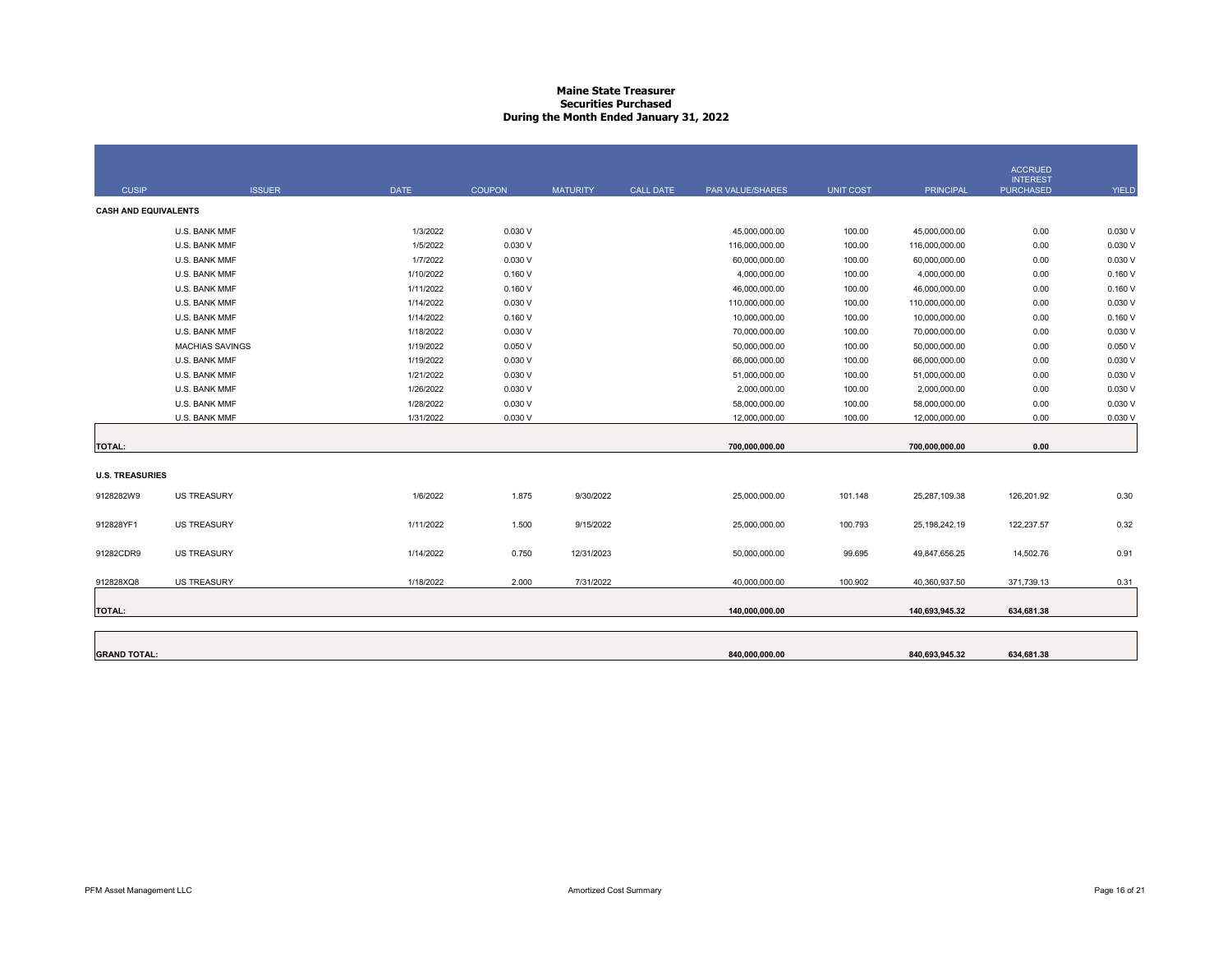#### **Maine State Treasurer Securities Sold and MaturedDuring the Month Ended January 31, 2022**

| <b>CUSIP</b>            | <b>ISSUER</b>                  | <b>DATE</b> |         | <b>MATURITY/</b><br>COUPON CALL DATE | PAR VALUE/SHARES |                | AMORTIZED COST AT<br>SALE OR MATURITY MATURITY<br>ORIGINAL COST ACCRETION / (AMORT) | <b>PRICE</b> | <b>MARKET VALUE AT</b><br>SALE / SALE OR MATURITY /<br>CHANGE IN MARKET REALIZED GAIN<br><b>VALUE</b> | (LOSS) | <b>ACCRUED</b><br><b>INTEREST</b><br><b>SOLD</b> | <b>INTEREST</b><br><b>RECEIVED</b> | <b>INTEREST</b><br>EARNED | YIELD   |
|-------------------------|--------------------------------|-------------|---------|--------------------------------------|------------------|----------------|-------------------------------------------------------------------------------------|--------------|-------------------------------------------------------------------------------------------------------|--------|--------------------------------------------------|------------------------------------|---------------------------|---------|
|                         | <b>CASH AND EQUIVALENTS</b>    |             |         |                                      |                  |                |                                                                                     |              |                                                                                                       |        |                                                  |                                    |                           |         |
|                         | U.S. BANK MMF                  | 1/4/2022    | 0.030V  |                                      | 35,000,000.00    | 35,000,000.00  | 35,000,000.00                                                                       | 100.00       | 35,000,000.00                                                                                         | 0.00   | 0.00                                             | 0.00                               | 0.00                      | 0.030 V |
|                         | U.S. BANK MMF                  | 1/6/2022    | 0.030 V |                                      | 51,000,000.00    | 51,000,000.00  | 0.00<br>51,000,000.00                                                               | 100.00       | 0.00<br>51,000,000.00                                                                                 | 0.00   | 0.00                                             | 0.00                               | 0.00                      | 0.030 V |
|                         | U.S. BANK MMF                  | 1/13/2022   | 0.030 V |                                      | 97,000,000.00    | 97,000,000.00  | 0.00<br>97,000,000.00                                                               | 100.00       | 0.00<br>97,000,000.00                                                                                 | 0.00   | 0.00                                             | 0.00                               | 0.00                      | 0.030V  |
|                         | U.S. BANK MMF                  | 1/20/2022   | 0.030 V |                                      | 26,000,000.00    | 26,000,000.00  | 0.00<br>26,000,000.00                                                               | 100.00       | 0.00<br>26,000,000.00                                                                                 | 0.00   | 0.00                                             | 0.00                               | 0.00                      | 0.030 V |
|                         | U.S. BANK MMF                  | 1/24/2022   | 0.030 V |                                      | 17,000,000.00    | 17,000,000.00  | 0.00<br>17,000,000.00                                                               | 100.00       | 0.00<br>17,000,000.00                                                                                 | 0.00   | 0.00                                             | 0.00                               | 0.00                      | 0.030 V |
|                         | U.S. BANK MMF                  | 1/25/2022   | 0.030 V |                                      | 63,000,000.00    | 63,000,000.00  | 0.00<br>63,000,000.00                                                               | 100.00       | 0.00<br>63,000,000.00                                                                                 | 0.00   | 0.00                                             | 0.00                               | 0.00                      | 0.030V  |
|                         | U.S. BANK MMF                  | 1/27/2022   | 0.030 V |                                      | 76,000,000.00    | 76,000,000.00  | 0.00<br>76,000,000.00                                                               | 100.00       | 0.00<br>76,000,000.00                                                                                 | 0.00   | 0.00                                             | 0.00                               | 0.00                      | 0.030 V |
|                         |                                |             |         |                                      |                  |                | 0.00                                                                                |              | 0.00                                                                                                  |        |                                                  |                                    |                           |         |
| <b>TOTAL:</b>           |                                |             |         |                                      | 365,000,000.00   | 365,000,000.00 | 365,000,000.00<br>0.00                                                              |              | 365,000,000.00<br>0.00                                                                                | 0.00   | 0.00                                             | 0.00                               | 0.00                      |         |
|                         | <b>CERTIFICATES OF DEPOSIT</b> |             |         |                                      |                  |                |                                                                                     |              |                                                                                                       |        |                                                  |                                    |                           |         |
|                         | PEOPLE'S UNITED BANK           | 1/17/2022   | 1.650   | 1/17/2022                            | 40,000,000.00    | 40,000,000.00  | 40,000,000.00                                                                       | 100.00       | 40,000,000.00                                                                                         | 0.00   | 0.00                                             | 1,342,333.78                       | 31,500.45                 | 1.65    |
|                         |                                |             |         |                                      | 40,000,000.00    | 40,000,000.00  | 0.00<br>40,000,000.00                                                               |              | 0.00<br>40,000,000.00                                                                                 | 0.00   | 0.00                                             | 1,342,333.78                       | 31,500.45                 |         |
| <b>TOTAL:</b>           |                                |             |         |                                      |                  |                | 0.00                                                                                |              | 0.00                                                                                                  |        |                                                  |                                    |                           |         |
| <b>COMMERCIAL PAPER</b> |                                |             |         |                                      |                  |                |                                                                                     |              |                                                                                                       |        |                                                  |                                    |                           |         |
| 22533UAE3               | <b>CREDIT AGRICOLE CIB NY</b>  | 1/14/2022   | 0.000   | 1/14/2022                            | 25,000,000.00    | 24,966,625.00  | 25,000,000.00<br>1,625.00                                                           | 100.00       | 25,000,000.00<br>1,525.00                                                                             | 0.00   | 0.00                                             | 0.00                               | 0.00                      |         |
| 62479MAE3               | <b>MUFG BANK LTD/NY</b>        | 1/14/2022   | 0.000   | 1/14/2022                            | 25,000,000.00    | 24,968,361.11  | 25,000,000.00<br>1,534.72                                                           | 100.00       | 25,000,000.00<br>1,375.00                                                                             | 0.00   | 0.00                                             | 0.00                               | 0.00                      |         |
|                         |                                |             |         |                                      | 50,000,000.00    | 49,934,986.11  | 50,000,000.00                                                                       |              | 50,000,000.00                                                                                         | 0.00   | 0.00                                             | 0.00                               | 0.00                      |         |
| <b>TOTAL:</b>           |                                |             |         |                                      |                  |                | 3,159.72                                                                            |              | 2,900.00                                                                                              |        |                                                  |                                    |                           |         |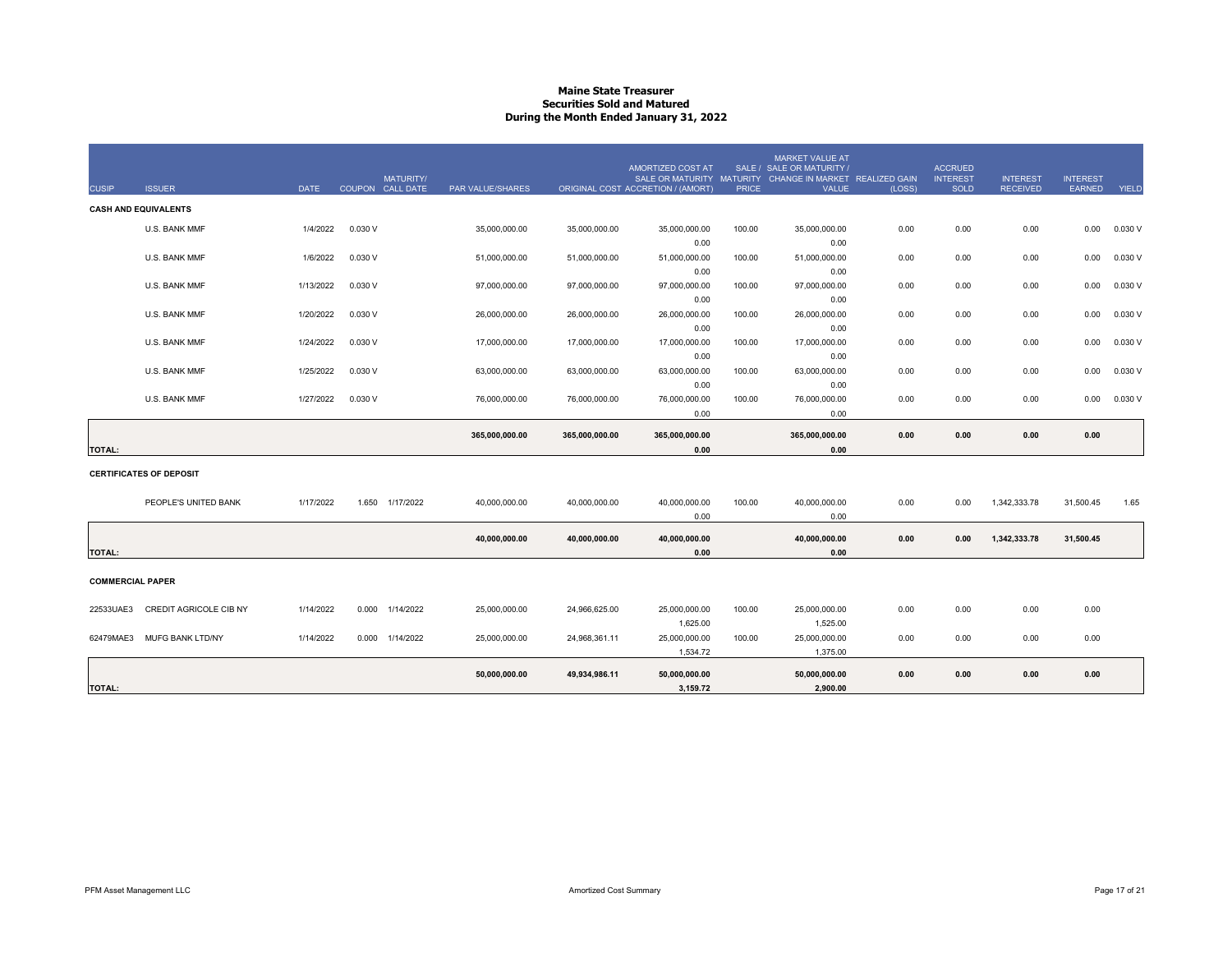#### **Maine State Treasurer Securities Sold and MaturedDuring the Month Ended January 31, 2022**

| <b>CUSIP</b>           | <b>ISSUER</b>                    | <b>DATE</b> |       | <b>MATURITY/</b><br>COUPON CALL DATE | <b>PAR VALUE/SHARES</b> |                | <b>AMORTIZED COST AT</b><br><b>SALE OR MATURITY</b><br>ORIGINAL COST ACCRETION / (AMORT) | <b>MATURITY</b><br><b>PRICE</b> | <b>MARKET VALUE AT</b><br>SALE / SALE OR MATURITY /<br>CHANGE IN MARKET REALIZED GAIN<br>VALUE | (LOSS) | <b>ACCRUED</b><br><b>INTEREST</b><br><b>SOLD</b> | <b>INTEREST</b><br><b>RECEIVED</b> | <b>INTEREST</b><br><b>EARNED</b> | <b>YIELD</b> |
|------------------------|----------------------------------|-------------|-------|--------------------------------------|-------------------------|----------------|------------------------------------------------------------------------------------------|---------------------------------|------------------------------------------------------------------------------------------------|--------|--------------------------------------------------|------------------------------------|----------------------------------|--------------|
|                        | <b>FEDERAL AGENCY SECURITIES</b> |             |       |                                      |                         |                |                                                                                          |                                 |                                                                                                |        |                                                  |                                    |                                  |              |
| 3135G0S38              | <b>FNMA</b>                      | 1/5/2022    | 2.000 | 1/5/2022                             | 15,000,000.00           | 14,788,500.00  | 15,000,000.00<br>810.34                                                                  | 100.00                          | 15,000,000.00<br>(1,575.00)                                                                    | 0.00   | 0.00                                             | 150,000.00                         | 3,333.33                         |              |
| 3135G0U92              | <b>FNMA</b>                      | 1/11/2022   | 2.625 | 1/11/2022                            | 25,000,000.00           | 25,462,250.00  | 25,000,000.00<br>(5,451.06)                                                              | 100.00                          | 25,000,000.00<br>(13,950.00)                                                                   | 0.00   | 0.00                                             | 328,125.00                         | 18,229.17                        |              |
| <b>TOTAL:</b>          |                                  |             |       |                                      | 40,000,000.00           | 40,250,750.00  | 40,000,000.00<br>(4.640.72)                                                              |                                 | 40,000,000.00<br>(15, 525.00)                                                                  | 0.00   | 0.00                                             | 478,125.00                         | 21,562.50                        |              |
| <b>CORPORATE NOTES</b> |                                  |             |       |                                      |                         |                |                                                                                          |                                 |                                                                                                |        |                                                  |                                    |                                  |              |
|                        | 594918BW3 MICROSOFT              | 1/6/2022    | 2.400 | 1/6/2022                             | 10,000,000.00           | 10,156,600.00  | 10,000,000.00<br>(1, 118.57)                                                             | 100.00                          | 10,000,000.00<br>(1, 130.00)                                                                   | 0.00   | 0.00                                             | 100,000.00                         | 3,333.33                         |              |
| <b>TOTAL:</b>          |                                  |             |       |                                      | 10,000,000.00           | 10,156,600.00  | 10,000,000.00<br>(1, 118.57)                                                             |                                 | 10,000,000.00<br>(1, 130.00)                                                                   | 0.00   | 0.00                                             | 100,000.00                         | 3,333.33                         |              |
| <b>GRAND TOTAL:</b>    |                                  |             |       |                                      | 505,000,000.00<br>\$    | 505,342,336.11 | 505,000,000.00<br>(2, 599.57)                                                            |                                 | 505,000,000.00<br>(13,755.00)                                                                  | 0.00   | 0.00                                             | 1,920,458.78                       | 56,396.28                        |              |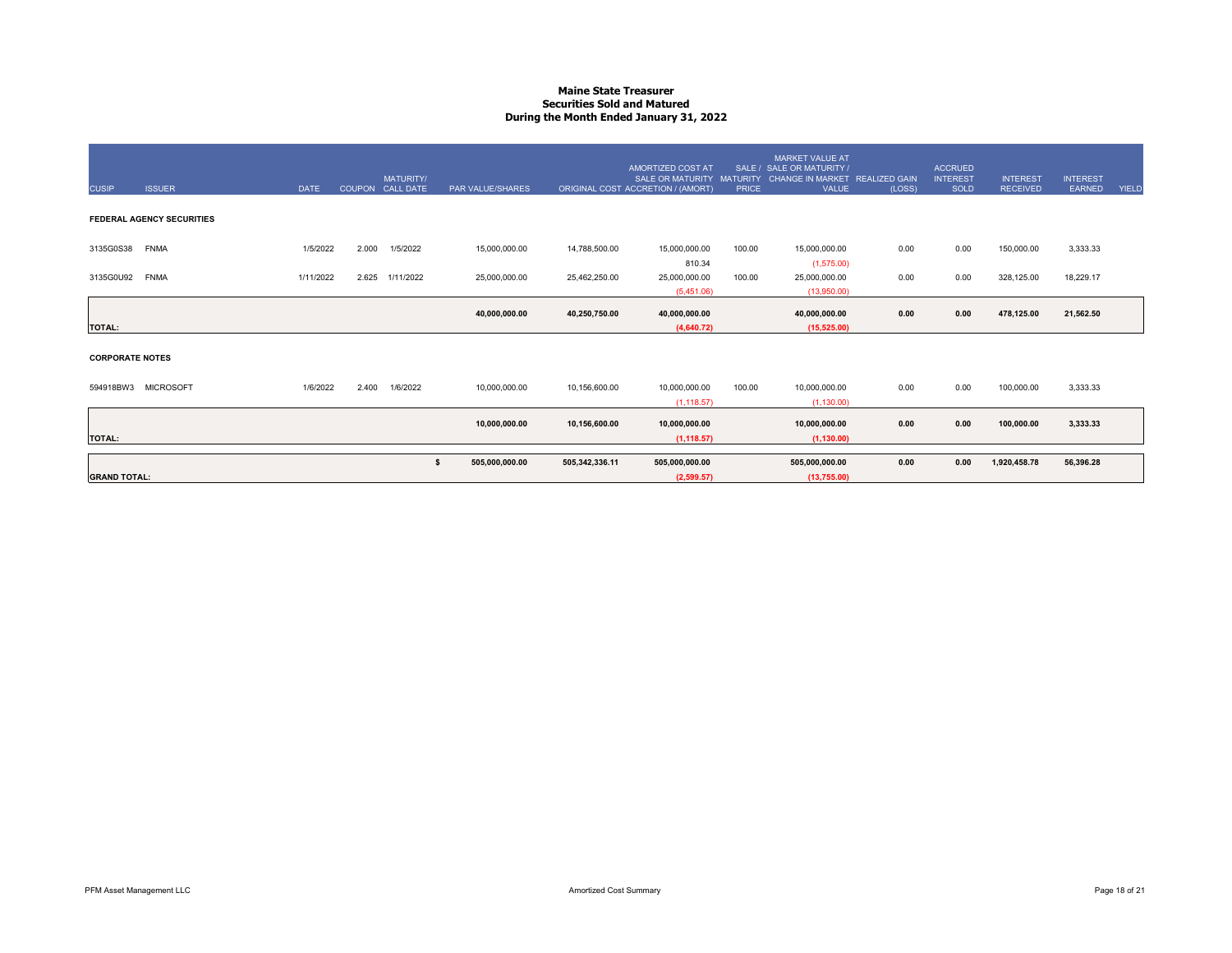#### **Maine State Treasurer Transaction Report For the Month Ended January 31, 2022**

| <b>CUSIP</b><br><b>DATE</b><br><b>TRANSACTION</b><br><b>SECURITY TYPE</b><br><b>DESCRIPTION</b><br><b>MATURITY</b><br>PAR VALUE/SHARES<br><b>PRINCIPAL</b><br><b>INTEREST</b><br><b>TRANSACTION TOTAL</b><br><b>BALANCE</b><br><b>INTEREST</b><br><b>CASH EQUIV</b><br>FIRST AMERICAN FUNDS<br>0.00<br>0.00<br>24.15<br>24.15<br>1/3/2022<br>24.15<br><b>INTEREST</b><br>0.00<br>0.00<br>36.99<br>61.14<br><b>CASH EQUIV</b><br>FIDELITY GOVERNMENT MMF<br>36.99<br>774.56<br><b>INTEREST</b><br><b>CASH EQUIV</b><br><b>BATH SAVINGS</b><br>0.00<br>0.00<br>713.42<br>713.42<br><b>INTEREST</b><br><b>CASH EQUIV</b><br>0.00<br>0.00<br>4,936.20<br><b>BAR HARBOR</b><br>4,161.64<br>4,161.64<br><b>INTEREST</b><br>0.00<br>254.80<br>254.80<br>5,191.00<br><b>CASH EQUIV</b><br><b>BIDDEFORD SAVINGS BANK</b><br>0.00<br><b>INTEREST</b><br><b>CASH EQUIV</b><br><b>CITIZENS BANK</b><br>0.00<br>0.00<br>5,095.78<br>5,095.78<br>10,286.78<br><b>INTEREST</b><br><b>CASH EQUIV</b><br><b>FIRST NATIONAL</b><br>0.00<br>2,123.29<br>2,123.29<br>12,410.07<br>0.00<br><b>INTEREST</b><br>0.00<br>0.00<br><b>CASH EQUIV</b><br>TD BANK GOLDMAN SACHS MMF<br>5,541.36<br>5,541.36<br>17,951.43<br><b>INTEREST</b><br><b>CASH EQUIV</b><br>0.00<br>21,467.87<br><b>NORTHEAST BANK</b><br>0.00<br>3,516.44<br>3,516.44<br><b>INTEREST</b><br>TD BANK DDA<br>0.00<br><b>CASH EQUIV</b><br>0.00<br>13,178.09<br>13,178.09<br>34,645.96<br><b>BUY</b><br><b>CASH EQUIV</b><br>U.S. BANK MMF<br>45,000,000.00<br>45,000,000.00<br>(44,965,354.04)<br>0.00<br>(45,000,000.00)<br><b>INTEREST</b><br><b>CASH EQUIV</b><br>0.00<br>4,809.18<br>4,809.18<br>U.S. BANK MMF<br>0.00<br>(44,960,544.86)<br>SELL<br><b>CASH EQUIV</b><br>U.S. BANK MMF<br>1/4/2022<br>35,000,000.00<br>35,000,000.00<br>0.00<br>35,000,000.00<br>(9,960,544.86)<br><b>MATURITY</b><br><b>INSTR</b><br>1/5/2022<br>3135G0S38<br><b>FNMA</b><br>1/5/2022<br>15,000,000.00<br>150,000.00<br>15,000,000.00<br>15,150,000.00<br>5,189,455.14<br><b>CASH EQUIV</b><br>U.S. BANK MMF<br><b>BUY</b><br>116,000,000.00<br>116,000,000.00<br>0.00<br>(116,000,000.00)<br>(110, 810, 544.86)<br>1/6/2022<br>594918BW3<br><b>MATURITY</b><br>CORP<br><b>MICROSOFT</b><br>1/6/2022<br>10,000,000.00<br>10,000,000.00<br>100,000.00<br>(100, 710, 544.86)<br>10,100,000.00<br><b>UST</b><br>9128282W9<br><b>BUY</b><br><b>US TREASURY</b><br>9/30/2022<br>25,287,109.38<br>25,287,109.38<br>126,201.92<br>(25, 413, 311.30)<br>(126, 123, 856.16)<br><b>SELL</b><br><b>CASH EQUIV</b><br>U.S. BANK MMF<br>0.00<br>51,000,000.00<br>51,000,000.00<br>51,000,000.00<br>(75, 123, 856, 16)<br>1/7/2022<br><b>CASH EQUIV</b><br><b>BUY</b><br>U.S. BANK MMF<br>60,000,000.00<br>60,000,000.00<br>0.00<br>(60,000,000.00)<br>(135, 123, 856.16)<br>1/10/2022<br><b>INTEREST</b><br><b>INSTR</b><br>3135G05G4<br><b>FNMA</b><br>7/10/2023<br>0.00<br>0.00<br>43,750.00<br>43,750.00<br>(135,080,106.16)<br>U.S. BANK MMF<br><b>BUY</b><br><b>CASH EQUIV</b><br>4,000,000.00<br>4,000,000.00<br>0.00<br>(4,000,000.00)<br>(139,080,106.16)<br>1/11/2022<br>3135G0U92<br><b>MATURITY</b><br><b>INSTR</b><br><b>FNMA</b><br>1/11/2022<br>25,000,000.00<br>25,000,000.00<br>328,125.00<br>25,328,125.00<br>(113,751,981.16)<br><b>UST</b><br>122,237.57<br>912828YF1<br><b>US TREASURY</b><br>9/15/2022<br>25, 198, 242. 19<br><b>BUY</b><br>25,198,242.19<br>(25, 320, 479.76)<br>(139,072,460.92)<br><b>BUY</b><br><b>CASH EQUIV</b><br>U.S. BANK MMF<br>46,000,000.00<br>46,000,000.00<br>0.00<br>(46,000,000.00)<br>(185,072,460.92)<br>SELL<br><b>CASH EQUIV</b><br>1/13/2022<br>U.S. BANK MMF<br>97,000,000.00<br>97,000,000.00<br>0.00<br>(88,072,460.92)<br>97,000,000.00<br><b>CP</b><br>22533UAE3<br>1/14/2022<br><b>MATURITY</b><br>CREDIT AGRICOLE CIB NY<br>1/14/2022<br>25,000,000.00<br>25,000,000.00<br>0.00<br>(63,072,460.92)<br>25,000,000.00<br><b>CP</b><br><b>MUFG BANK LTD/NY</b><br>62479MAE3<br><b>MATURITY</b><br>1/14/2022<br>25,000,000.00<br>25,000,000.00<br>0.00<br>25,000,000.00<br>(38,072,460.92)<br>91282CDR9<br><b>BUY</b><br><b>UST</b><br>12/31/2023<br>14,502.76<br><b>US TREASURY</b><br>49,847,656.25<br>49,847,656.25<br>(87,934,619.93)<br>(49,862,159.01)<br>U.S. BANK MMF<br><b>BUY</b><br><b>CASH EQUIV</b><br>110,000,000.00<br>110,000,000.00<br>0.00<br>(197, 934, 619.93)<br>(110,000,000.00)<br><b>BUY</b><br><b>CASH EQUIV</b><br>U.S. BANK MMF<br>10,000,000.00<br>10,000,000.00<br>0.00<br>(10,000,000.00)<br>(207, 934, 619.93)<br>9128287C8<br><b>INTEREST</b><br><b>UST</b><br><b>US TREASURY</b><br>218,750.00<br>218,750.00<br>1/15/2022<br>7/15/2022<br>0.00<br>0.00<br>(207, 715, 869.93)<br>9128287C8<br><b>INTEREST</b><br><b>UST</b><br>$\mathbf 0$<br>7/15/2022<br>0.00<br>0.00<br>218,750.00<br>218,750.00<br>(207,497,119.93)<br>9128287C8<br><b>INTEREST</b><br><b>UST</b><br>7/15/2022<br>0.00<br>0.00<br>227,500.00<br>227,500.00<br>$\mathbf 0$<br>(207, 269, 619.93)<br>9128287C8<br><b>INTEREST</b><br><b>UST</b><br>7/15/2022<br>0.00<br>306,250.00<br>306,250.00<br>$\Omega$<br>0.00<br>(206,963,369.93)<br><b>INTEREST</b><br><b>UST</b><br><b>US TREASURY</b><br>7/15/2024<br>93,750.00<br>91282CCL3<br>0.00<br>0.00<br>93,750.00<br>(206, 869, 619.93)<br>CD<br>1/17/2022<br>1/17/2022<br><b>MATURITY</b><br>PEOPLE'S UNITED BANK<br>1,342,333.78<br>41,342,333.78<br>40,000,000.00<br>40,000,000.00<br>(165, 527, 286.15)<br>1/18/2022<br>912828XQ8<br><b>UST</b><br>7/31/2022<br><b>BUY</b><br><b>US TREASURY</b><br>40,360,937.50<br>40,360,937.50<br>371,739.13<br>(206, 259, 962.78)<br>(40,732,676.63)<br>U.S. BANK MMF<br><b>BUY</b><br><b>CASH EQUIV</b><br>70,000,000.00<br>70,000,000.00<br>0.00<br>(70,000,000.00)<br>(276, 259, 962.78) |  |  |  |  |  |  |
|---------------------------------------------------------------------------------------------------------------------------------------------------------------------------------------------------------------------------------------------------------------------------------------------------------------------------------------------------------------------------------------------------------------------------------------------------------------------------------------------------------------------------------------------------------------------------------------------------------------------------------------------------------------------------------------------------------------------------------------------------------------------------------------------------------------------------------------------------------------------------------------------------------------------------------------------------------------------------------------------------------------------------------------------------------------------------------------------------------------------------------------------------------------------------------------------------------------------------------------------------------------------------------------------------------------------------------------------------------------------------------------------------------------------------------------------------------------------------------------------------------------------------------------------------------------------------------------------------------------------------------------------------------------------------------------------------------------------------------------------------------------------------------------------------------------------------------------------------------------------------------------------------------------------------------------------------------------------------------------------------------------------------------------------------------------------------------------------------------------------------------------------------------------------------------------------------------------------------------------------------------------------------------------------------------------------------------------------------------------------------------------------------------------------------------------------------------------------------------------------------------------------------------------------------------------------------------------------------------------------------------------------------------------------------------------------------------------------------------------------------------------------------------------------------------------------------------------------------------------------------------------------------------------------------------------------------------------------------------------------------------------------------------------------------------------------------------------------------------------------------------------------------------------------------------------------------------------------------------------------------------------------------------------------------------------------------------------------------------------------------------------------------------------------------------------------------------------------------------------------------------------------------------------------------------------------------------------------------------------------------------------------------------------------------------------------------------------------------------------------------------------------------------------------------------------------------------------------------------------------------------------------------------------------------------------------------------------------------------------------------------------------------------------------------------------------------------------------------------------------------------------------------------------------------------------------------------------------------------------------------------------------------------------------------------------------------------------------------------------------------------------------------------------------------------------------------------------------------------------------------------------------------------------------------------------------------------------------------------------------------------------------------------------------------------------------------------------------------------------------------------------------------------------------------------------------------------------------------------------------------------------------------------------------------------------------------------------------------------------------------------------------------------------------------------------------------------------------------------------------------------------------------------------------------------------------------------------------------------------------------------------------------------------------------------------------------------------------------------------------------------------------------------------------------------------------------------------------------------------------------------------------------------------------------------------------------------------------------------------------------------------------------------------------------------------------------------------------------------------------------------------------------|--|--|--|--|--|--|
|                                                                                                                                                                                                                                                                                                                                                                                                                                                                                                                                                                                                                                                                                                                                                                                                                                                                                                                                                                                                                                                                                                                                                                                                                                                                                                                                                                                                                                                                                                                                                                                                                                                                                                                                                                                                                                                                                                                                                                                                                                                                                                                                                                                                                                                                                                                                                                                                                                                                                                                                                                                                                                                                                                                                                                                                                                                                                                                                                                                                                                                                                                                                                                                                                                                                                                                                                                                                                                                                                                                                                                                                                                                                                                                                                                                                                                                                                                                                                                                                                                                                                                                                                                                                                                                                                                                                                                                                                                                                                                                                                                                                                                                                                                                                                                                                                                                                                                                                                                                                                                                                                                                                                                                                                                                                                                                                                                                                                                                                                                                                                                                                                                                                                                                                                                           |  |  |  |  |  |  |
|                                                                                                                                                                                                                                                                                                                                                                                                                                                                                                                                                                                                                                                                                                                                                                                                                                                                                                                                                                                                                                                                                                                                                                                                                                                                                                                                                                                                                                                                                                                                                                                                                                                                                                                                                                                                                                                                                                                                                                                                                                                                                                                                                                                                                                                                                                                                                                                                                                                                                                                                                                                                                                                                                                                                                                                                                                                                                                                                                                                                                                                                                                                                                                                                                                                                                                                                                                                                                                                                                                                                                                                                                                                                                                                                                                                                                                                                                                                                                                                                                                                                                                                                                                                                                                                                                                                                                                                                                                                                                                                                                                                                                                                                                                                                                                                                                                                                                                                                                                                                                                                                                                                                                                                                                                                                                                                                                                                                                                                                                                                                                                                                                                                                                                                                                                           |  |  |  |  |  |  |
|                                                                                                                                                                                                                                                                                                                                                                                                                                                                                                                                                                                                                                                                                                                                                                                                                                                                                                                                                                                                                                                                                                                                                                                                                                                                                                                                                                                                                                                                                                                                                                                                                                                                                                                                                                                                                                                                                                                                                                                                                                                                                                                                                                                                                                                                                                                                                                                                                                                                                                                                                                                                                                                                                                                                                                                                                                                                                                                                                                                                                                                                                                                                                                                                                                                                                                                                                                                                                                                                                                                                                                                                                                                                                                                                                                                                                                                                                                                                                                                                                                                                                                                                                                                                                                                                                                                                                                                                                                                                                                                                                                                                                                                                                                                                                                                                                                                                                                                                                                                                                                                                                                                                                                                                                                                                                                                                                                                                                                                                                                                                                                                                                                                                                                                                                                           |  |  |  |  |  |  |
|                                                                                                                                                                                                                                                                                                                                                                                                                                                                                                                                                                                                                                                                                                                                                                                                                                                                                                                                                                                                                                                                                                                                                                                                                                                                                                                                                                                                                                                                                                                                                                                                                                                                                                                                                                                                                                                                                                                                                                                                                                                                                                                                                                                                                                                                                                                                                                                                                                                                                                                                                                                                                                                                                                                                                                                                                                                                                                                                                                                                                                                                                                                                                                                                                                                                                                                                                                                                                                                                                                                                                                                                                                                                                                                                                                                                                                                                                                                                                                                                                                                                                                                                                                                                                                                                                                                                                                                                                                                                                                                                                                                                                                                                                                                                                                                                                                                                                                                                                                                                                                                                                                                                                                                                                                                                                                                                                                                                                                                                                                                                                                                                                                                                                                                                                                           |  |  |  |  |  |  |
|                                                                                                                                                                                                                                                                                                                                                                                                                                                                                                                                                                                                                                                                                                                                                                                                                                                                                                                                                                                                                                                                                                                                                                                                                                                                                                                                                                                                                                                                                                                                                                                                                                                                                                                                                                                                                                                                                                                                                                                                                                                                                                                                                                                                                                                                                                                                                                                                                                                                                                                                                                                                                                                                                                                                                                                                                                                                                                                                                                                                                                                                                                                                                                                                                                                                                                                                                                                                                                                                                                                                                                                                                                                                                                                                                                                                                                                                                                                                                                                                                                                                                                                                                                                                                                                                                                                                                                                                                                                                                                                                                                                                                                                                                                                                                                                                                                                                                                                                                                                                                                                                                                                                                                                                                                                                                                                                                                                                                                                                                                                                                                                                                                                                                                                                                                           |  |  |  |  |  |  |
|                                                                                                                                                                                                                                                                                                                                                                                                                                                                                                                                                                                                                                                                                                                                                                                                                                                                                                                                                                                                                                                                                                                                                                                                                                                                                                                                                                                                                                                                                                                                                                                                                                                                                                                                                                                                                                                                                                                                                                                                                                                                                                                                                                                                                                                                                                                                                                                                                                                                                                                                                                                                                                                                                                                                                                                                                                                                                                                                                                                                                                                                                                                                                                                                                                                                                                                                                                                                                                                                                                                                                                                                                                                                                                                                                                                                                                                                                                                                                                                                                                                                                                                                                                                                                                                                                                                                                                                                                                                                                                                                                                                                                                                                                                                                                                                                                                                                                                                                                                                                                                                                                                                                                                                                                                                                                                                                                                                                                                                                                                                                                                                                                                                                                                                                                                           |  |  |  |  |  |  |
|                                                                                                                                                                                                                                                                                                                                                                                                                                                                                                                                                                                                                                                                                                                                                                                                                                                                                                                                                                                                                                                                                                                                                                                                                                                                                                                                                                                                                                                                                                                                                                                                                                                                                                                                                                                                                                                                                                                                                                                                                                                                                                                                                                                                                                                                                                                                                                                                                                                                                                                                                                                                                                                                                                                                                                                                                                                                                                                                                                                                                                                                                                                                                                                                                                                                                                                                                                                                                                                                                                                                                                                                                                                                                                                                                                                                                                                                                                                                                                                                                                                                                                                                                                                                                                                                                                                                                                                                                                                                                                                                                                                                                                                                                                                                                                                                                                                                                                                                                                                                                                                                                                                                                                                                                                                                                                                                                                                                                                                                                                                                                                                                                                                                                                                                                                           |  |  |  |  |  |  |
|                                                                                                                                                                                                                                                                                                                                                                                                                                                                                                                                                                                                                                                                                                                                                                                                                                                                                                                                                                                                                                                                                                                                                                                                                                                                                                                                                                                                                                                                                                                                                                                                                                                                                                                                                                                                                                                                                                                                                                                                                                                                                                                                                                                                                                                                                                                                                                                                                                                                                                                                                                                                                                                                                                                                                                                                                                                                                                                                                                                                                                                                                                                                                                                                                                                                                                                                                                                                                                                                                                                                                                                                                                                                                                                                                                                                                                                                                                                                                                                                                                                                                                                                                                                                                                                                                                                                                                                                                                                                                                                                                                                                                                                                                                                                                                                                                                                                                                                                                                                                                                                                                                                                                                                                                                                                                                                                                                                                                                                                                                                                                                                                                                                                                                                                                                           |  |  |  |  |  |  |
|                                                                                                                                                                                                                                                                                                                                                                                                                                                                                                                                                                                                                                                                                                                                                                                                                                                                                                                                                                                                                                                                                                                                                                                                                                                                                                                                                                                                                                                                                                                                                                                                                                                                                                                                                                                                                                                                                                                                                                                                                                                                                                                                                                                                                                                                                                                                                                                                                                                                                                                                                                                                                                                                                                                                                                                                                                                                                                                                                                                                                                                                                                                                                                                                                                                                                                                                                                                                                                                                                                                                                                                                                                                                                                                                                                                                                                                                                                                                                                                                                                                                                                                                                                                                                                                                                                                                                                                                                                                                                                                                                                                                                                                                                                                                                                                                                                                                                                                                                                                                                                                                                                                                                                                                                                                                                                                                                                                                                                                                                                                                                                                                                                                                                                                                                                           |  |  |  |  |  |  |
|                                                                                                                                                                                                                                                                                                                                                                                                                                                                                                                                                                                                                                                                                                                                                                                                                                                                                                                                                                                                                                                                                                                                                                                                                                                                                                                                                                                                                                                                                                                                                                                                                                                                                                                                                                                                                                                                                                                                                                                                                                                                                                                                                                                                                                                                                                                                                                                                                                                                                                                                                                                                                                                                                                                                                                                                                                                                                                                                                                                                                                                                                                                                                                                                                                                                                                                                                                                                                                                                                                                                                                                                                                                                                                                                                                                                                                                                                                                                                                                                                                                                                                                                                                                                                                                                                                                                                                                                                                                                                                                                                                                                                                                                                                                                                                                                                                                                                                                                                                                                                                                                                                                                                                                                                                                                                                                                                                                                                                                                                                                                                                                                                                                                                                                                                                           |  |  |  |  |  |  |
|                                                                                                                                                                                                                                                                                                                                                                                                                                                                                                                                                                                                                                                                                                                                                                                                                                                                                                                                                                                                                                                                                                                                                                                                                                                                                                                                                                                                                                                                                                                                                                                                                                                                                                                                                                                                                                                                                                                                                                                                                                                                                                                                                                                                                                                                                                                                                                                                                                                                                                                                                                                                                                                                                                                                                                                                                                                                                                                                                                                                                                                                                                                                                                                                                                                                                                                                                                                                                                                                                                                                                                                                                                                                                                                                                                                                                                                                                                                                                                                                                                                                                                                                                                                                                                                                                                                                                                                                                                                                                                                                                                                                                                                                                                                                                                                                                                                                                                                                                                                                                                                                                                                                                                                                                                                                                                                                                                                                                                                                                                                                                                                                                                                                                                                                                                           |  |  |  |  |  |  |
|                                                                                                                                                                                                                                                                                                                                                                                                                                                                                                                                                                                                                                                                                                                                                                                                                                                                                                                                                                                                                                                                                                                                                                                                                                                                                                                                                                                                                                                                                                                                                                                                                                                                                                                                                                                                                                                                                                                                                                                                                                                                                                                                                                                                                                                                                                                                                                                                                                                                                                                                                                                                                                                                                                                                                                                                                                                                                                                                                                                                                                                                                                                                                                                                                                                                                                                                                                                                                                                                                                                                                                                                                                                                                                                                                                                                                                                                                                                                                                                                                                                                                                                                                                                                                                                                                                                                                                                                                                                                                                                                                                                                                                                                                                                                                                                                                                                                                                                                                                                                                                                                                                                                                                                                                                                                                                                                                                                                                                                                                                                                                                                                                                                                                                                                                                           |  |  |  |  |  |  |
|                                                                                                                                                                                                                                                                                                                                                                                                                                                                                                                                                                                                                                                                                                                                                                                                                                                                                                                                                                                                                                                                                                                                                                                                                                                                                                                                                                                                                                                                                                                                                                                                                                                                                                                                                                                                                                                                                                                                                                                                                                                                                                                                                                                                                                                                                                                                                                                                                                                                                                                                                                                                                                                                                                                                                                                                                                                                                                                                                                                                                                                                                                                                                                                                                                                                                                                                                                                                                                                                                                                                                                                                                                                                                                                                                                                                                                                                                                                                                                                                                                                                                                                                                                                                                                                                                                                                                                                                                                                                                                                                                                                                                                                                                                                                                                                                                                                                                                                                                                                                                                                                                                                                                                                                                                                                                                                                                                                                                                                                                                                                                                                                                                                                                                                                                                           |  |  |  |  |  |  |
|                                                                                                                                                                                                                                                                                                                                                                                                                                                                                                                                                                                                                                                                                                                                                                                                                                                                                                                                                                                                                                                                                                                                                                                                                                                                                                                                                                                                                                                                                                                                                                                                                                                                                                                                                                                                                                                                                                                                                                                                                                                                                                                                                                                                                                                                                                                                                                                                                                                                                                                                                                                                                                                                                                                                                                                                                                                                                                                                                                                                                                                                                                                                                                                                                                                                                                                                                                                                                                                                                                                                                                                                                                                                                                                                                                                                                                                                                                                                                                                                                                                                                                                                                                                                                                                                                                                                                                                                                                                                                                                                                                                                                                                                                                                                                                                                                                                                                                                                                                                                                                                                                                                                                                                                                                                                                                                                                                                                                                                                                                                                                                                                                                                                                                                                                                           |  |  |  |  |  |  |
|                                                                                                                                                                                                                                                                                                                                                                                                                                                                                                                                                                                                                                                                                                                                                                                                                                                                                                                                                                                                                                                                                                                                                                                                                                                                                                                                                                                                                                                                                                                                                                                                                                                                                                                                                                                                                                                                                                                                                                                                                                                                                                                                                                                                                                                                                                                                                                                                                                                                                                                                                                                                                                                                                                                                                                                                                                                                                                                                                                                                                                                                                                                                                                                                                                                                                                                                                                                                                                                                                                                                                                                                                                                                                                                                                                                                                                                                                                                                                                                                                                                                                                                                                                                                                                                                                                                                                                                                                                                                                                                                                                                                                                                                                                                                                                                                                                                                                                                                                                                                                                                                                                                                                                                                                                                                                                                                                                                                                                                                                                                                                                                                                                                                                                                                                                           |  |  |  |  |  |  |
|                                                                                                                                                                                                                                                                                                                                                                                                                                                                                                                                                                                                                                                                                                                                                                                                                                                                                                                                                                                                                                                                                                                                                                                                                                                                                                                                                                                                                                                                                                                                                                                                                                                                                                                                                                                                                                                                                                                                                                                                                                                                                                                                                                                                                                                                                                                                                                                                                                                                                                                                                                                                                                                                                                                                                                                                                                                                                                                                                                                                                                                                                                                                                                                                                                                                                                                                                                                                                                                                                                                                                                                                                                                                                                                                                                                                                                                                                                                                                                                                                                                                                                                                                                                                                                                                                                                                                                                                                                                                                                                                                                                                                                                                                                                                                                                                                                                                                                                                                                                                                                                                                                                                                                                                                                                                                                                                                                                                                                                                                                                                                                                                                                                                                                                                                                           |  |  |  |  |  |  |
|                                                                                                                                                                                                                                                                                                                                                                                                                                                                                                                                                                                                                                                                                                                                                                                                                                                                                                                                                                                                                                                                                                                                                                                                                                                                                                                                                                                                                                                                                                                                                                                                                                                                                                                                                                                                                                                                                                                                                                                                                                                                                                                                                                                                                                                                                                                                                                                                                                                                                                                                                                                                                                                                                                                                                                                                                                                                                                                                                                                                                                                                                                                                                                                                                                                                                                                                                                                                                                                                                                                                                                                                                                                                                                                                                                                                                                                                                                                                                                                                                                                                                                                                                                                                                                                                                                                                                                                                                                                                                                                                                                                                                                                                                                                                                                                                                                                                                                                                                                                                                                                                                                                                                                                                                                                                                                                                                                                                                                                                                                                                                                                                                                                                                                                                                                           |  |  |  |  |  |  |
|                                                                                                                                                                                                                                                                                                                                                                                                                                                                                                                                                                                                                                                                                                                                                                                                                                                                                                                                                                                                                                                                                                                                                                                                                                                                                                                                                                                                                                                                                                                                                                                                                                                                                                                                                                                                                                                                                                                                                                                                                                                                                                                                                                                                                                                                                                                                                                                                                                                                                                                                                                                                                                                                                                                                                                                                                                                                                                                                                                                                                                                                                                                                                                                                                                                                                                                                                                                                                                                                                                                                                                                                                                                                                                                                                                                                                                                                                                                                                                                                                                                                                                                                                                                                                                                                                                                                                                                                                                                                                                                                                                                                                                                                                                                                                                                                                                                                                                                                                                                                                                                                                                                                                                                                                                                                                                                                                                                                                                                                                                                                                                                                                                                                                                                                                                           |  |  |  |  |  |  |
|                                                                                                                                                                                                                                                                                                                                                                                                                                                                                                                                                                                                                                                                                                                                                                                                                                                                                                                                                                                                                                                                                                                                                                                                                                                                                                                                                                                                                                                                                                                                                                                                                                                                                                                                                                                                                                                                                                                                                                                                                                                                                                                                                                                                                                                                                                                                                                                                                                                                                                                                                                                                                                                                                                                                                                                                                                                                                                                                                                                                                                                                                                                                                                                                                                                                                                                                                                                                                                                                                                                                                                                                                                                                                                                                                                                                                                                                                                                                                                                                                                                                                                                                                                                                                                                                                                                                                                                                                                                                                                                                                                                                                                                                                                                                                                                                                                                                                                                                                                                                                                                                                                                                                                                                                                                                                                                                                                                                                                                                                                                                                                                                                                                                                                                                                                           |  |  |  |  |  |  |
|                                                                                                                                                                                                                                                                                                                                                                                                                                                                                                                                                                                                                                                                                                                                                                                                                                                                                                                                                                                                                                                                                                                                                                                                                                                                                                                                                                                                                                                                                                                                                                                                                                                                                                                                                                                                                                                                                                                                                                                                                                                                                                                                                                                                                                                                                                                                                                                                                                                                                                                                                                                                                                                                                                                                                                                                                                                                                                                                                                                                                                                                                                                                                                                                                                                                                                                                                                                                                                                                                                                                                                                                                                                                                                                                                                                                                                                                                                                                                                                                                                                                                                                                                                                                                                                                                                                                                                                                                                                                                                                                                                                                                                                                                                                                                                                                                                                                                                                                                                                                                                                                                                                                                                                                                                                                                                                                                                                                                                                                                                                                                                                                                                                                                                                                                                           |  |  |  |  |  |  |
|                                                                                                                                                                                                                                                                                                                                                                                                                                                                                                                                                                                                                                                                                                                                                                                                                                                                                                                                                                                                                                                                                                                                                                                                                                                                                                                                                                                                                                                                                                                                                                                                                                                                                                                                                                                                                                                                                                                                                                                                                                                                                                                                                                                                                                                                                                                                                                                                                                                                                                                                                                                                                                                                                                                                                                                                                                                                                                                                                                                                                                                                                                                                                                                                                                                                                                                                                                                                                                                                                                                                                                                                                                                                                                                                                                                                                                                                                                                                                                                                                                                                                                                                                                                                                                                                                                                                                                                                                                                                                                                                                                                                                                                                                                                                                                                                                                                                                                                                                                                                                                                                                                                                                                                                                                                                                                                                                                                                                                                                                                                                                                                                                                                                                                                                                                           |  |  |  |  |  |  |
|                                                                                                                                                                                                                                                                                                                                                                                                                                                                                                                                                                                                                                                                                                                                                                                                                                                                                                                                                                                                                                                                                                                                                                                                                                                                                                                                                                                                                                                                                                                                                                                                                                                                                                                                                                                                                                                                                                                                                                                                                                                                                                                                                                                                                                                                                                                                                                                                                                                                                                                                                                                                                                                                                                                                                                                                                                                                                                                                                                                                                                                                                                                                                                                                                                                                                                                                                                                                                                                                                                                                                                                                                                                                                                                                                                                                                                                                                                                                                                                                                                                                                                                                                                                                                                                                                                                                                                                                                                                                                                                                                                                                                                                                                                                                                                                                                                                                                                                                                                                                                                                                                                                                                                                                                                                                                                                                                                                                                                                                                                                                                                                                                                                                                                                                                                           |  |  |  |  |  |  |
|                                                                                                                                                                                                                                                                                                                                                                                                                                                                                                                                                                                                                                                                                                                                                                                                                                                                                                                                                                                                                                                                                                                                                                                                                                                                                                                                                                                                                                                                                                                                                                                                                                                                                                                                                                                                                                                                                                                                                                                                                                                                                                                                                                                                                                                                                                                                                                                                                                                                                                                                                                                                                                                                                                                                                                                                                                                                                                                                                                                                                                                                                                                                                                                                                                                                                                                                                                                                                                                                                                                                                                                                                                                                                                                                                                                                                                                                                                                                                                                                                                                                                                                                                                                                                                                                                                                                                                                                                                                                                                                                                                                                                                                                                                                                                                                                                                                                                                                                                                                                                                                                                                                                                                                                                                                                                                                                                                                                                                                                                                                                                                                                                                                                                                                                                                           |  |  |  |  |  |  |
|                                                                                                                                                                                                                                                                                                                                                                                                                                                                                                                                                                                                                                                                                                                                                                                                                                                                                                                                                                                                                                                                                                                                                                                                                                                                                                                                                                                                                                                                                                                                                                                                                                                                                                                                                                                                                                                                                                                                                                                                                                                                                                                                                                                                                                                                                                                                                                                                                                                                                                                                                                                                                                                                                                                                                                                                                                                                                                                                                                                                                                                                                                                                                                                                                                                                                                                                                                                                                                                                                                                                                                                                                                                                                                                                                                                                                                                                                                                                                                                                                                                                                                                                                                                                                                                                                                                                                                                                                                                                                                                                                                                                                                                                                                                                                                                                                                                                                                                                                                                                                                                                                                                                                                                                                                                                                                                                                                                                                                                                                                                                                                                                                                                                                                                                                                           |  |  |  |  |  |  |
|                                                                                                                                                                                                                                                                                                                                                                                                                                                                                                                                                                                                                                                                                                                                                                                                                                                                                                                                                                                                                                                                                                                                                                                                                                                                                                                                                                                                                                                                                                                                                                                                                                                                                                                                                                                                                                                                                                                                                                                                                                                                                                                                                                                                                                                                                                                                                                                                                                                                                                                                                                                                                                                                                                                                                                                                                                                                                                                                                                                                                                                                                                                                                                                                                                                                                                                                                                                                                                                                                                                                                                                                                                                                                                                                                                                                                                                                                                                                                                                                                                                                                                                                                                                                                                                                                                                                                                                                                                                                                                                                                                                                                                                                                                                                                                                                                                                                                                                                                                                                                                                                                                                                                                                                                                                                                                                                                                                                                                                                                                                                                                                                                                                                                                                                                                           |  |  |  |  |  |  |
|                                                                                                                                                                                                                                                                                                                                                                                                                                                                                                                                                                                                                                                                                                                                                                                                                                                                                                                                                                                                                                                                                                                                                                                                                                                                                                                                                                                                                                                                                                                                                                                                                                                                                                                                                                                                                                                                                                                                                                                                                                                                                                                                                                                                                                                                                                                                                                                                                                                                                                                                                                                                                                                                                                                                                                                                                                                                                                                                                                                                                                                                                                                                                                                                                                                                                                                                                                                                                                                                                                                                                                                                                                                                                                                                                                                                                                                                                                                                                                                                                                                                                                                                                                                                                                                                                                                                                                                                                                                                                                                                                                                                                                                                                                                                                                                                                                                                                                                                                                                                                                                                                                                                                                                                                                                                                                                                                                                                                                                                                                                                                                                                                                                                                                                                                                           |  |  |  |  |  |  |
|                                                                                                                                                                                                                                                                                                                                                                                                                                                                                                                                                                                                                                                                                                                                                                                                                                                                                                                                                                                                                                                                                                                                                                                                                                                                                                                                                                                                                                                                                                                                                                                                                                                                                                                                                                                                                                                                                                                                                                                                                                                                                                                                                                                                                                                                                                                                                                                                                                                                                                                                                                                                                                                                                                                                                                                                                                                                                                                                                                                                                                                                                                                                                                                                                                                                                                                                                                                                                                                                                                                                                                                                                                                                                                                                                                                                                                                                                                                                                                                                                                                                                                                                                                                                                                                                                                                                                                                                                                                                                                                                                                                                                                                                                                                                                                                                                                                                                                                                                                                                                                                                                                                                                                                                                                                                                                                                                                                                                                                                                                                                                                                                                                                                                                                                                                           |  |  |  |  |  |  |
|                                                                                                                                                                                                                                                                                                                                                                                                                                                                                                                                                                                                                                                                                                                                                                                                                                                                                                                                                                                                                                                                                                                                                                                                                                                                                                                                                                                                                                                                                                                                                                                                                                                                                                                                                                                                                                                                                                                                                                                                                                                                                                                                                                                                                                                                                                                                                                                                                                                                                                                                                                                                                                                                                                                                                                                                                                                                                                                                                                                                                                                                                                                                                                                                                                                                                                                                                                                                                                                                                                                                                                                                                                                                                                                                                                                                                                                                                                                                                                                                                                                                                                                                                                                                                                                                                                                                                                                                                                                                                                                                                                                                                                                                                                                                                                                                                                                                                                                                                                                                                                                                                                                                                                                                                                                                                                                                                                                                                                                                                                                                                                                                                                                                                                                                                                           |  |  |  |  |  |  |
|                                                                                                                                                                                                                                                                                                                                                                                                                                                                                                                                                                                                                                                                                                                                                                                                                                                                                                                                                                                                                                                                                                                                                                                                                                                                                                                                                                                                                                                                                                                                                                                                                                                                                                                                                                                                                                                                                                                                                                                                                                                                                                                                                                                                                                                                                                                                                                                                                                                                                                                                                                                                                                                                                                                                                                                                                                                                                                                                                                                                                                                                                                                                                                                                                                                                                                                                                                                                                                                                                                                                                                                                                                                                                                                                                                                                                                                                                                                                                                                                                                                                                                                                                                                                                                                                                                                                                                                                                                                                                                                                                                                                                                                                                                                                                                                                                                                                                                                                                                                                                                                                                                                                                                                                                                                                                                                                                                                                                                                                                                                                                                                                                                                                                                                                                                           |  |  |  |  |  |  |
|                                                                                                                                                                                                                                                                                                                                                                                                                                                                                                                                                                                                                                                                                                                                                                                                                                                                                                                                                                                                                                                                                                                                                                                                                                                                                                                                                                                                                                                                                                                                                                                                                                                                                                                                                                                                                                                                                                                                                                                                                                                                                                                                                                                                                                                                                                                                                                                                                                                                                                                                                                                                                                                                                                                                                                                                                                                                                                                                                                                                                                                                                                                                                                                                                                                                                                                                                                                                                                                                                                                                                                                                                                                                                                                                                                                                                                                                                                                                                                                                                                                                                                                                                                                                                                                                                                                                                                                                                                                                                                                                                                                                                                                                                                                                                                                                                                                                                                                                                                                                                                                                                                                                                                                                                                                                                                                                                                                                                                                                                                                                                                                                                                                                                                                                                                           |  |  |  |  |  |  |
|                                                                                                                                                                                                                                                                                                                                                                                                                                                                                                                                                                                                                                                                                                                                                                                                                                                                                                                                                                                                                                                                                                                                                                                                                                                                                                                                                                                                                                                                                                                                                                                                                                                                                                                                                                                                                                                                                                                                                                                                                                                                                                                                                                                                                                                                                                                                                                                                                                                                                                                                                                                                                                                                                                                                                                                                                                                                                                                                                                                                                                                                                                                                                                                                                                                                                                                                                                                                                                                                                                                                                                                                                                                                                                                                                                                                                                                                                                                                                                                                                                                                                                                                                                                                                                                                                                                                                                                                                                                                                                                                                                                                                                                                                                                                                                                                                                                                                                                                                                                                                                                                                                                                                                                                                                                                                                                                                                                                                                                                                                                                                                                                                                                                                                                                                                           |  |  |  |  |  |  |
|                                                                                                                                                                                                                                                                                                                                                                                                                                                                                                                                                                                                                                                                                                                                                                                                                                                                                                                                                                                                                                                                                                                                                                                                                                                                                                                                                                                                                                                                                                                                                                                                                                                                                                                                                                                                                                                                                                                                                                                                                                                                                                                                                                                                                                                                                                                                                                                                                                                                                                                                                                                                                                                                                                                                                                                                                                                                                                                                                                                                                                                                                                                                                                                                                                                                                                                                                                                                                                                                                                                                                                                                                                                                                                                                                                                                                                                                                                                                                                                                                                                                                                                                                                                                                                                                                                                                                                                                                                                                                                                                                                                                                                                                                                                                                                                                                                                                                                                                                                                                                                                                                                                                                                                                                                                                                                                                                                                                                                                                                                                                                                                                                                                                                                                                                                           |  |  |  |  |  |  |
|                                                                                                                                                                                                                                                                                                                                                                                                                                                                                                                                                                                                                                                                                                                                                                                                                                                                                                                                                                                                                                                                                                                                                                                                                                                                                                                                                                                                                                                                                                                                                                                                                                                                                                                                                                                                                                                                                                                                                                                                                                                                                                                                                                                                                                                                                                                                                                                                                                                                                                                                                                                                                                                                                                                                                                                                                                                                                                                                                                                                                                                                                                                                                                                                                                                                                                                                                                                                                                                                                                                                                                                                                                                                                                                                                                                                                                                                                                                                                                                                                                                                                                                                                                                                                                                                                                                                                                                                                                                                                                                                                                                                                                                                                                                                                                                                                                                                                                                                                                                                                                                                                                                                                                                                                                                                                                                                                                                                                                                                                                                                                                                                                                                                                                                                                                           |  |  |  |  |  |  |
|                                                                                                                                                                                                                                                                                                                                                                                                                                                                                                                                                                                                                                                                                                                                                                                                                                                                                                                                                                                                                                                                                                                                                                                                                                                                                                                                                                                                                                                                                                                                                                                                                                                                                                                                                                                                                                                                                                                                                                                                                                                                                                                                                                                                                                                                                                                                                                                                                                                                                                                                                                                                                                                                                                                                                                                                                                                                                                                                                                                                                                                                                                                                                                                                                                                                                                                                                                                                                                                                                                                                                                                                                                                                                                                                                                                                                                                                                                                                                                                                                                                                                                                                                                                                                                                                                                                                                                                                                                                                                                                                                                                                                                                                                                                                                                                                                                                                                                                                                                                                                                                                                                                                                                                                                                                                                                                                                                                                                                                                                                                                                                                                                                                                                                                                                                           |  |  |  |  |  |  |
|                                                                                                                                                                                                                                                                                                                                                                                                                                                                                                                                                                                                                                                                                                                                                                                                                                                                                                                                                                                                                                                                                                                                                                                                                                                                                                                                                                                                                                                                                                                                                                                                                                                                                                                                                                                                                                                                                                                                                                                                                                                                                                                                                                                                                                                                                                                                                                                                                                                                                                                                                                                                                                                                                                                                                                                                                                                                                                                                                                                                                                                                                                                                                                                                                                                                                                                                                                                                                                                                                                                                                                                                                                                                                                                                                                                                                                                                                                                                                                                                                                                                                                                                                                                                                                                                                                                                                                                                                                                                                                                                                                                                                                                                                                                                                                                                                                                                                                                                                                                                                                                                                                                                                                                                                                                                                                                                                                                                                                                                                                                                                                                                                                                                                                                                                                           |  |  |  |  |  |  |
|                                                                                                                                                                                                                                                                                                                                                                                                                                                                                                                                                                                                                                                                                                                                                                                                                                                                                                                                                                                                                                                                                                                                                                                                                                                                                                                                                                                                                                                                                                                                                                                                                                                                                                                                                                                                                                                                                                                                                                                                                                                                                                                                                                                                                                                                                                                                                                                                                                                                                                                                                                                                                                                                                                                                                                                                                                                                                                                                                                                                                                                                                                                                                                                                                                                                                                                                                                                                                                                                                                                                                                                                                                                                                                                                                                                                                                                                                                                                                                                                                                                                                                                                                                                                                                                                                                                                                                                                                                                                                                                                                                                                                                                                                                                                                                                                                                                                                                                                                                                                                                                                                                                                                                                                                                                                                                                                                                                                                                                                                                                                                                                                                                                                                                                                                                           |  |  |  |  |  |  |
|                                                                                                                                                                                                                                                                                                                                                                                                                                                                                                                                                                                                                                                                                                                                                                                                                                                                                                                                                                                                                                                                                                                                                                                                                                                                                                                                                                                                                                                                                                                                                                                                                                                                                                                                                                                                                                                                                                                                                                                                                                                                                                                                                                                                                                                                                                                                                                                                                                                                                                                                                                                                                                                                                                                                                                                                                                                                                                                                                                                                                                                                                                                                                                                                                                                                                                                                                                                                                                                                                                                                                                                                                                                                                                                                                                                                                                                                                                                                                                                                                                                                                                                                                                                                                                                                                                                                                                                                                                                                                                                                                                                                                                                                                                                                                                                                                                                                                                                                                                                                                                                                                                                                                                                                                                                                                                                                                                                                                                                                                                                                                                                                                                                                                                                                                                           |  |  |  |  |  |  |
|                                                                                                                                                                                                                                                                                                                                                                                                                                                                                                                                                                                                                                                                                                                                                                                                                                                                                                                                                                                                                                                                                                                                                                                                                                                                                                                                                                                                                                                                                                                                                                                                                                                                                                                                                                                                                                                                                                                                                                                                                                                                                                                                                                                                                                                                                                                                                                                                                                                                                                                                                                                                                                                                                                                                                                                                                                                                                                                                                                                                                                                                                                                                                                                                                                                                                                                                                                                                                                                                                                                                                                                                                                                                                                                                                                                                                                                                                                                                                                                                                                                                                                                                                                                                                                                                                                                                                                                                                                                                                                                                                                                                                                                                                                                                                                                                                                                                                                                                                                                                                                                                                                                                                                                                                                                                                                                                                                                                                                                                                                                                                                                                                                                                                                                                                                           |  |  |  |  |  |  |
|                                                                                                                                                                                                                                                                                                                                                                                                                                                                                                                                                                                                                                                                                                                                                                                                                                                                                                                                                                                                                                                                                                                                                                                                                                                                                                                                                                                                                                                                                                                                                                                                                                                                                                                                                                                                                                                                                                                                                                                                                                                                                                                                                                                                                                                                                                                                                                                                                                                                                                                                                                                                                                                                                                                                                                                                                                                                                                                                                                                                                                                                                                                                                                                                                                                                                                                                                                                                                                                                                                                                                                                                                                                                                                                                                                                                                                                                                                                                                                                                                                                                                                                                                                                                                                                                                                                                                                                                                                                                                                                                                                                                                                                                                                                                                                                                                                                                                                                                                                                                                                                                                                                                                                                                                                                                                                                                                                                                                                                                                                                                                                                                                                                                                                                                                                           |  |  |  |  |  |  |
|                                                                                                                                                                                                                                                                                                                                                                                                                                                                                                                                                                                                                                                                                                                                                                                                                                                                                                                                                                                                                                                                                                                                                                                                                                                                                                                                                                                                                                                                                                                                                                                                                                                                                                                                                                                                                                                                                                                                                                                                                                                                                                                                                                                                                                                                                                                                                                                                                                                                                                                                                                                                                                                                                                                                                                                                                                                                                                                                                                                                                                                                                                                                                                                                                                                                                                                                                                                                                                                                                                                                                                                                                                                                                                                                                                                                                                                                                                                                                                                                                                                                                                                                                                                                                                                                                                                                                                                                                                                                                                                                                                                                                                                                                                                                                                                                                                                                                                                                                                                                                                                                                                                                                                                                                                                                                                                                                                                                                                                                                                                                                                                                                                                                                                                                                                           |  |  |  |  |  |  |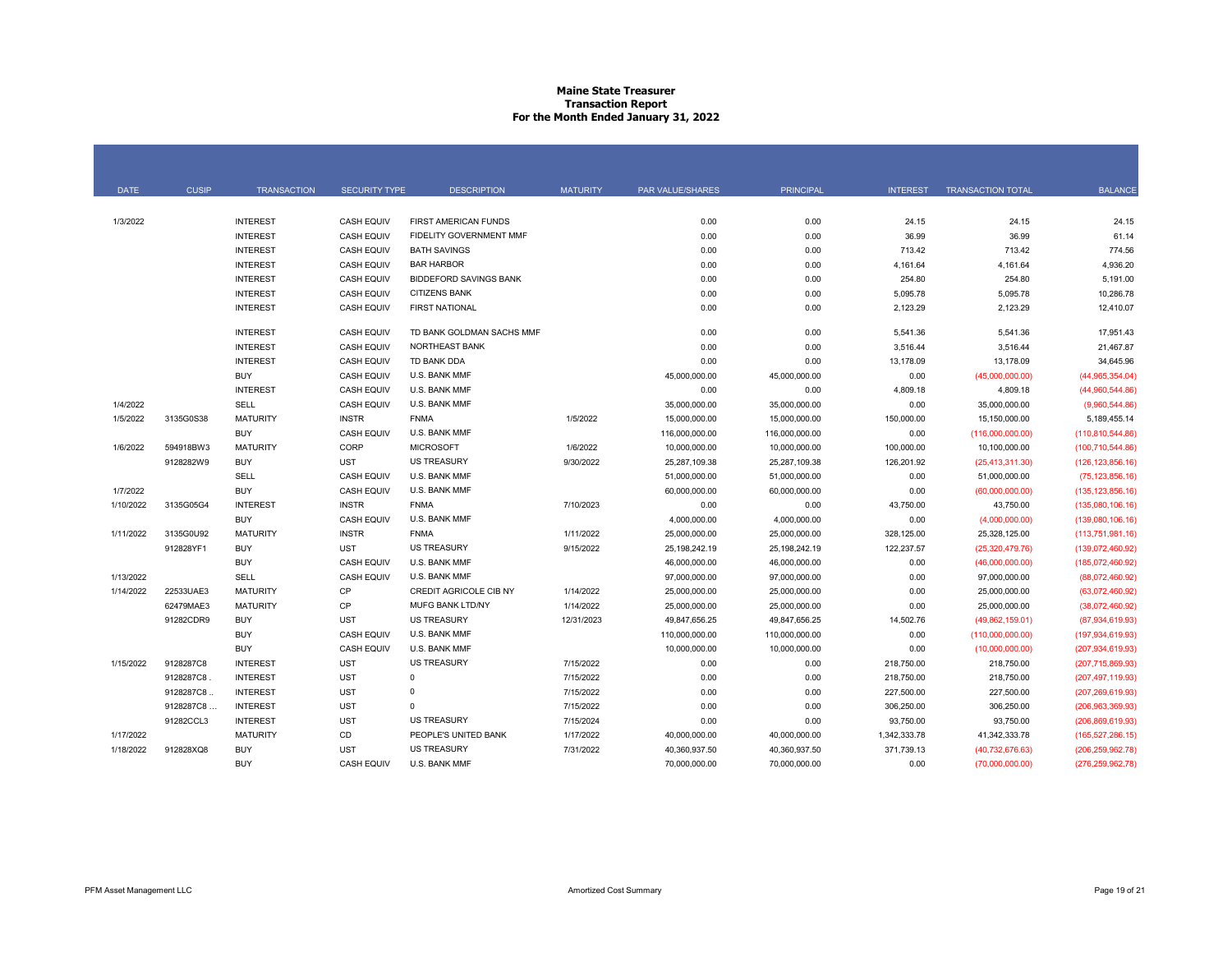#### **Maine State Treasurer Transaction Report For the Month Ended January 31, 2022**

| <b>DATE</b> | <b>CUSIP</b> | <b>TRANSACTION</b> | <b>SECURITY TYPE</b> | <b>DESCRIPTION</b>     | <b>MATURITY</b> | <b>PAR VALUE/SHARES</b> | <b>PRINCIPAL</b> | <b>INTEREST</b> | <b>TRANSACTION TOTAL</b> | <b>BALANCE</b>     |
|-------------|--------------|--------------------|----------------------|------------------------|-----------------|-------------------------|------------------|-----------------|--------------------------|--------------------|
| 1/19/2022   |              | <b>BUY</b>         | <b>CASH EQUIV</b>    | <b>MACHIAS SAVINGS</b> |                 | 50,000,000.00           | 50,000,000.00    | 0.00            | (50,000,000.00)          | (326, 259, 962.78) |
|             |              | <b>BUY</b>         | <b>CASH EQUIV</b>    | U.S. BANK MMF          |                 | 66,000,000.00           | 66,000,000.00    | 0.00            | (66,000,000.00)          | (392, 259, 962.78) |
| 1/20/2022   |              | SELL               | <b>CASH EQUIV</b>    | U.S. BANK MMF          |                 | 26,000,000.00           | 26,000,000.00    | 0.00            | 26,000,000.00            | (366, 259, 962.78) |
| 1/21/2022   |              | <b>BUY</b>         | <b>CASH EQUIV</b>    | U.S. BANK MMF          |                 | 51,000,000.00           | 51,000,000.00    | 0.00            | (51,000,000.00)          | (417, 259, 962.78) |
| 1/24/2022   |              | SELL               | <b>CASH EQUIV</b>    | U.S. BANK MMF          |                 | 17,000,000.00           | 17,000,000.00    | 0.00            | 17,000,000.00            | (400, 259, 962.78) |
| 1/25/2022   |              | SELL               | <b>CASH EQUIV</b>    | U.S. BANK MMF          |                 | 63,000,000.00           | 63,000,000.00    | 0.00            | 63,000,000.00            | (337, 259, 962.78) |
| 1/26/2022   |              | <b>BUY</b>         | <b>CASH EQUIV</b>    | U.S. BANK MMF          |                 | 2,000,000.00            | 2,000,000.00     | 0.00            | (2,000,000.00)           | (339, 259, 962.78) |
| 1/27/2022   |              | SELL               | <b>CASH EQUIV</b>    | U.S. BANK MMF          |                 | 76,000,000.00           | 76,000,000.00    | 0.00            | 76,000,000.00            | (263, 259, 962.78) |
| 1/28/2022   |              | <b>BUY</b>         | <b>CASH EQUIV</b>    | U.S. BANK MMF          |                 | 58,000,000.00           | 58,000,000.00    | 0.00            | (58,000,000.00)          | (321, 259, 962.78) |
| 1/31/2022   | 912828XQ8    | <b>INTEREST</b>    | <b>UST</b>           | <b>US TREASURY</b>     | 7/31/2022       | 0.00                    | 0.00             | 400,000.00      | 400,000.00               | (320, 859, 962.78) |
|             |              | <b>INTEREST</b>    | <b>CASH EQUIV</b>    | <b>MISC INCOME</b>     |                 | 0.00                    | 0.00             | 13.64           | 13.64                    | (320, 859, 949.14) |
|             |              | <b>BUY</b>         | <b>CASH EQUIV</b>    | U.S. BANK MMF          |                 | 12,000,000.00           | 12,000,000.00    | 0.00            | (12,000,000.00)          | (332, 859, 949.14) |

#### **Net Contributions**

**332,859,949.14**

#### **Net Withdrawals**